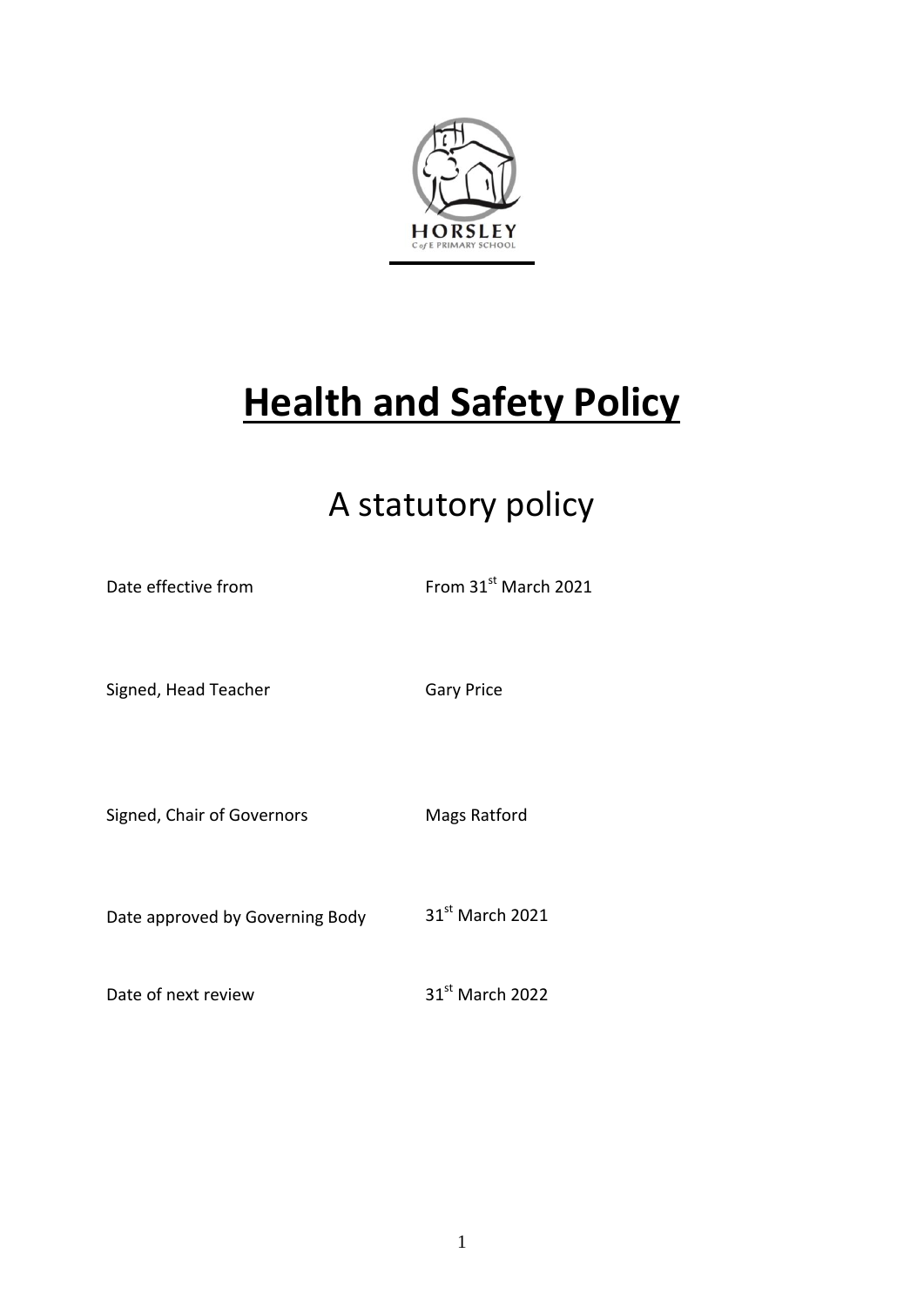## **HEALTH & SAFETY POLICY**

#### **COVID-19 Risk Assessment**

School completed a COVID-19 risk assessment during partial closure and reopening for priority groups during the summer term 2020 and implemented protective measures recommended by DfE and PHE. The Government then required schools to plan for all pupils in all year groups to return to school full-time from the beginning of the autumn term 2020 and implement a 'system of controls', the GCC COVID-19 Risk Assessment has been updated for this and the subsequent further lockdown in January 2021 – see school website. The aim of the risk assessment is to implement protective measures to prevent COVID-19 or reduce the spread of the infection if there is a positive case, both in the school and transmission to the wider community. Should there be any future lockdowns due to COVID-19 the school will follow the government and GCC guidance as appropriate.

#### **Introduction**

At Horsley School we believe that the safety of the children, staff and visitors is extremely important. We aim to provide a safe working and learning environment, with adequate care, supervision and planned emergency procedures to ensure that our responsibilities are covered.

The School's policy is to establish and maintain as far as is reasonably practicable, safe working and learning conditions for all staff and pupils by continuous attention to all aspects of health and safety at work. The health and safety of all staff and pupils is of primary importance and it is a management responsibility to do everything reasonably practicable to prevent personal injuries and risks to health.

The Health and Safety at Work Act 1974 (HSW Act 1974) places duties on employers to safeguard, so far as is reasonably practicable, the health, safety and welfare of their employees and the health and safety of persons not employed but who may be affected by work activities, such as pupils and visitors.

Horsley School, as a voluntary aided school, is responsible for Health & Safety and Welfare in its own right and may adopt the policies of Gloucestershire County Council. In fact, this policy statement is a local supplement to Gloucestershire County Council Corporate Health & Safety Policy Document.

This health and safety policy is divided into sections:

- Part 1 Statement of Intent; the statement of the Horsley School's general policy on health and safety,
- Part 2 Organisation: the organisation for implementing arrangements including allocation of functions to individuals, and
- Part 3 General Arrangements: the arrangements for carrying out the functions to control risks.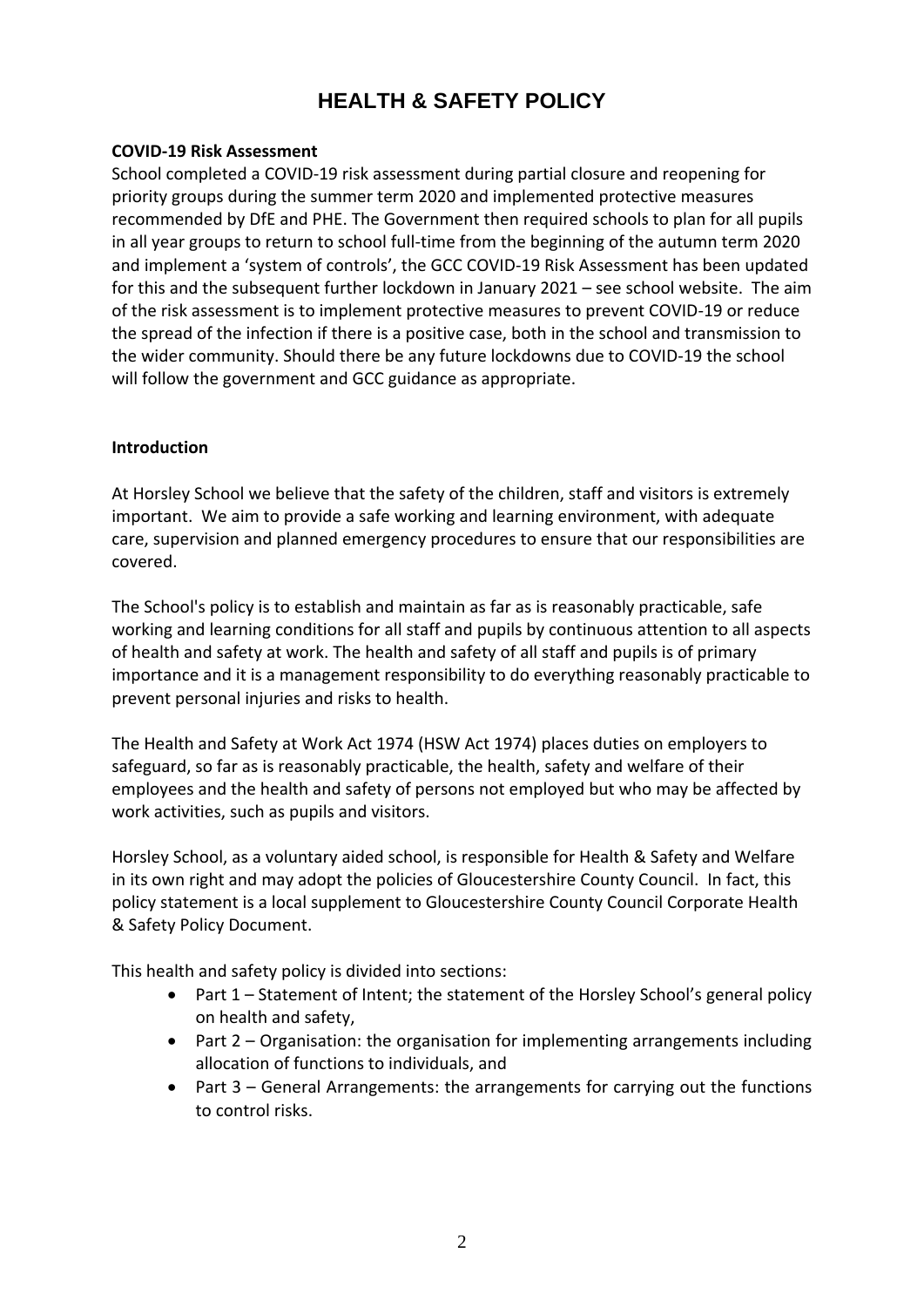## **Part 1 STATEMENT OF INTENT**

The school's Governing Body and Headteacher recognise and accept their responsibilities both under law and also under Gloucestershire County Council delegation for local management of schools. As responsible employers and/or persons in control of premises, the requirement to provide a safe and healthy working environment for all employees and others affected by its activities is acknowledged.

The school is committed to managing risks by ensuring that risk assessments are undertaken, control measures implemented and systems are continuously monitored and reviewed led by the school's Governing Body and Headteacher.

In particular, the Governing Body and Headteacher are responsible for:

- providing a safe and healthy working and learning environment and ensuring that the premises are maintained in a safe condition so far as it is reasonably practicable,
- maintaining safe access to and egress from the premises,
- preventing accidents and work-related ill health,
- assessing and controlling risks from curriculum and non-curriculum work activities including offsite visits,
- complying with statutory requirements as a minimum,
- ensuring safe working methods and providing safe equipment,
- providing effective information, instruction and training,
- monitoring and reviewing systems to make sure they are effective,
- developing and maintaining a positive health and safety culture through communication and consultation with employees and their representatives on health and safety matters,
- setting targets and objectives to develop a culture of continuous improvement,
- ensuring a healthy working environment is maintained including adequate welfare facilities,
- ensuring adequate resources are made available for health and safety issues, so far as is reasonably practicable,
- ensuring safe use, handling and storage of substances at work.

In addition to the above commitment, the Governing Body and Headteacher also recognise their obligations to non-employees and provide trainees, members of the public, pupils, contractors, etc, or anyone who is or may be affected by the schools' activities with the necessary information, instruction, training and supervision available to ensure the safety of those affected.

The Governing Body and Headteacher will ensure adequate resources, including finance to implement the Policy.

The Governing Body and Headteacher are committed to the arrangements stated in this Policy Document and all staff are required to comply. They are encouraged to support the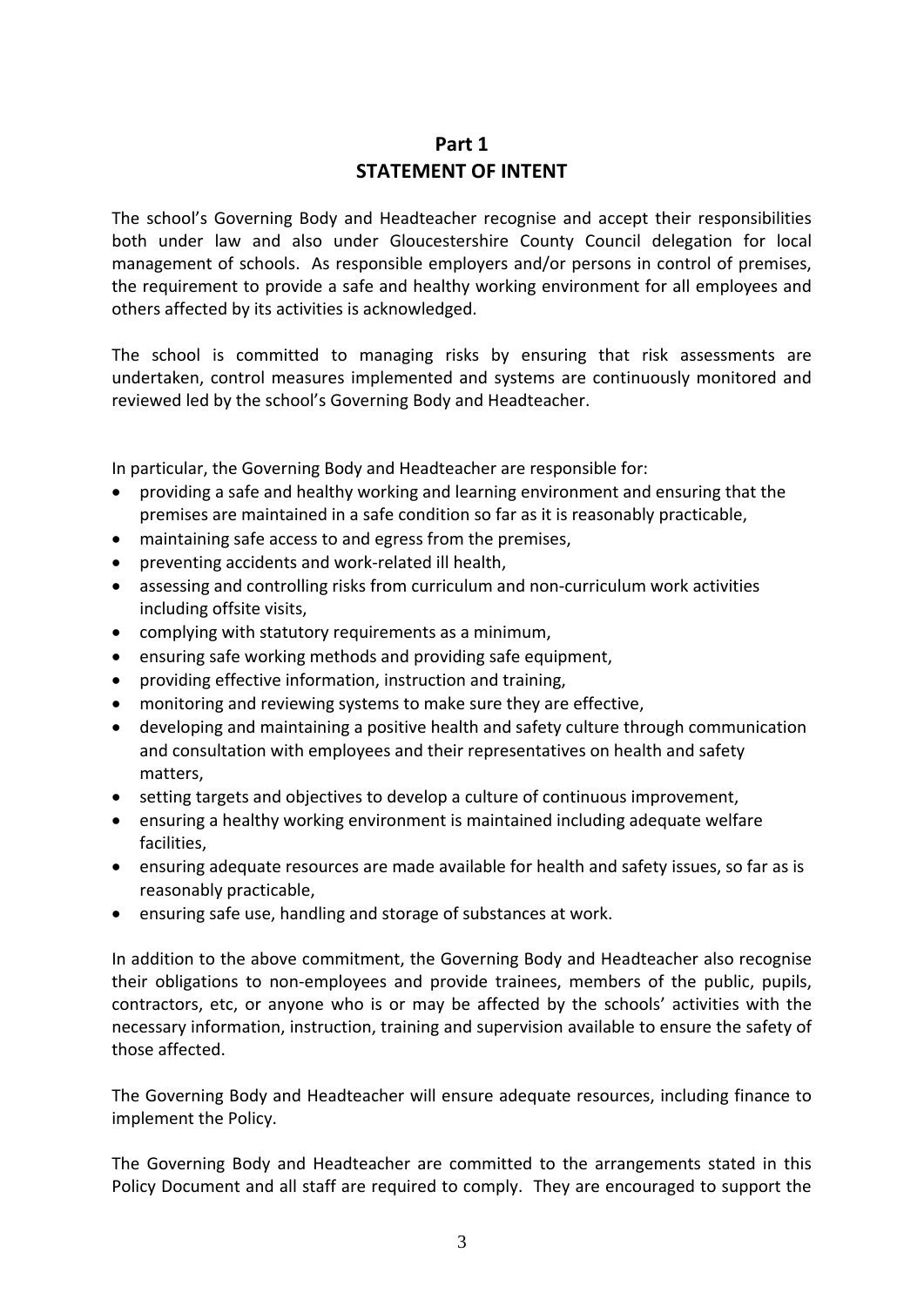Governing Body and Headteacher's commitment to continuous improvement in the school's health and safety performance. For the Policy Document to be effectively implemented, the school requires the full co-operation of employees and others who use the premises.

This Policy Statement and the accompanying organisation and arrangements will be reviewed at least annually and revised as and when necessary.

This Policy Statement, together with the organisational structure and the following arrangements and procedures, has been approved by the school's Governing Body.

| Signed:                        | Signed:                                |
|--------------------------------|----------------------------------------|
|                                |                                        |
|                                |                                        |
| Headteacher's name: Gary Price | Chair of Governors' name: Mags Ratford |
| Date: March 2021               | Proposed review date: March 2022       |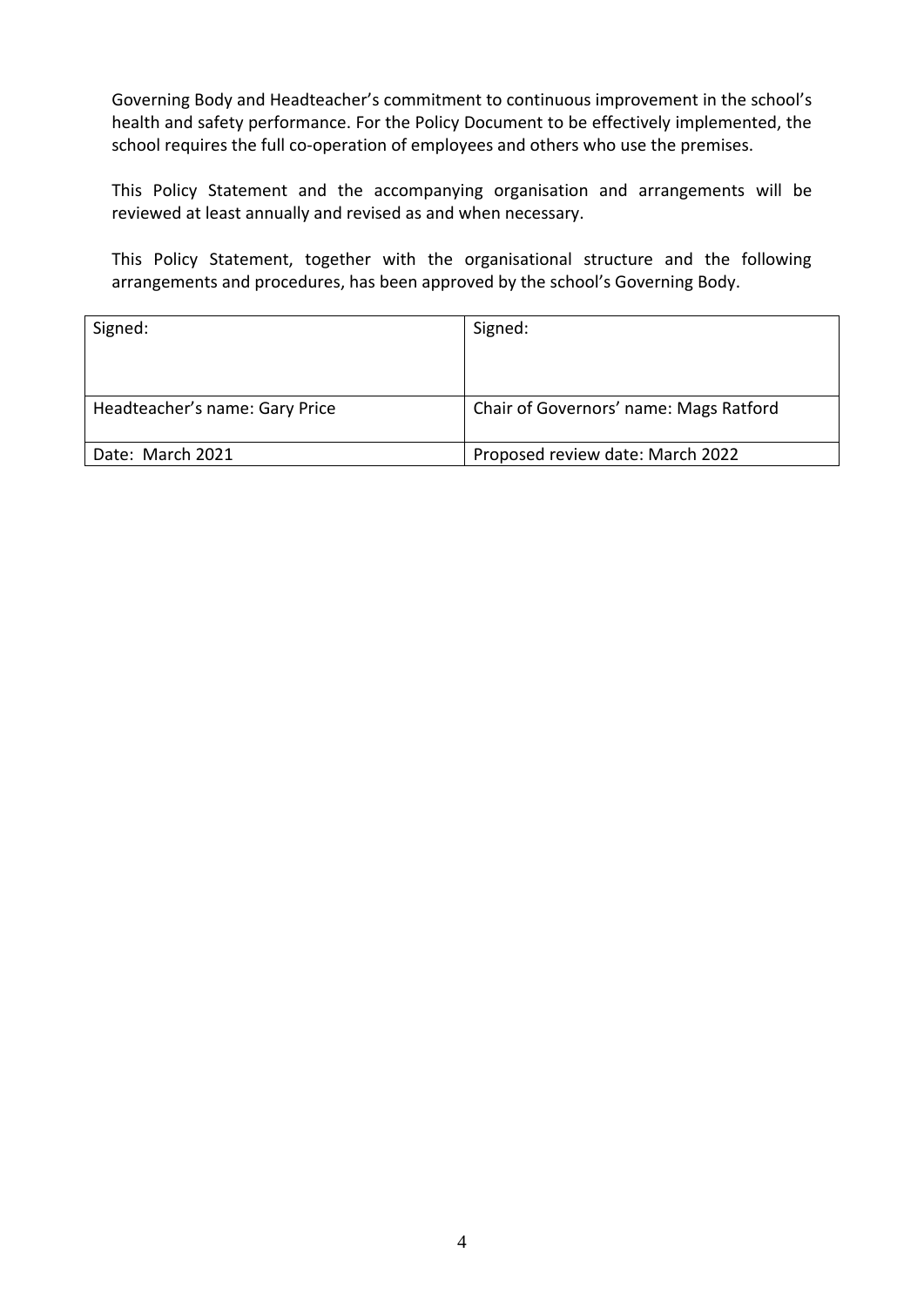| <b>Contents Page</b>                                                       |    |
|----------------------------------------------------------------------------|----|
|                                                                            |    |
|                                                                            |    |
|                                                                            |    |
|                                                                            |    |
|                                                                            |    |
|                                                                            |    |
|                                                                            |    |
|                                                                            |    |
|                                                                            |    |
|                                                                            |    |
| The Duties of Premises Manager (Bursar, Business Manager, Site Manager) 11 |    |
|                                                                            |    |
|                                                                            |    |
|                                                                            |    |
|                                                                            |    |
|                                                                            |    |
|                                                                            |    |
| Section 1 - RISK ASSESSMENT                                                | 13 |
|                                                                            |    |
|                                                                            |    |
|                                                                            |    |
|                                                                            |    |
|                                                                            |    |
|                                                                            |    |
|                                                                            |    |
|                                                                            |    |
| Hazardous Substances (Control of Substances Hazardous to Health CoSHH) 17  |    |
|                                                                            |    |
|                                                                            |    |

## **ORGANISATION & GENERAL ARRANGEMENTS**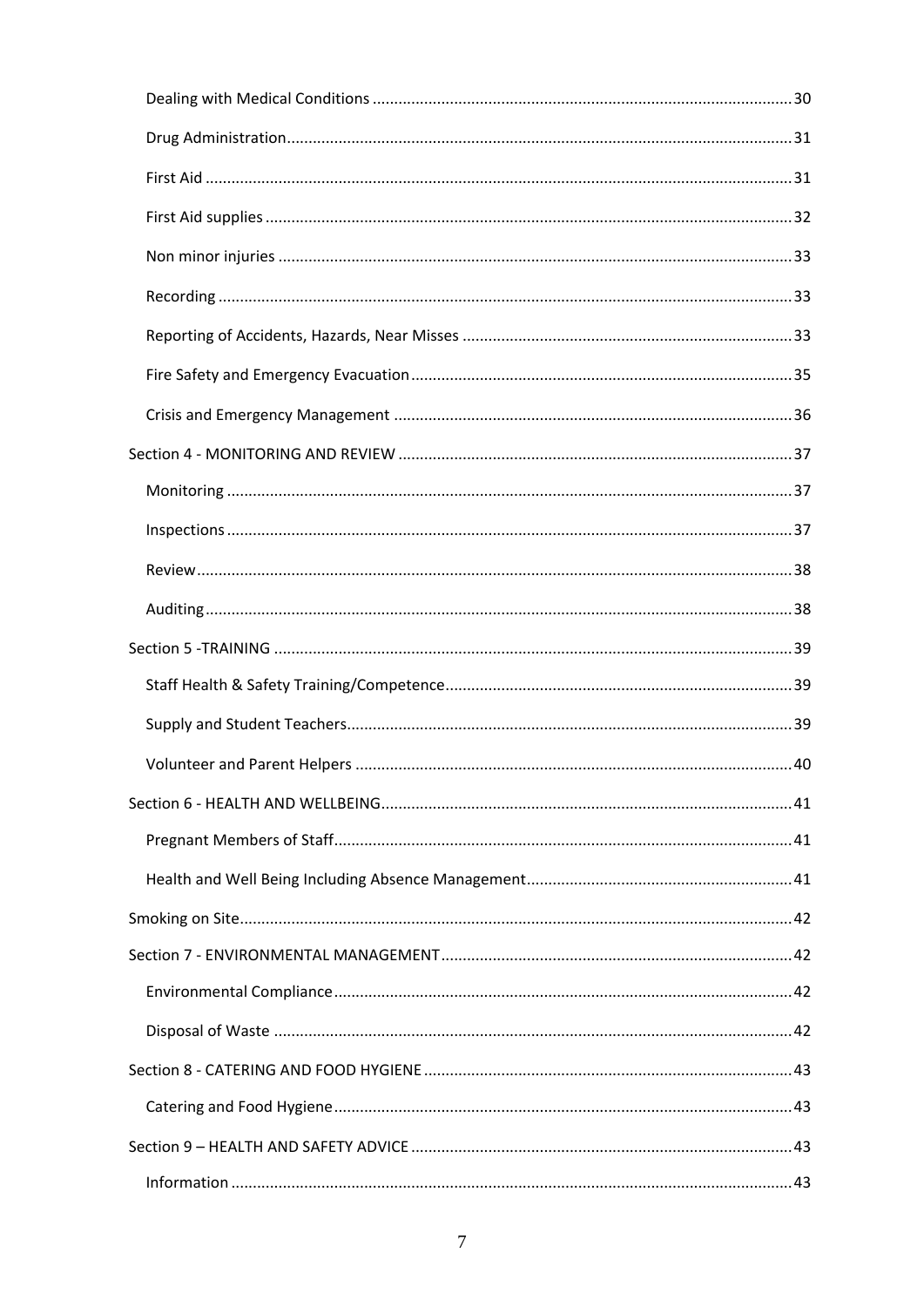### **PART 2 – ORGANISATION**

<span id="page-7-3"></span><span id="page-7-2"></span><span id="page-7-1"></span><span id="page-7-0"></span>

| Item                                                                                                                                                                                                                                                                                                                                                                                                                                                                                                                        | <b>Notes</b>                                                                                                                                                                                                                                                                                                                                                                                                                                                                                                                                                                                                                                                                               |
|-----------------------------------------------------------------------------------------------------------------------------------------------------------------------------------------------------------------------------------------------------------------------------------------------------------------------------------------------------------------------------------------------------------------------------------------------------------------------------------------------------------------------------|--------------------------------------------------------------------------------------------------------------------------------------------------------------------------------------------------------------------------------------------------------------------------------------------------------------------------------------------------------------------------------------------------------------------------------------------------------------------------------------------------------------------------------------------------------------------------------------------------------------------------------------------------------------------------------------------|
| Organisation - Introduction.<br>In order to achieve compliance with the Governing Body and<br>Headteacher's Statement of Intent the school's normal management<br>structure will have additional responsibilities assigned to them as<br>detailed in this part of this H&S Policy Document.                                                                                                                                                                                                                                 | Audits will be carried out as legal requirements by Glos. County<br>Council officers. The last SHE H & S audit was 9.3.18<br>The Headteacher is appointed Health and Safety Officer for the<br>$\bullet$<br>School, supported by Office Manager and the H & S Governor.<br>Specific duties:<br>Staff member (First Aid) Jo Everett (JE),<br>Headteacher Gary Price (GP) (Fire Marshall),                                                                                                                                                                                                                                                                                                   |
| The Duties of the Governing Body<br>The Governing body has overall responsibility for ensuring<br>$\bullet$<br>compliance with this H&S Policy Document.<br>In consultation with the Headteacher the Governors will ensure that<br>there are effective and enforceable arrangements for the provision of<br>health and safety throughout the school, periodically assessing the<br>effectiveness of this document ensuring that any necessary revisions<br>are made to determine the policy and monitor its implementation. | H & S Governor Mike Vaughan (MJV)<br>The Chairperson of the Governing Body is Mags Ratford.<br>For its part the Governing Body will:<br>ensure health and safety has a high profile,<br>ensure adequate resources for health and safety are available,<br>$\bullet$<br>consult staff and provide training opportunities,<br>$\bullet$<br>monitor and review health and safety; and<br>will take all reasonable steps to identify hazards and reduce<br>$\bullet$<br>them to a minimum.<br>Annual* reviews will be carried out by H & S Governor MJV and<br>then approved by Full Governing Body *This will be earlier if<br>required for any reason eg during new build or extension work. |
| The Duties of the Headteacher<br>The Headteacher has day-to-day responsibility for ensuring<br>compliance with this H&S Policy Document.<br>In consultation with the Governors the Headteacher will ensure that<br>$\bullet$<br>there are effective and enforceable arrangements for the provision of<br>health and safety throughout the school, periodically assessing the<br>effectiveness of this document ensuring that any necessary revisions                                                                        | The Headteacher is Mr Gary Price.<br>All staff to have access to Safer Working Practices Document.<br>GP to ensure new members of staff will have induction training.<br>GP responsible for Health and Safety compliance with regard to<br>$\bullet$<br>hygiene, cleaning, safe storage of materials, training<br>requirements for above.                                                                                                                                                                                                                                                                                                                                                  |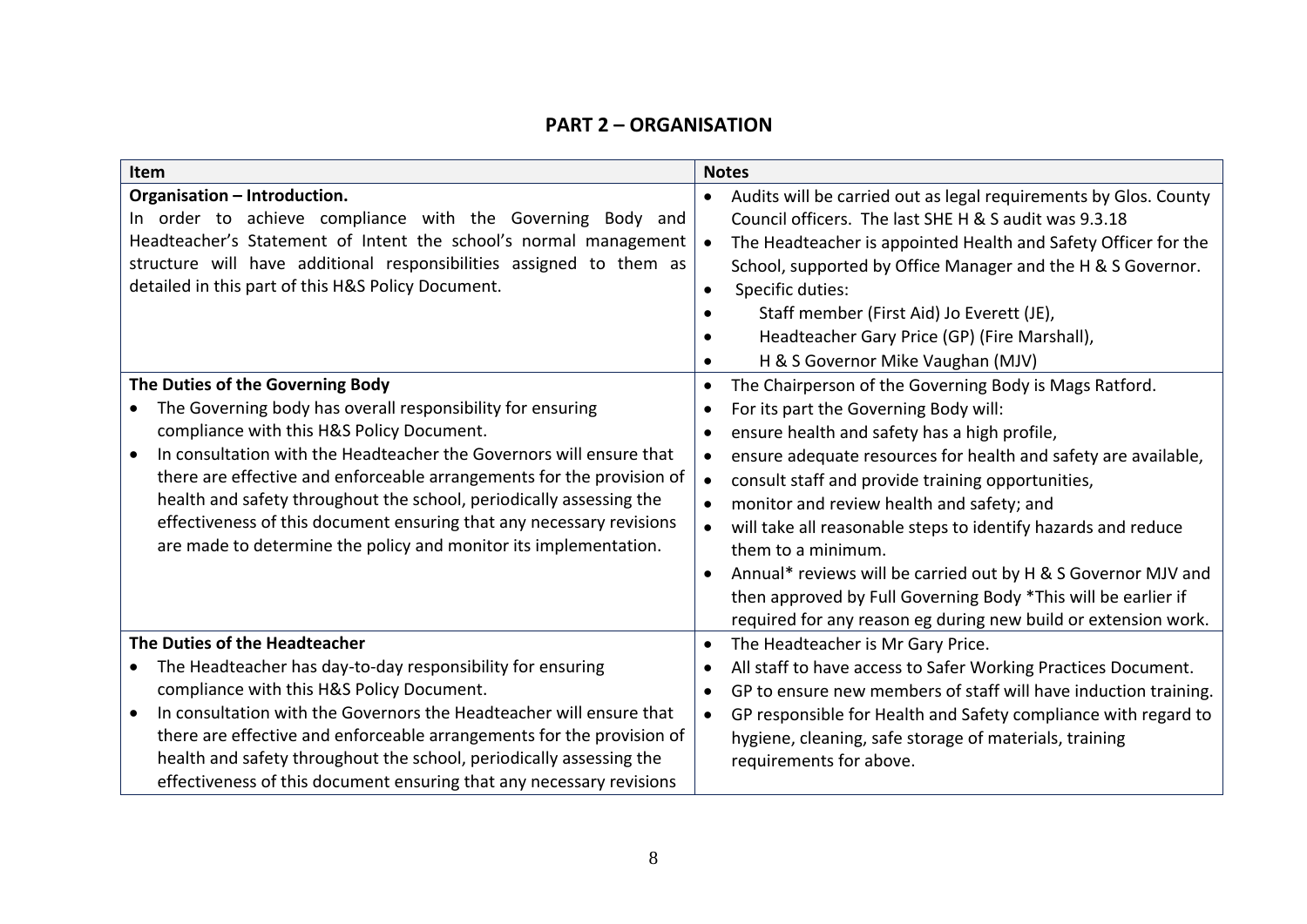<span id="page-8-1"></span><span id="page-8-0"></span>

|           | Item                                                                    |           | <b>Notes</b>                                                       |
|-----------|-------------------------------------------------------------------------|-----------|--------------------------------------------------------------------|
|           | are made to determine the policy and monitor its implementation.        |           |                                                                    |
| $\bullet$ | The Headteacher will maintain the profile of health and safety within   |           |                                                                    |
|           | the school by the development of safe working practices and             |           |                                                                    |
|           | conditions and will ensure that health and safety standards are         |           |                                                                    |
|           | maintained at all times.                                                |           |                                                                    |
|           | <b>The Duties of Employees</b>                                          | $\bullet$ | All safety procedures and rules must also be followed.             |
|           | All employees have individual legal responsibilities to take reasonable |           | In particular, it is the personal responsibility of each member of |
|           | care for the health and safety of themselves and for others who may     |           | staff to use properly and conscientiously all safety equipment     |
|           | be affected by their acts or omissions,                                 |           | devised and protective clothing which is fitted or available.      |
| $\bullet$ | and must comply with the school's Health & Safety Policy Document       | $\bullet$ | Following any Health & Safety policy review, all employees to      |
|           | and procedures at all times, co-operate with school management in       |           | be reminded of their responsibilities by the Headteacher GP.       |
|           | complying with relevant health and safety law,                          |           |                                                                    |
| $\bullet$ | use all work equipment and substances in accordance with                |           |                                                                    |
|           | instruction, training and information received, report to their         |           |                                                                    |
|           | immediate line manager any hazardous situations and defects in          |           |                                                                    |
|           | equipment found in their work places, report all incidents in line with |           |                                                                    |
|           | current incident reporting procedure, act in accordance with any        |           |                                                                    |
|           | specific health and safety training received,                           |           |                                                                    |
| $\bullet$ | inform their line manager of what they consider to be shortcomings      |           |                                                                    |
|           | in the school's health and safety arrangements and exercise good        |           |                                                                    |
|           | standards of housekeeping and cleanliness.                              |           |                                                                    |
|           | <b>The Duties of Pupils</b>                                             |           | For pupils this means:                                             |
| $\bullet$ | Pupils, in accordance with their age and aptitude, are expected to      | $\bullet$ | Adherence to school or The Golden Rules.                           |
|           | exercise personal responsibility for the health and safety of           |           | Adherence to the Behaviour policy and Anti-Bullying Policy.        |
|           | themselves and others,                                                  | $\bullet$ | Adherence to the Uniform code.                                     |
| $\bullet$ | observe standards of dress consistent with safety and/or hygiene,       |           | Termly (6 per year) Fire Drills will be undertaken with the full   |
|           | observe all the health and safety rules of the school and in particular |           | school.                                                            |
|           | the instructions of staff given in an emergency, use and not wilfully   |           | Use of Assembly for whole school issues and class briefings as     |
|           | misuse, neglect or interfere with anything provided for their health    |           | and when necessary depending on activities & including             |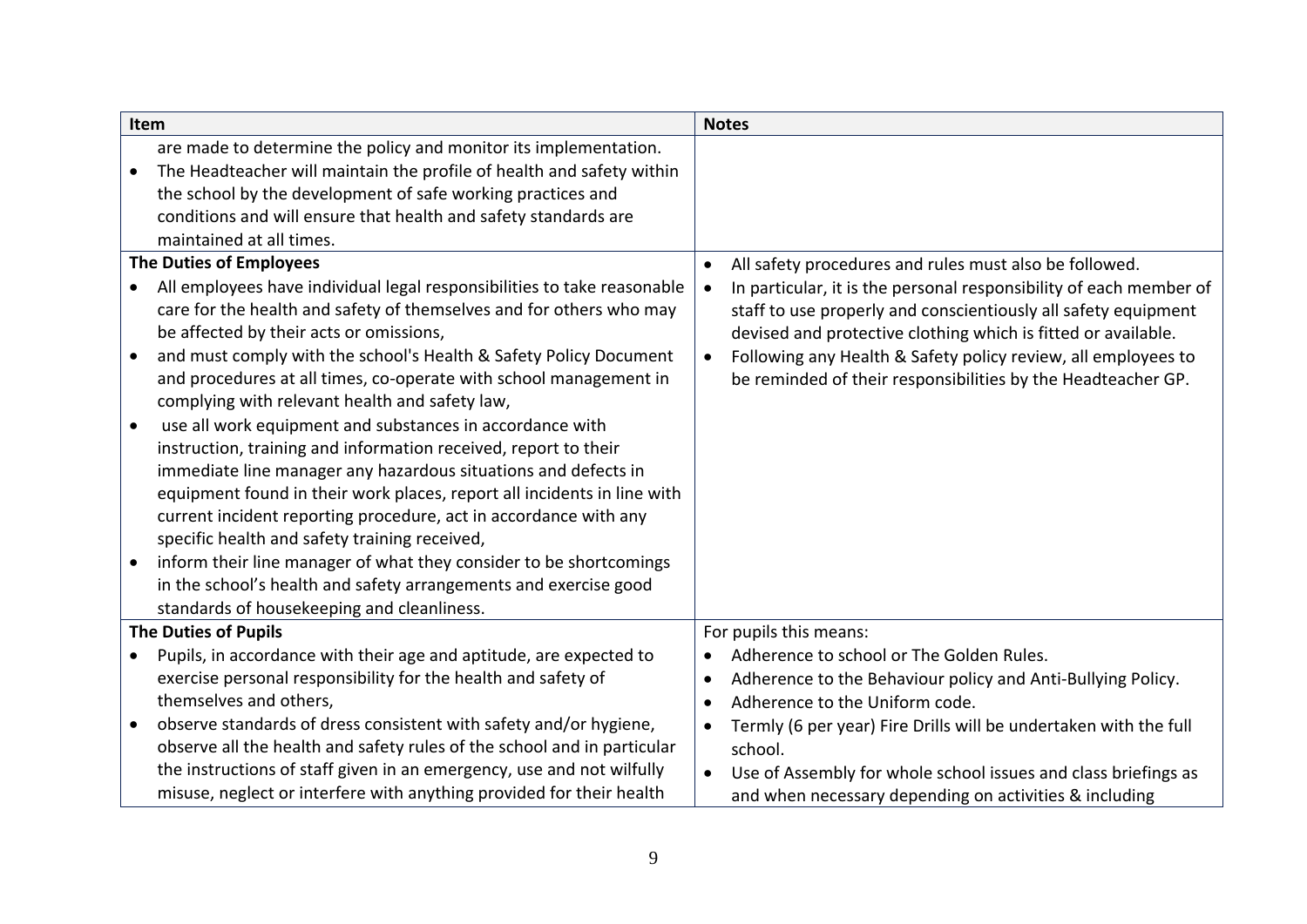<span id="page-9-2"></span><span id="page-9-1"></span><span id="page-9-0"></span>

| <b>Item</b>                                                                                                                                                                                                                                                                                                                                                                                                                                                                                                                                                                                                                                                                                                                                             | <b>Notes</b>                                                                                                                                                                                                                                                                                                                                                                                                                        |
|---------------------------------------------------------------------------------------------------------------------------------------------------------------------------------------------------------------------------------------------------------------------------------------------------------------------------------------------------------------------------------------------------------------------------------------------------------------------------------------------------------------------------------------------------------------------------------------------------------------------------------------------------------------------------------------------------------------------------------------------------------|-------------------------------------------------------------------------------------------------------------------------------------------------------------------------------------------------------------------------------------------------------------------------------------------------------------------------------------------------------------------------------------------------------------------------------------|
| and safety.                                                                                                                                                                                                                                                                                                                                                                                                                                                                                                                                                                                                                                                                                                                                             | safeguarding awareness. Teachers run through lessons with<br>pupils, verbal communication & signage.<br>External agencies support the school e.g. internet safety, PCSO,<br>etc.<br>PHSE/ SCARF - focus on areas of safety.<br>There is also an active School Council.                                                                                                                                                              |
| <b>School Safety Representatives</b>                                                                                                                                                                                                                                                                                                                                                                                                                                                                                                                                                                                                                                                                                                                    | Currently no Trade Union appointed representatives for Health<br>$\bullet$                                                                                                                                                                                                                                                                                                                                                          |
| The Governing Body and Headteacher recognise the role of Safety<br>Representatives who may be appointed by a recognised Trade Union.<br>Safety Representatives will be allowed to investigate accidents and<br>potential hazards, pursue employee complaints and carry out school<br>inspections within directed time but, wherever practicable, outside<br>teaching time.<br>Safety Representatives are entitled to certain information, e.g.<br>information relating to accidents, and to paid time away from the<br>workplace to train for and carry out their health and safety functions.<br>(However, representatives are not part of the management structure<br>and do not carry out duties on behalf of the Headteacher or<br>Governing Body). | and Safety.<br>If any Health and Safety issue was raised with a Trade Union<br>$\bullet$<br>there would be communication and access to records etc.                                                                                                                                                                                                                                                                                 |
| <b>Temporary Staff</b><br>Temporary staff are provided with information and guidance which<br>includes the Health & Safety Policy Document, fire and emergency<br>procedures etc. and are suitably inducted to their role.<br>Temporary staff are directly accountable to the Headteacher whilst<br>on the school site.                                                                                                                                                                                                                                                                                                                                                                                                                                 | All temporary staff, as well as student teachers, are provided<br>$\bullet$<br>with a copy of the Information for Supply Teachers leaflet that<br>covers these areas and appropriate induction is given.<br>The school use Monarch (Agency) plus regular supply staff who<br>are aware of school procedures etc. Information e.g. specific<br>medical needs etc. are delivered via class registers and TA's<br>assist where needed. |
| <b>Teaching Staff</b>                                                                                                                                                                                                                                                                                                                                                                                                                                                                                                                                                                                                                                                                                                                                   | All staff to                                                                                                                                                                                                                                                                                                                                                                                                                        |
| Teaching Staff have a day to day responsibility for ensuring                                                                                                                                                                                                                                                                                                                                                                                                                                                                                                                                                                                                                                                                                            | Take reasonable care of themselves and others.                                                                                                                                                                                                                                                                                                                                                                                      |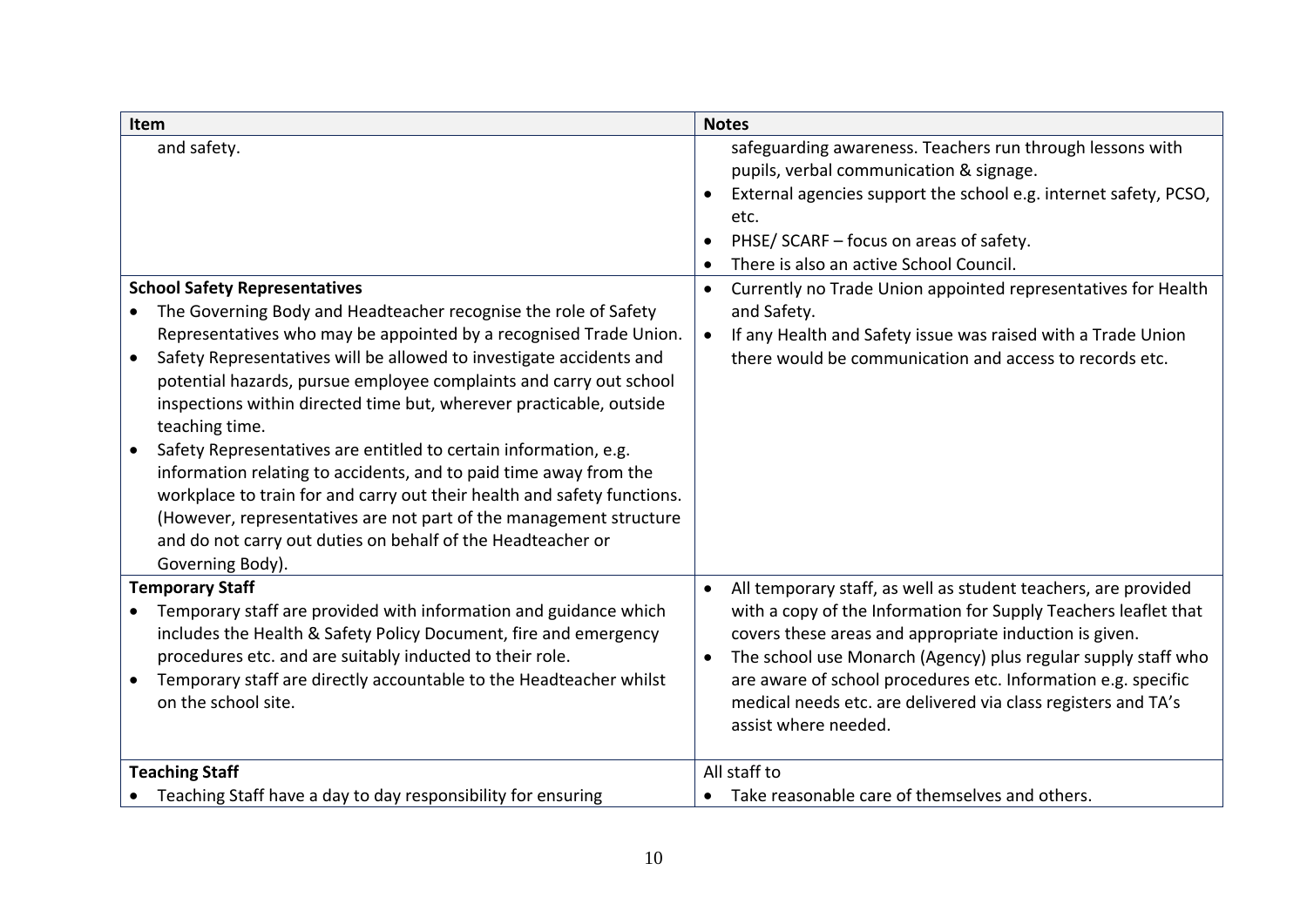<span id="page-10-2"></span><span id="page-10-1"></span><span id="page-10-0"></span>

| Item      |                                                                         |           | <b>Notes</b>                                                    |
|-----------|-------------------------------------------------------------------------|-----------|-----------------------------------------------------------------|
|           | compliance with this Health & Safety Policy Document and ensuring       | $\bullet$ | Ensure as far as is reasonably practicable that their classroom |
|           | all persons under their control are aware of the general health and     |           | or work area is safe.                                           |
|           | safety requirements of the school and the detailed requirements for     | $\bullet$ | Report shortcomings to the School Office so they can be         |
|           | activities relevant to them.                                            |           | recorded in the Premises Log Book.                              |
|           | Teachers are responsible for the immediate safety of the pupils in      | $\bullet$ | The Horsley School staff induction covers Health & Safety       |
|           | his/her classroom. Nominated teachers are responsible for their own     |           | requirements and responsibilities.                              |
|           | classroom and associated equipment and as such it is their              |           |                                                                 |
|           | responsibility to ensure that it is maintained to a high standard with  |           |                                                                 |
|           | respect to health and safety issues.                                    |           |                                                                 |
|           | <b>Teaching Assistants</b>                                              | $\bullet$ | Induction covers Health & Safety requirements and               |
|           | Teaching assistants have a day-to-day responsibility for ensuring       |           | responsibilities                                                |
|           | compliance with this Health & Safety Policy Document and are            |           |                                                                 |
|           | immediately accountable to the teacher in charge whilst the class is    |           |                                                                 |
|           | in session.                                                             |           |                                                                 |
|           | The Duties of Off Site Visit Coordinators (OVC)                         | $\bullet$ | $OVC$ – is headteacher GP                                       |
| $\bullet$ | The Offsite Visit Coordinator (OVC) ensures that standards for off-site |           | SHE guidance followed and standards followed for all off-site   |
|           | activities and educational visits are followed.                         |           | visits and activities.                                          |
| $\bullet$ | The OVC works with trip leaders to ensure the aim of the educational    | $\bullet$ | Records kept in office.                                         |
|           | visit is achievable and in line with those of the school.               |           |                                                                 |
|           | The school refers to the Off-Site Visits Manual on the SHE webpages.    |           |                                                                 |
|           | The Duties of Premises Manager (Bursar, Business Manager, Site          | $\bullet$ | The headteacher GP has the role of Premises Manager.            |
|           | Manager)                                                                |           | The staff member JE is assigned as the First Aid 'Appointed     |
| $\bullet$ | The Premises Manager has a day to day responsibility for ensuring       |           | Person'.                                                        |
|           | compliance with the school Health & Safety Policy Document and          | $\bullet$ | The Office Manager JF will also support day-to-day injuries.    |
|           | taking effective action and/or immediately referring to the             |           |                                                                 |
|           | Headteacher any health and safety issues brought to their attention,    |           |                                                                 |
| $\bullet$ | this includes the stopping of any practices or the use of any tools,    |           |                                                                 |
|           | equipment etc which are considered unsafe.                              |           |                                                                 |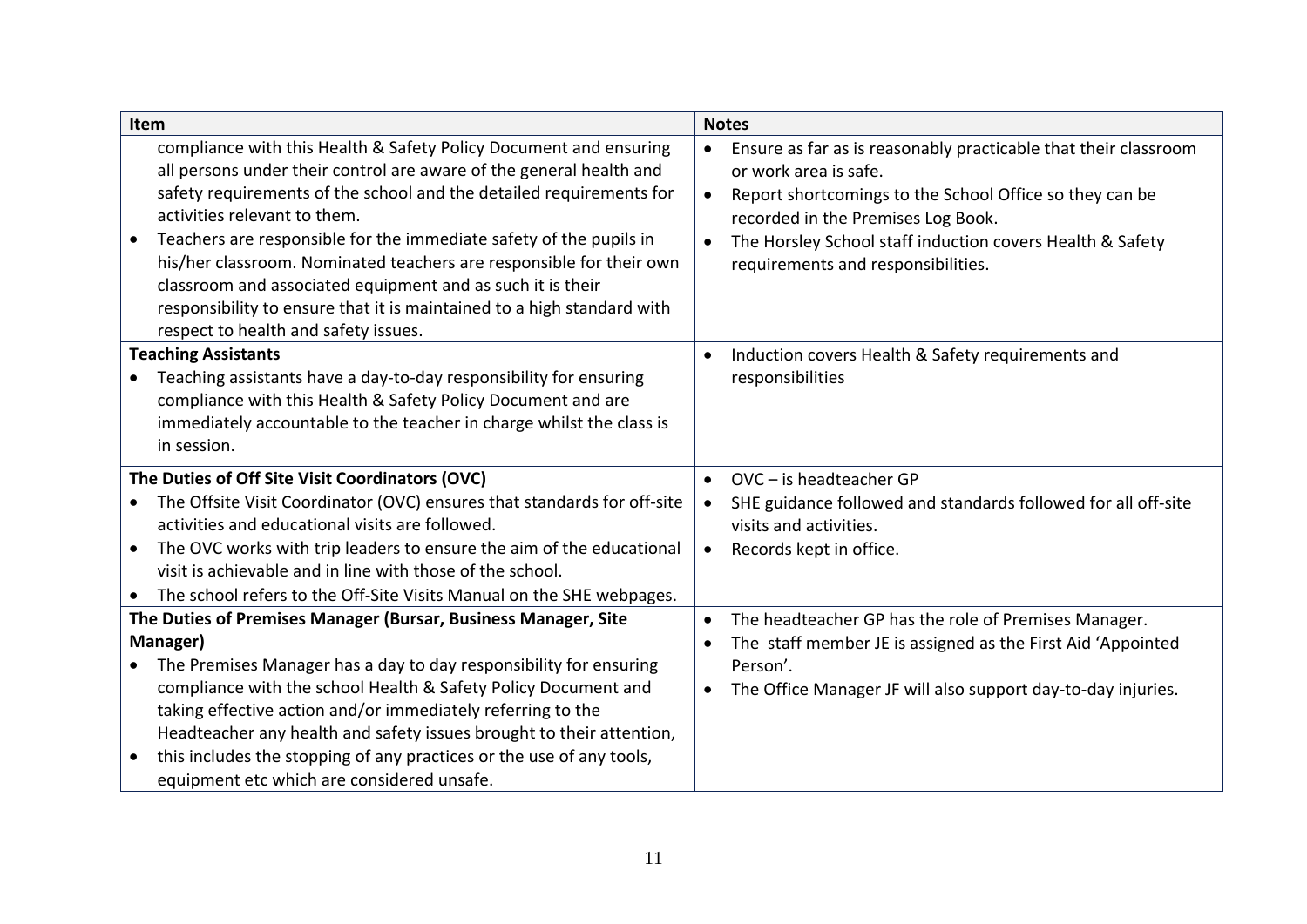<span id="page-11-0"></span>

| Item                                                                             | <b>Notes</b>                                                                                 |
|----------------------------------------------------------------------------------|----------------------------------------------------------------------------------------------|
| <b>Volunteer and Parent Helpers</b>                                              | Volunteers are supervised/accompanied and DBS checks are in                                  |
| Volunteer and parent helpers are provided with information and                   | place. ICT acceptable use policy is provided and the School                                  |
| guidance which includes health and safety, fire and emergency<br>procedures etc. | Central Record of checks is kept current with changes in<br>staffing and any new volunteers. |
| Volunteer and parent helpers are directly accountable to the teacher             | All volunteers in the School are provided with a copy of the                                 |
| in charge whilst on the school site.                                             | 'Information for Volunteers', leaflet that covers these areas.                               |
|                                                                                  | Volunteers and parent helpers will receive an induction from                                 |
|                                                                                  | the designated teacher for safeguarding/child protection $-$ GP.                             |
|                                                                                  | This will include matters of health and safety, fire and                                     |
|                                                                                  | emergency procedures, general health and safety until they are                               |
|                                                                                  | known and familiar to the school.                                                            |
|                                                                                  | Volunteers and parent helpers are expected to sign into the                                  |
|                                                                                  | School's visitor book and wear a visitor's badge at all times.                               |
|                                                                                  | They shall always follow the school procedures.                                              |
|                                                                                  | The class teacher is the principal point of contact and                                      |
|                                                                                  | volunteers are under their direction and accountable to them.                                |
|                                                                                  | Conversations and any documentation to which                                                 |
|                                                                                  | volunteer/parent helpers may have access are strictly                                        |
|                                                                                  | confidential and are treated as such.                                                        |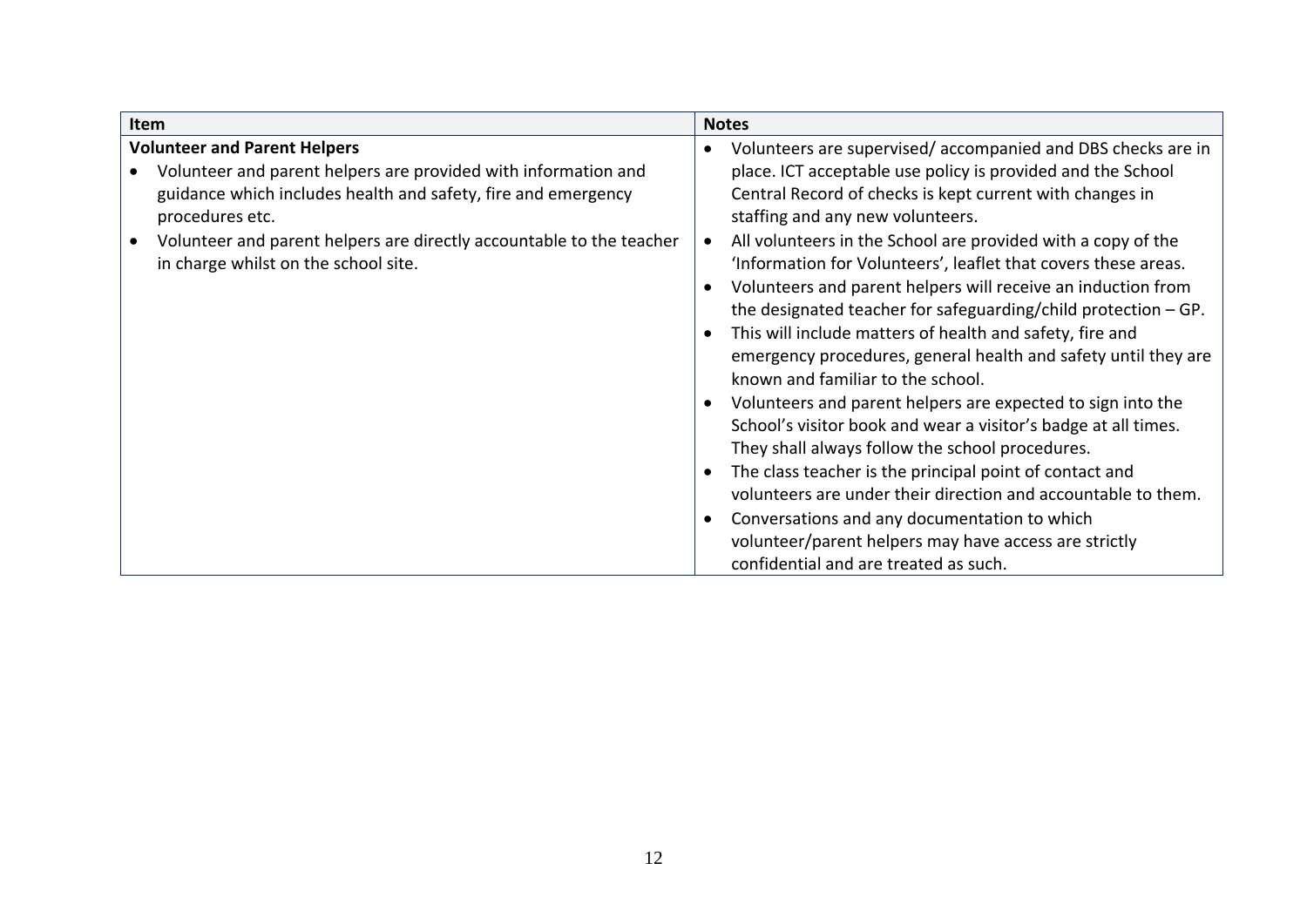## **PART 3 – GENERAL ARRANGEMENTS**

| <b>Arrangements</b><br>The following procedures and arrangements have been<br>established within the school to minimise health and safety<br>risks to an acceptable level. | <b>Responsibility of:</b><br>Name/Title                                    | <b>Action/Arrangements</b>                                                                                                                                                                                          |
|----------------------------------------------------------------------------------------------------------------------------------------------------------------------------|----------------------------------------------------------------------------|---------------------------------------------------------------------------------------------------------------------------------------------------------------------------------------------------------------------|
| Communication<br>The school recognises the importance of communication to<br>such as staff, visitors, pupils, parents, volunteers,<br>contractors etc:                     | GP with<br>delegation to<br><b>Office Manager</b><br>and Assistant<br>Head | All temporary staff are provided with Information for<br><b>Supply Teachers leaflet</b><br>Appropriate induction given.<br>Phone calls, newsletter and website used to<br>communicate with parents.                 |
| <b>Consultation with Employees</b><br>The school recognises the importance of consulting with<br>employees on health and safety matters.                                   | As Above, in<br>addition,<br>Governor Rep.                                 | Staff meetings agenda used to communicate information<br>$\bullet$<br>regarding health & safety, as well as Inset time.<br>Weekly briefings with support staff include any relevant<br>health & safety information. |

<span id="page-12-6"></span><span id="page-12-5"></span><span id="page-12-4"></span><span id="page-12-3"></span><span id="page-12-2"></span><span id="page-12-1"></span><span id="page-12-0"></span>

| Item                                                                                                                                                                                                                                                                                                                                                                                                                                                                                                                                             | <b>Guidance</b>                                                                                                     | <b>Horsley C of E Primary School Notes</b>                                                                                                                                                                                                                                                                                                                                                                                                                    |
|--------------------------------------------------------------------------------------------------------------------------------------------------------------------------------------------------------------------------------------------------------------------------------------------------------------------------------------------------------------------------------------------------------------------------------------------------------------------------------------------------------------------------------------------------|---------------------------------------------------------------------------------------------------------------------|---------------------------------------------------------------------------------------------------------------------------------------------------------------------------------------------------------------------------------------------------------------------------------------------------------------------------------------------------------------------------------------------------------------------------------------------------------------|
| <b>Section 1 - RISK ASSESSMENT</b>                                                                                                                                                                                                                                                                                                                                                                                                                                                                                                               |                                                                                                                     |                                                                                                                                                                                                                                                                                                                                                                                                                                                               |
| <b>Risk Assessment</b><br>The school uses GCC risk assessment process and template<br>as a standard for risk assessment and those of relevant<br>professional bodies such as CLEAPPS/AfPE etc.<br>Risk assessment is the responsibility of the schools<br>Management Team at a variety of levels.<br>Those responsible for premises or curriculum areas ensure<br>that risk assessments are undertaken and recorded for<br>significant activities.<br>Risk assessments are reviewed periodically or where there<br>is a change in circumstances. | <b>SHE</b><br>Guidance/G002/V2<br>January 2019<br><b>Primary School Risk</b><br>Assessment<br>G010/V2 March<br>2019 | Advice from Audits undertaken by GCC and other<br>external agencies are acted upon.<br>Curriculum activities in school - responsible teacher as<br>part of planning.<br>Action: Risk Assessments and Volunteer Driver forms<br>completed for travel by car - this form of transport only<br>used when coach transport not practical or viable.<br>Risk Assessments include emergency contacts / school is<br>emergency contact if within manned school times. |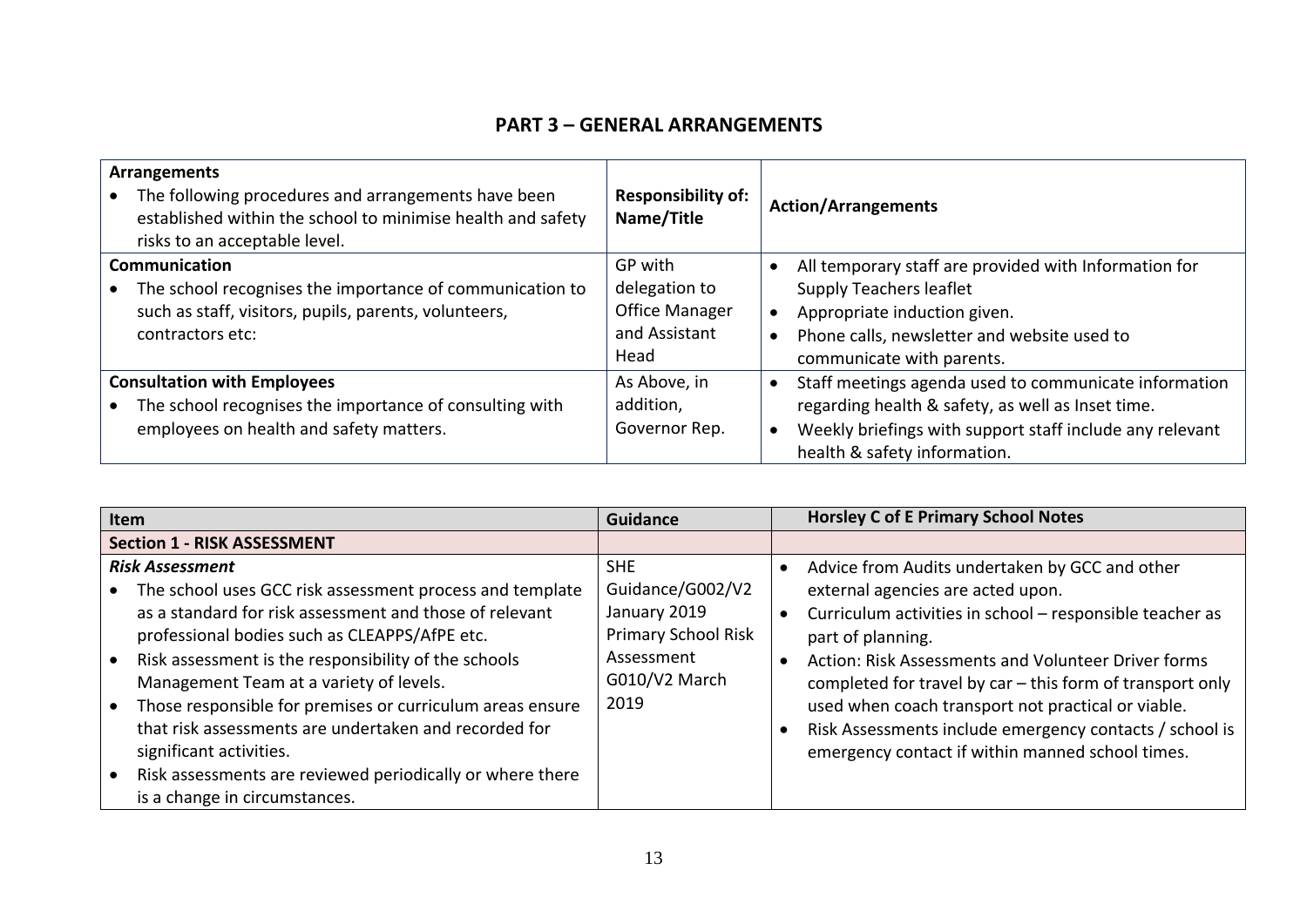<span id="page-13-2"></span><span id="page-13-1"></span><span id="page-13-0"></span>

| Item                                                                                                                                                                                                                 | <b>Guidance</b>                                                                                                                                   | <b>Horsley C of E Primary School Notes</b>                                                                                                                                                                                                                                                                                                                                      |
|----------------------------------------------------------------------------------------------------------------------------------------------------------------------------------------------------------------------|---------------------------------------------------------------------------------------------------------------------------------------------------|---------------------------------------------------------------------------------------------------------------------------------------------------------------------------------------------------------------------------------------------------------------------------------------------------------------------------------------------------------------------------------|
| The following staff are responsible for completion of risk<br>$\bullet$                                                                                                                                              |                                                                                                                                                   |                                                                                                                                                                                                                                                                                                                                                                                 |
| assessments within the following areas:                                                                                                                                                                              |                                                                                                                                                   |                                                                                                                                                                                                                                                                                                                                                                                 |
| <b>School Trips/Offsite Visits</b><br>The school complies with DfE Guidance and the GCC<br>$\bullet$<br>standards on offsite visits and school journeys.<br>A separate school trips procedure based on GCC guidance. | GCC Offsite/<br><b>Educational Visits</b><br><b>Guidance and Forms</b><br><b>Risk Assessment</b><br>template based on<br>2016 GCC SHE<br>template | A Risk Assessment template was set up on October 2019<br>$\bullet$<br>Offsite visits and activities - responsible teacher<br>$\bullet$<br>overseen by headteacher GP.<br>Residential trips are recorded through a risk assessment<br>$\bullet$<br>for the specific trip that are approved by GP. these are<br>held electronically, and a paper copy in risk assessment<br>file. |
| <b>Working at Height</b>                                                                                                                                                                                             | Working at height                                                                                                                                 | The School Generic Risk Assessment for Working at<br>$\bullet$                                                                                                                                                                                                                                                                                                                  |
| The risks associated with working at height are identified                                                                                                                                                           | SHE G073/V3 Nov                                                                                                                                   | Height was completed on October 2019.                                                                                                                                                                                                                                                                                                                                           |
| through risk assessment using SHE/G073/V3/Nov 2020<br>Working at Height.                                                                                                                                             | 2020                                                                                                                                              | The School undertakes the inspection of any ladders in<br>$\bullet$<br>its possession annually during H & S review. These                                                                                                                                                                                                                                                       |
| Frequent documented checks take place to ensure the safe                                                                                                                                                             | The SHE Primary                                                                                                                                   | checks are documented.                                                                                                                                                                                                                                                                                                                                                          |
| working condition of access equipment.                                                                                                                                                                               | <b>School Risk</b>                                                                                                                                | Any person working at height must have received ladder<br>$\bullet$                                                                                                                                                                                                                                                                                                             |
| Procedures are in place to ensure any damaged access<br>$\bullet$                                                                                                                                                    | <b>Assessment Toolkit</b>                                                                                                                         | training. Staff use small step ladder - brief supplied.                                                                                                                                                                                                                                                                                                                         |
| equipment is clearly labelled and removed as soon as                                                                                                                                                                 | has a section                                                                                                                                     | Children are not permitted to use ladders.<br>$\bullet$                                                                                                                                                                                                                                                                                                                         |
| practicable.                                                                                                                                                                                                         | relating to WAH -                                                                                                                                 | Risk Assessments undertaken and staff informed of their<br>$\bullet$                                                                                                                                                                                                                                                                                                            |
| The school discuss and agree arrangements with staff.                                                                                                                                                                | this can be                                                                                                                                       | responsibility to ensure their own health and safety                                                                                                                                                                                                                                                                                                                            |
| Where members of staff have medical conditions or other                                                                                                                                                              | enhanced to include                                                                                                                               | through induction.                                                                                                                                                                                                                                                                                                                                                              |
| factors which may affect their ability to use access                                                                                                                                                                 | specifics.                                                                                                                                        | Documentation is held in the School's Health and Safety<br>$\bullet$                                                                                                                                                                                                                                                                                                            |
| equipment, a separate risk assessment is in place.                                                                                                                                                                   |                                                                                                                                                   | Folder.                                                                                                                                                                                                                                                                                                                                                                         |
| Staff also have a responsibility to ensure their own health                                                                                                                                                          |                                                                                                                                                   | There is also separate WAH Guidance and a more in-<br>$\bullet$                                                                                                                                                                                                                                                                                                                 |
| and safety and assist in the operation of any systems                                                                                                                                                                |                                                                                                                                                   | depth risk assessment which can be found in the SHE A-                                                                                                                                                                                                                                                                                                                          |
| designed to provide for their safety.                                                                                                                                                                                |                                                                                                                                                   | Z. Contact GCC Support Services for ladder courses.                                                                                                                                                                                                                                                                                                                             |
| <b>Noise</b>                                                                                                                                                                                                         |                                                                                                                                                   | The School Generic Risk Assessment for Noise was<br>$\bullet$                                                                                                                                                                                                                                                                                                                   |
| The school is aware of its responsibility for assessing the<br>$\bullet$                                                                                                                                             |                                                                                                                                                   | completed on 30/06/17.                                                                                                                                                                                                                                                                                                                                                          |
| risks of noise and where noise is identified as a significant                                                                                                                                                        |                                                                                                                                                   | The Adult responsible for the activity shall ensure that<br>$\bullet$                                                                                                                                                                                                                                                                                                           |
| risk the school ensures appropriate control measures are                                                                                                                                                             |                                                                                                                                                   | noise is kept to an acceptable level e.g. music activity,                                                                                                                                                                                                                                                                                                                       |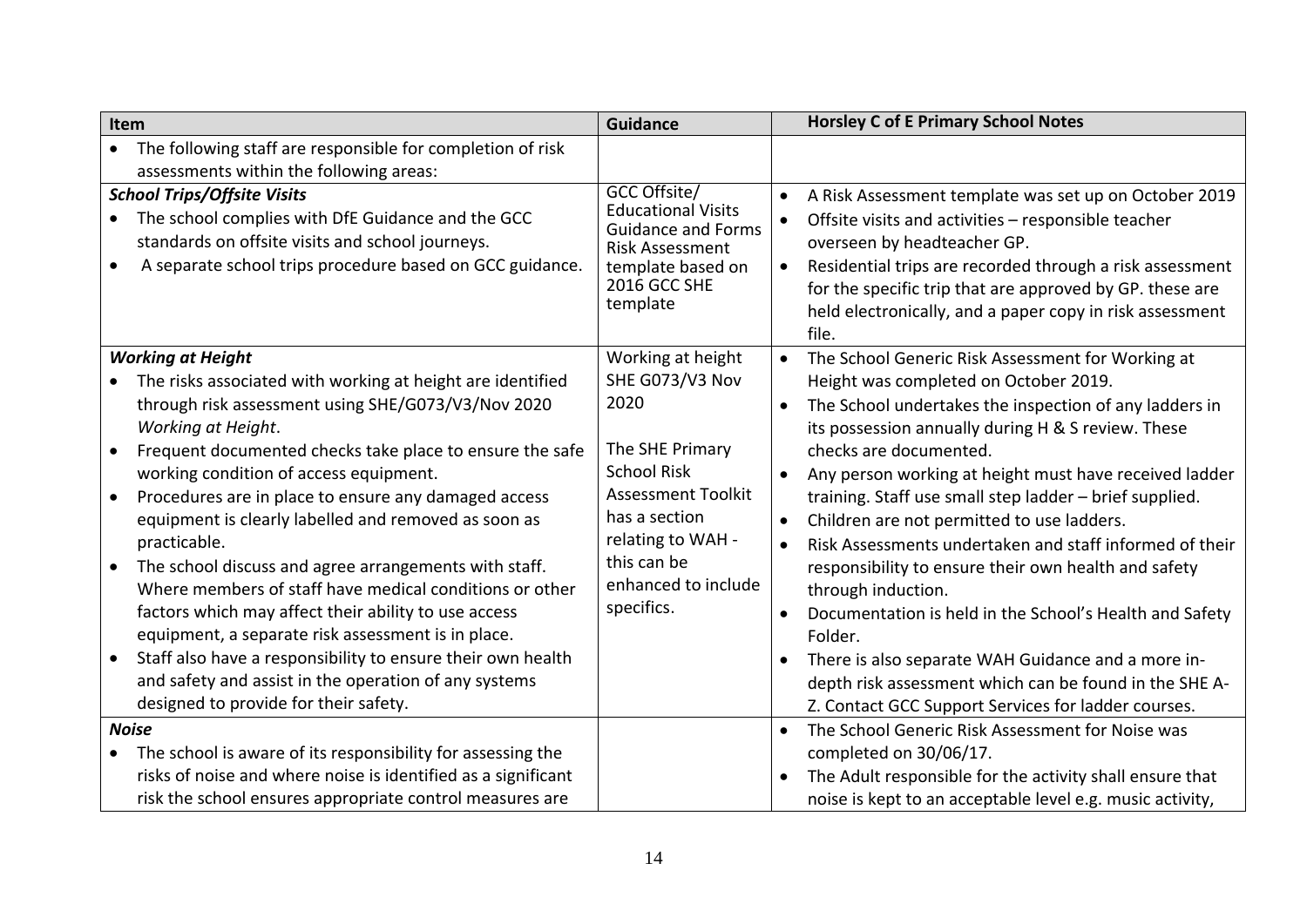<span id="page-14-1"></span><span id="page-14-0"></span>

| Item                                                           | <b>Guidance</b>            |           | <b>Horsley C of E Primary School Notes</b>                 |
|----------------------------------------------------------------|----------------------------|-----------|------------------------------------------------------------|
| put in place.                                                  |                            |           | dining hall, classroom activities.                         |
|                                                                |                            |           | The Headteacher GP and Bursar/Office Manager JF (or        |
|                                                                |                            |           | delegated adult) is responsible for ensuring noise made    |
|                                                                |                            |           | by contractors on site is controlled appropriately.        |
| <b>Violence to Staff and Behaviour Management</b>              | Violence & Personal        |           | The School Generic Risk Assessment for Violence to Staff   |
| The school are aware of their responsibility for assessing     | Safety                     |           | was completed on October 2019                              |
| the risks of violence to staff and where violence is           | G068/V3/June 2019          | $\bullet$ | The current risk to staff in Horsley School is very low.   |
| identified as a significant risk the school ensure appropriate |                            | $\bullet$ | Staff shall inform the Headteacher GP and Bursar/Office    |
| control measures are put in place.                             |                            |           | Manager JF if they have any concerns about the possible    |
| Staff report any incident of aggression or violence (or near   |                            |           | risk of any aggression or violence, and they shall be      |
| misses) directed to themselves through the reporting           |                            |           | responsible for ensuring that appropriate control          |
| process.                                                       |                            |           | measures are put in place.                                 |
| All reported incidents of violence are recorded on the SHE     |                            |           | The Bursar/Office Manager JF is responsible for            |
| Assure system.                                                 |                            |           | recording any incidents.                                   |
|                                                                |                            |           |                                                            |
| <b>Security Arrangements Including Dealing with Intruders</b>  | SHE/G014/V4 Jan            |           | The School Generic Risk Assessment for Security was        |
| Risks to security of the premises and property are assessed    | 2019                       |           | completed October 2019.                                    |
| through the risk assessment process and appropriate            |                            |           | A Low risk school. Risk Assessment and School Security     |
| control measures implemented.                                  | <b>Risk Assessment</b>     |           | Evaluation Sheet. Site Security Audit conducted by Paul    |
|                                                                | and School Security        |           | Cobb 2014 and 2018.                                        |
|                                                                | <b>Evaluation Sheet</b>    |           | Site security is reasonable - enhancements to low walls    |
|                                                                | <b>Site Security Audit</b> |           | and playground procedures were made.                       |
|                                                                | conducted by Paul          |           | Premises are secure. Controlled access to site through     |
|                                                                | Cobb 2014 and 2018         |           | main entrance. All main exterior doors have proximity      |
|                                                                |                            |           | card reader security systems.                              |
|                                                                |                            |           | Log of cards issued to staff kept in office.               |
|                                                                |                            |           | Visitors sign in and are issued with a lanyard / visitor's |
|                                                                |                            |           | badge.                                                     |
|                                                                |                            |           | Key holders on call out should be mindful of their own     |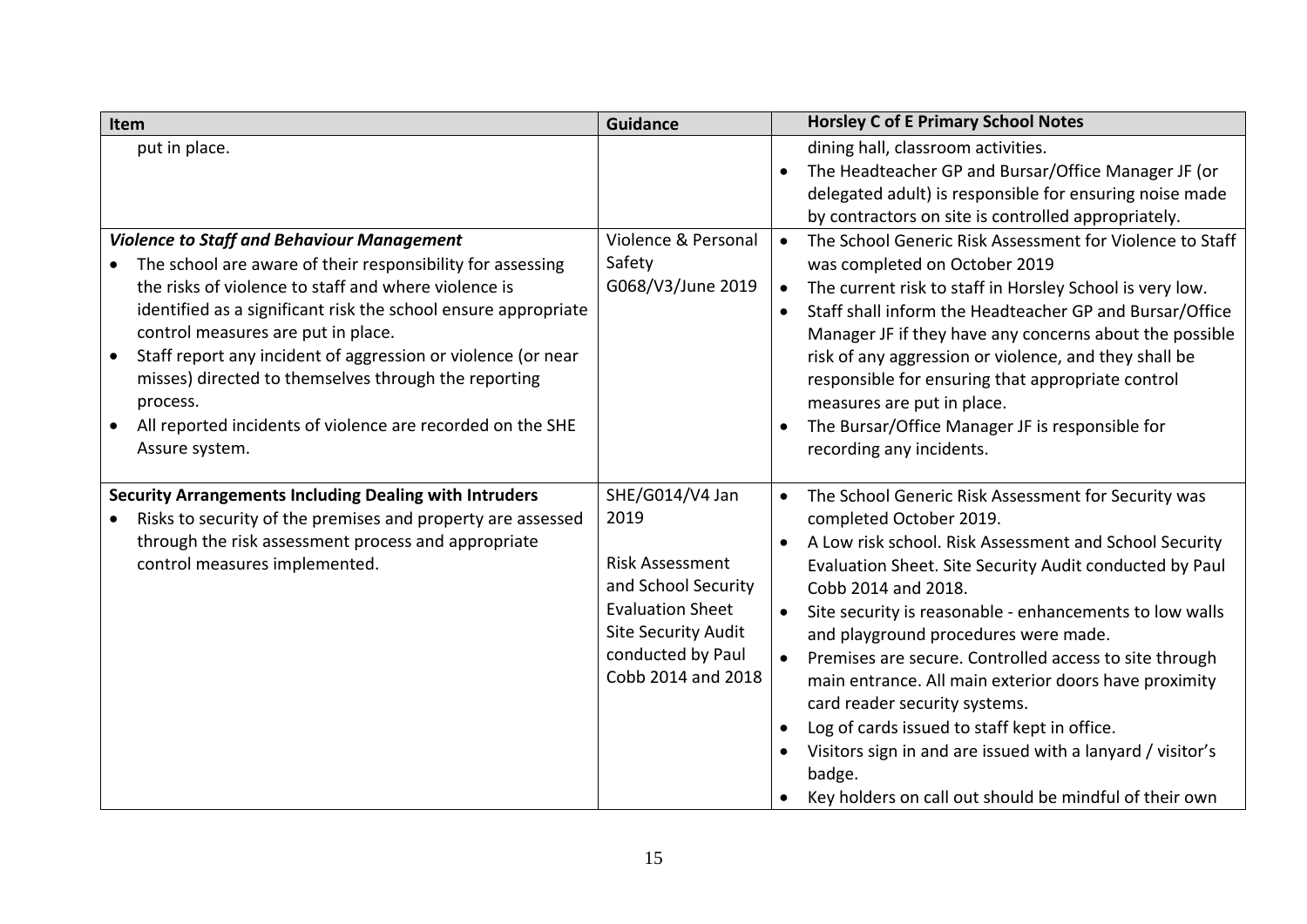<span id="page-15-0"></span>

| Item                                                                                                                                                                                                                                                                          | <b>Guidance</b>                                                                           | <b>Horsley C of E Primary School Notes</b>                                                                                                                                                                                                                                                                                                                                                                                                                                                                                                                                                                                                                                                                                                                                                                                                                                                                                                                                                                                                                                                                                                                                        |
|-------------------------------------------------------------------------------------------------------------------------------------------------------------------------------------------------------------------------------------------------------------------------------|-------------------------------------------------------------------------------------------|-----------------------------------------------------------------------------------------------------------------------------------------------------------------------------------------------------------------------------------------------------------------------------------------------------------------------------------------------------------------------------------------------------------------------------------------------------------------------------------------------------------------------------------------------------------------------------------------------------------------------------------------------------------------------------------------------------------------------------------------------------------------------------------------------------------------------------------------------------------------------------------------------------------------------------------------------------------------------------------------------------------------------------------------------------------------------------------------------------------------------------------------------------------------------------------|
|                                                                                                                                                                                                                                                                               |                                                                                           | safety. If the police have left the premises a key holder<br>can contact the police and request that they return<br>before entering the building.<br>Key Holders should lock themselves in when dealing<br>$\bullet$<br>with call outs and before leaving ensure the school is<br>secure and the alarm re-set.                                                                                                                                                                                                                                                                                                                                                                                                                                                                                                                                                                                                                                                                                                                                                                                                                                                                    |
| <b>Personal Security/Lone Working</b><br>The school ensures that lone working is risk assessed and<br>that appropriate control measures are put in place to<br>mitigate those risks.<br>Staff assist in the operation of any systems designed to<br>provide for their safety. | Lone working<br>SHE/G043/V1<br>August 2017<br>Personal Safety<br>SHE/G068/V3/June<br>2019 | The School Generic Risk Assessment for Personal<br>$\bullet$<br>security/lone working was completed on October 2019<br>To be communicated to staff.<br>$\bullet$<br>Support staff to be briefed and have access to<br>$\bullet$<br>documentation.<br>All staff have access to Guidance for Safer Working<br>$\bullet$<br>Practice<br>All staff should avoid lone working wherever possible by<br>arranging for a colleague to also be on site. Where lone<br>working is unavoidable staff should ensure that all<br>outside doors are locked and curtains/blinds are closed<br>when it is dark.<br>Fire doors must be unlocked when staff are working on<br>the premises, e.g. out of school hours.<br>Any one lone working on a regular basis, should be<br>$\bullet$<br>equipped with a personal mobile phone.<br>There are few external lights to the rear of the school<br>and the Church yard car park is particularly dark in the<br>dark evenings. When two or more people work late<br>they should try to leave the building together. Cars<br>should then be parked as close to the main doors as<br>possible.<br>Staff should let someone know if they will not be home |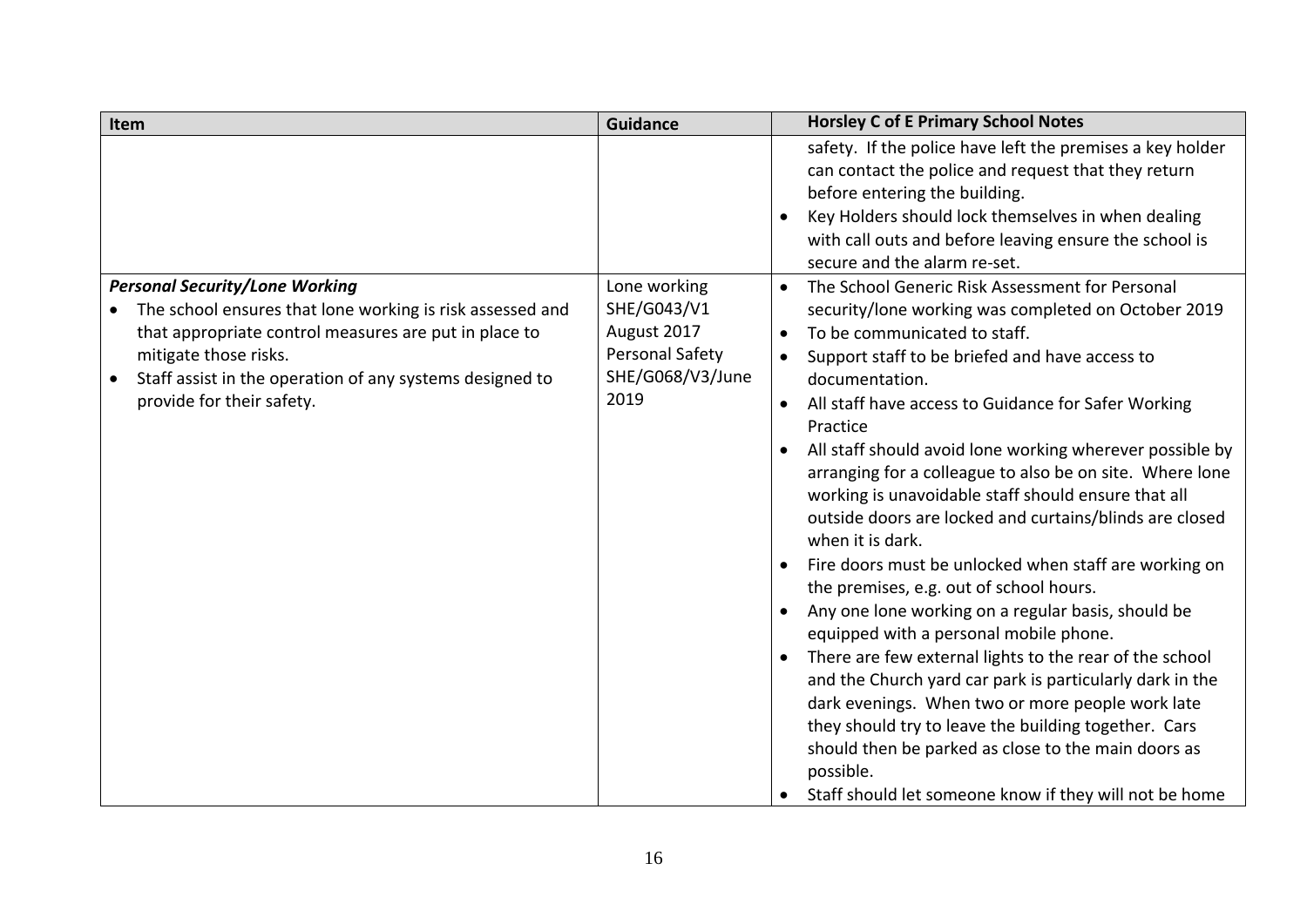<span id="page-16-0"></span>

| Item                                                                                                                                                                                                                                                                                                                                                                                                                                                                                                                                                                                                                                                                                                                                                                                                                                                                                                                                                                                                                                                                      | <b>Guidance</b>                                                                                                        | <b>Horsley C of E Primary School Notes</b>                                                                                                                                                                                                                                                                                                                                                                                                                                                                                                                                                                                                                                                                                                                                                                                                                                                                                                                                                                                                                                                                                                                                                         |
|---------------------------------------------------------------------------------------------------------------------------------------------------------------------------------------------------------------------------------------------------------------------------------------------------------------------------------------------------------------------------------------------------------------------------------------------------------------------------------------------------------------------------------------------------------------------------------------------------------------------------------------------------------------------------------------------------------------------------------------------------------------------------------------------------------------------------------------------------------------------------------------------------------------------------------------------------------------------------------------------------------------------------------------------------------------------------|------------------------------------------------------------------------------------------------------------------------|----------------------------------------------------------------------------------------------------------------------------------------------------------------------------------------------------------------------------------------------------------------------------------------------------------------------------------------------------------------------------------------------------------------------------------------------------------------------------------------------------------------------------------------------------------------------------------------------------------------------------------------------------------------------------------------------------------------------------------------------------------------------------------------------------------------------------------------------------------------------------------------------------------------------------------------------------------------------------------------------------------------------------------------------------------------------------------------------------------------------------------------------------------------------------------------------------|
|                                                                                                                                                                                                                                                                                                                                                                                                                                                                                                                                                                                                                                                                                                                                                                                                                                                                                                                                                                                                                                                                           |                                                                                                                        | at their usual time and what time they can be expected.<br>The person who knows that a member of staff is in the<br>school alone is up to the member of staff to decide and<br>inform.                                                                                                                                                                                                                                                                                                                                                                                                                                                                                                                                                                                                                                                                                                                                                                                                                                                                                                                                                                                                             |
| Hazardous Substances (Control of Substances Hazardous to<br><b>Health CoSHH)</b><br>The principal requirement of the Control of Substances<br>Hazardous to Health, (COSHH) Regulations 1994 is that an<br>assessment be made of the use at work of substances<br>which are classified as hazardous to health and that steps<br>are taken to prevent or, where this is not reasonably<br>practicable to adequately control exposure to such<br>substances.<br>Where hazardous substances are used risk assessments are<br>undertaken and a hierarchy of control measures adopted<br>which seeks to eliminate or substitute the substance<br>concerned.<br>Where necessary this H&S Policy Document is<br>supplemented by a local Departmental Policy (e.g. in D&T)<br>relating to the specific activities of the Department or area.<br>Safety data sheets are used for hazardous materials.<br>$\bullet$<br>Information only - CoSHH forms are not required unless the<br>substance is a classified hazardous (label with orange<br>background and black warning symbol). | Hazardous<br>substances<br>SHE/G032/V2 April<br>2019 and<br><b>COSHH Assessment</b><br>form (same version<br>and date) | The Risk Assessment for Hazardous substances was<br>$\bullet$<br>completed on October 2019.<br>Very limited use of hazardous substances (audit 8.3.18)<br>$\bullet$<br>Bursar/Office Manager JF responsible for COSHH and<br>keeping training current.<br>COSHH Assessments up to date against Data Safety<br>$\bullet$<br>Sheets.<br>Substances used in the science, art and technology areas<br>$\bullet$<br>are covered by assessments and safe working<br>procedures developed by CLEAPSS and are only to be<br>used within these guidelines.<br>Any non-hazardous materials that may require risk<br>$\bullet$<br>assessments are completed separately by appropriate<br>staff member (Teacher).<br>These risk assessments shall be reviewed when required<br>$\bullet$<br>(e.g. hand soap, play sand, sanitizer, outside salt, glue<br>sticks and First Aid products).<br>Where contractors undertake school cleaning, the<br>contractor is responsible for undertaking the<br>assessment of those substances.<br>CoSHH assessments and Material Safety Data Sheets<br>$\bullet$<br>held by cleaning company.<br>Cleaning substances and records stored in locked<br>$\bullet$<br>cupboards. |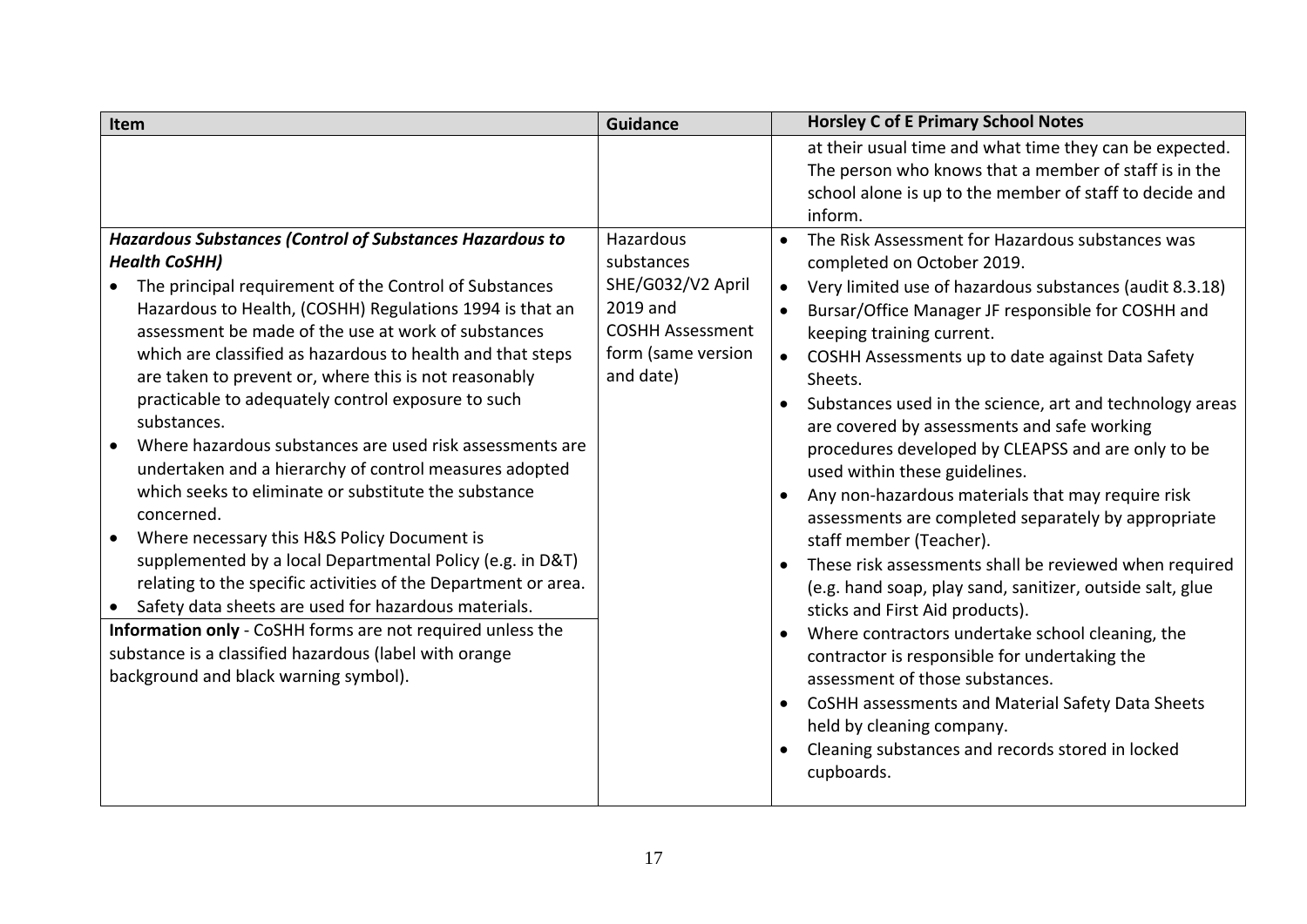<span id="page-17-2"></span><span id="page-17-1"></span><span id="page-17-0"></span>

| Item                                                                                                                                                                                                                                                                                                                                                                                                                                                                                                                      | <b>Guidance</b>                                                                                                                                                                      |                                     | <b>Horsley C of E Primary School Notes</b>                                                                                                                                                                                                                                                                                                                                                                                                                                                                                                                         |
|---------------------------------------------------------------------------------------------------------------------------------------------------------------------------------------------------------------------------------------------------------------------------------------------------------------------------------------------------------------------------------------------------------------------------------------------------------------------------------------------------------------------------|--------------------------------------------------------------------------------------------------------------------------------------------------------------------------------------|-------------------------------------|--------------------------------------------------------------------------------------------------------------------------------------------------------------------------------------------------------------------------------------------------------------------------------------------------------------------------------------------------------------------------------------------------------------------------------------------------------------------------------------------------------------------------------------------------------------------|
| <b>Personal Protective Equipment (PPE)</b><br>The Business Manager shall assess on the basis of risk<br>$\bullet$<br>assessment and CoSHH assessments where the need for<br>PPE is identified as a control measure.<br>Where it is assessed that PPE is required PPE is<br>appropriately selected and provided. A record is held which<br>includes details of any expiry dates to ensure equipment is<br>replaced as and when necessary.<br>Staff are responsible for ensuring that they use PPE where<br>it is provided. | SHE/G049/V1<br>August 2017                                                                                                                                                           | $\bullet$<br>$\bullet$<br>$\bullet$ | Gloves used for cleaning and other activities e.g. spillage<br>and bodily fluids as required.<br>Staff carry out risk assessments (on planning) for<br>individual activities.<br>A record is held which includes details of any expiry<br>dates to ensure equipment is replaced as and when<br>necessary.                                                                                                                                                                                                                                                          |
| <b>School Transport</b><br>The school uses the SHE guidance on occupational driving<br>$\bullet$<br>as a basis to ensure safe transportation of pupils for<br>activities such as offsite visits and sports fixtures.<br>Risks associated with driving are evaluated within<br>$\bullet$<br>assessments for activities.<br>Checks are made that employees who drive 'at work' have<br>$\bullet$<br>the correct documents and business cover insurance                                                                      | Carseats<br>SHE/029/V2/ Jan<br>2019<br>Safe driving at work<br>SHE/G055/V3/Nov<br>2019<br>Safe Operations of<br>Minibuses and<br>Passenger Transport<br>Issue 5 ITU/PG/1 Jan<br>2018 | $\bullet$<br>$\bullet$<br>$\bullet$ | Transport arrangements for Horsley School is a very low<br>risk area, signs and banners are in place to make the<br>public highway area as safe as possible during drop-<br>off/pick-up times.<br>Reputable local coach companies are used for trips. Risk<br>assessment and driver form completed.<br>Transport in parent cars a Volunteer Driver Form is<br>completed. This includes a signed declaration that<br>appropriate insurance, licenses, MOT's etc are in place.<br>Transport in parent cars only used when coach/mini bus<br>not practical or viable. |
| <b>Manual Handling (typical loads and handling pupils)</b><br>The school refers to the SHE/G048/V3 Manual Handling<br>and risks of manual handling are communicated within<br>general risk assessment.<br>Any activities that involve significant manual handling tasks<br>$\bullet$<br>are risk assessed and where appropriate training provided<br>for staff.                                                                                                                                                           | SHE/G048/V3 Nov<br>2020                                                                                                                                                              | $\bullet$<br>$\bullet$              | Risk Assessment completed October 2019.<br>Teachers and staff will make proper use of equipment<br>and any systems of work provided for them, in<br>accordance with their training and the instructions given<br>to them. Failure to wilfully shall be recorded as a near<br>miss accident.<br>Staff shall be made aware of SHE Guidance on Manual                                                                                                                                                                                                                 |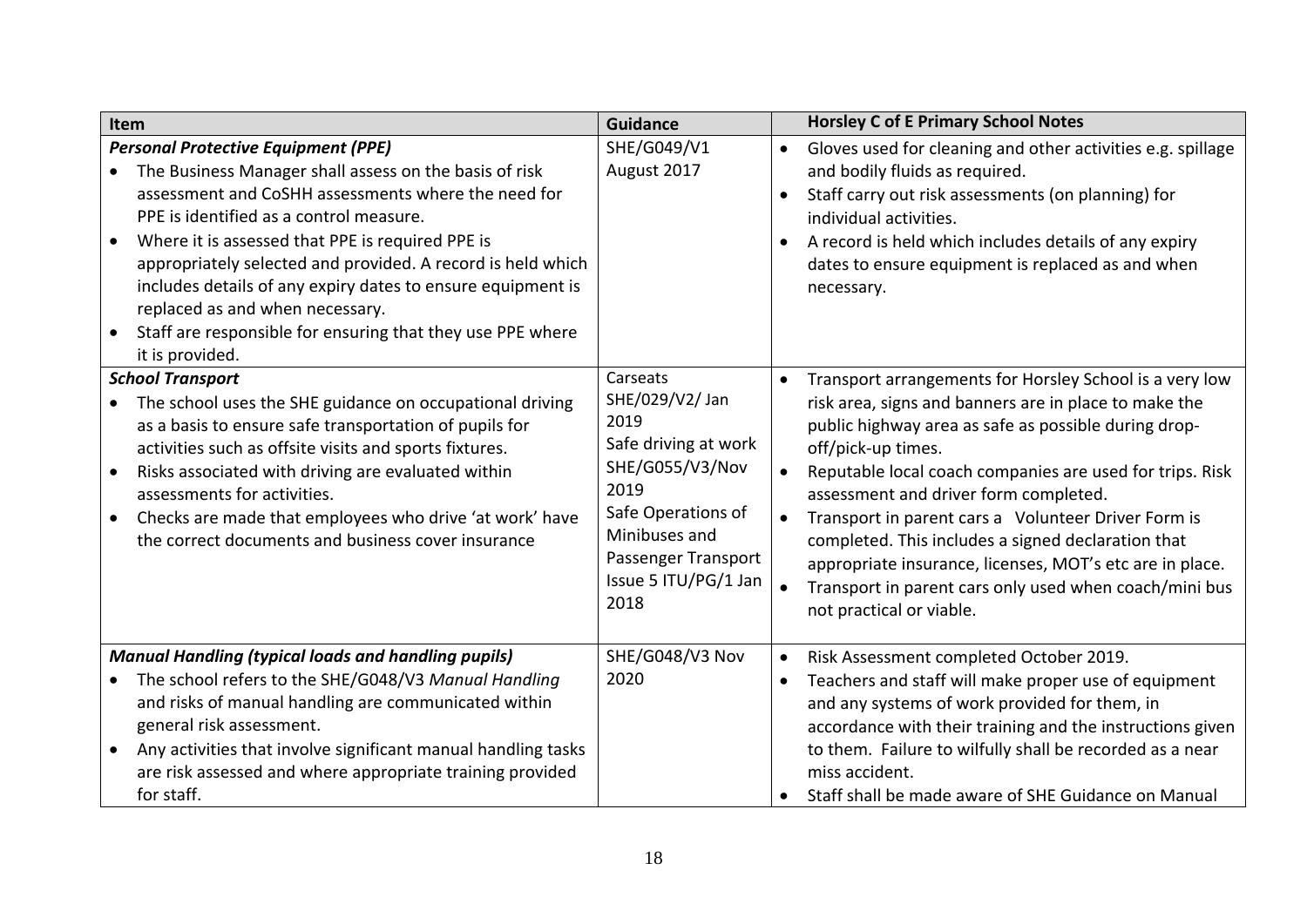<span id="page-18-1"></span><span id="page-18-0"></span>

| Item                                                                                                                                                                                                                                                                                                                                                                                                                                                                                                                                                    | <b>Guidance</b>                                                                                                                                    |                                     | <b>Horsley C of E Primary School Notes</b>                                                                                                                                                                                                                                                                                                                                                                                                                                                                                                                      |
|---------------------------------------------------------------------------------------------------------------------------------------------------------------------------------------------------------------------------------------------------------------------------------------------------------------------------------------------------------------------------------------------------------------------------------------------------------------------------------------------------------------------------------------------------------|----------------------------------------------------------------------------------------------------------------------------------------------------|-------------------------------------|-----------------------------------------------------------------------------------------------------------------------------------------------------------------------------------------------------------------------------------------------------------------------------------------------------------------------------------------------------------------------------------------------------------------------------------------------------------------------------------------------------------------------------------------------------------------|
| Headteacher GP responsible for assessing the appropriate<br>approach to handling tasks and the need for manual<br>handling assessment and may seek professional advice<br>from SHE and Occupational Health as necessary.<br>The responsibility for ensuring manual handling<br>assessments are completed lies jointly with the<br>Headteacher and the staff member undertaken the<br>handling. This assessment will be completed and reviewed<br>during premises health and safety inspections or at the<br>introduction of any manual handling hazard. |                                                                                                                                                    | $\bullet$<br>$\bullet$<br>$\bullet$ | Handling.<br>Loads broken down for easier movement.<br>Agreed methods for regular tasks e.g. setting up tables<br>at lunchtime.<br>Manual Handling training for staff working with children<br>with physical disabilities. A specific plan would be<br>produced for any child as needed on an individual basis.<br>Risk assessments carried out on individual activities<br>when appropriate.                                                                                                                                                                   |
| Curriculum Safety (including extended schools activity/study<br>support)<br>Class Teachers ensure that risks related to curriculum areas<br>are identified and controlled where necessary referring to<br>material such as CLEAPSS, AfPE, DATA and SHE guidance<br>etc.<br>For any activity falling outside published a risk assessment<br>is carried out.<br>An inventory of all equipment is kept by the departmental<br>head and all tools/equipment/machinery are checked,<br>maintained and stored correctly.                                      | Art SHE/G003/V3<br><b>Nov 2020</b><br>D & T SHE/G005/V1<br>August 2017<br>PE<br>SHE/G009/V1August<br>2017<br>Science<br>SHE/G015/V1<br>August 2017 | $\bullet$                           | The Risk Assessment for Curriculum safety was<br>completed October 2019.<br>Curriculum planning incorporates any risk assessments /<br>safety requirements for a specific activity in class /<br>school time.<br>Clubs / Activities run by external organisations provide<br>risk assessments to school for approval and monitoring.<br>Subject leaders are responsible for keeping check on any<br>tools and equipment used. Science and DT lead follows<br>CLEAPSS guidance, Risk assessments are in place and<br>lesson planning includes health and safety. |
| <b>Work Experience Placements</b><br>The school undertakes workplace re-assurance checks in<br>the absence of a provider and Work Experience<br>Coordinators follow the working practices outlined in GCC<br>SHE Work Experience Placements - Employers<br>Questionnaire.<br>The school also takes into account the safeguarding of its                                                                                                                                                                                                                 | SHE/G072/V2 Jan<br>2019<br>Health and safety<br>assessment for work<br>experience<br>placements - a good<br>practice guide                         | $\bullet$                           | Headteacher GP co-ordinates placements.<br>Bursar/Office Manager JF co-ordinates checks on related<br>paperwork and records.<br>Headteacher GP has responsibility for maintaining the<br>Single Central Record.<br>All Work Placement Students are given appropriate<br>induction (also see section temporary staff).                                                                                                                                                                                                                                           |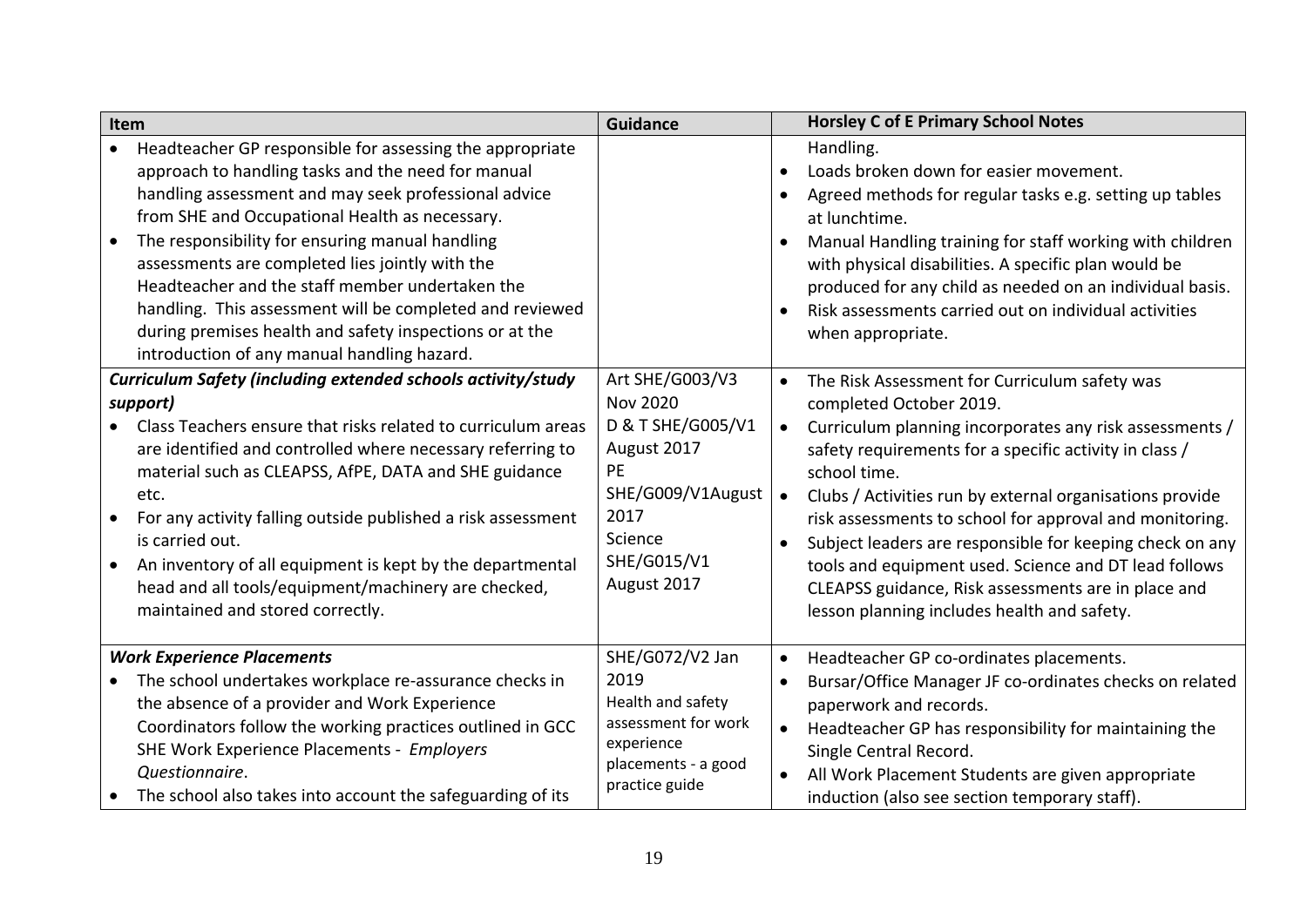<span id="page-19-1"></span><span id="page-19-0"></span>

| Item                                                                                                                                                                                                                                                                                                                                                                                                                                                                                                             | <b>Guidance</b>                                                                                                                                                                                                                                                                           | <b>Horsley C of E Primary School Notes</b>                                                                                                                                                                                                                                                                                                                                                                                                                                                                                                                                                                                                                                                                                                      |
|------------------------------------------------------------------------------------------------------------------------------------------------------------------------------------------------------------------------------------------------------------------------------------------------------------------------------------------------------------------------------------------------------------------------------------------------------------------------------------------------------------------|-------------------------------------------------------------------------------------------------------------------------------------------------------------------------------------------------------------------------------------------------------------------------------------------|-------------------------------------------------------------------------------------------------------------------------------------------------------------------------------------------------------------------------------------------------------------------------------------------------------------------------------------------------------------------------------------------------------------------------------------------------------------------------------------------------------------------------------------------------------------------------------------------------------------------------------------------------------------------------------------------------------------------------------------------------|
| pupils whilst commencing a work placement.                                                                                                                                                                                                                                                                                                                                                                                                                                                                       | Produced by the<br><b>National Work</b><br>Experience<br>Partnership Group<br>(September 2006)                                                                                                                                                                                            |                                                                                                                                                                                                                                                                                                                                                                                                                                                                                                                                                                                                                                                                                                                                                 |
| <b>Display Screen Equipment</b><br>The majority of staff within the school are not considered<br>to be DSE users. Office staff using computers will have<br>appropriate (e.g. adjustable) equipment.<br>The school refers to SHE/Pro/5 - Working with Display<br>Screen Equipment.<br>Headteacher GP ensures that DSE workplace assessments<br>are conducted for all users.<br>DSE assessments are reviewed annually and where<br>equipment changes or office layouts change or when there<br>are staff changes. | SHEG093/V1 May<br>2020 Display<br>Equipment<br>Guidance for<br>schools, and<br>Self-Assessment<br>Checklist,<br>Sitting comfortably<br>guide V1 Nov 2015,<br>Chair suitability<br>assessment - SHE<br>info sheet IS033/V2<br>Jan 2016,<br>Laptops H & S<br>checklist SHE/GN17<br>Jan 2013 | Appropriate staff to be made aware of documentation<br>$\bullet$<br>and responsibility. Habitual users of DSE are to complete<br>the self-assessment checklist annually.<br>The Bursar/Office Manager JF shall arrange for all<br>$\bullet$<br>"classified users" to receive a DSE workplace assessment<br>of their workstation via the safety section during their<br>premises inspections. Where necessary eye-sight tests<br>will be recommended during the assessment.<br>Office furniture is checked.<br>$\bullet$<br>Laptops when used for prolonged periods of time need<br>$\bullet$<br>careful consideration of HSE recommendations e.g.<br>regarding seat height, a proper keyboard, mouse and<br>display screen, and regular breaks. |
| <b>Parent Teacher Association - Friends of Horsley School</b><br>The school offer support to the Friends of Horsley School<br>(FHS) and provide a forum through which parents can<br>become more involved in the education of their children.<br>Risk assessments are carried out for FHS run events and<br>adequate insurance is in place.<br>Measures used during events include adequate<br>supervision, food hygiene, controlling vehicle movements.                                                         | SHE/G054/V3 Nov<br>2020<br>School events RA<br>Toolkit<br>SHE/G013/V1<br>August 2017                                                                                                                                                                                                      | Chair of FHS responsible for Risk Assessments and has<br>$\bullet$<br>access to SHE School Events Risk Assessment Toolkit.<br>Relevant SHE documentation (PTA Run events Guidance<br>and Toolkit for School Events) to given to Chair of FHS.<br>FHS have own insurance and are responsible for<br>obtaining necessary licences and insurance for all<br>events.<br>Major events - school ensures RA carried out and                                                                                                                                                                                                                                                                                                                            |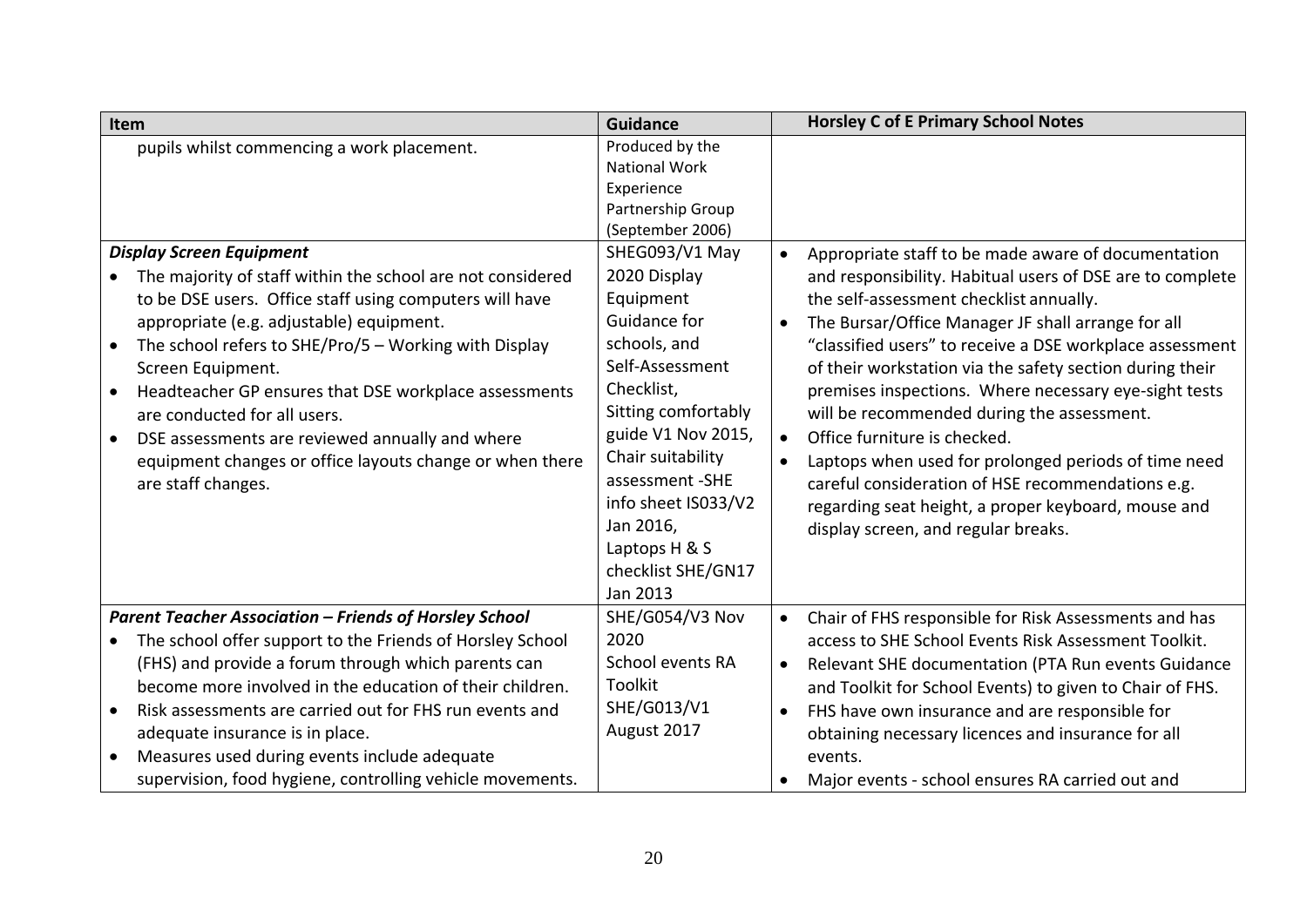<span id="page-20-2"></span><span id="page-20-1"></span><span id="page-20-0"></span>

| Item                                                                                                                                                                                                                                                                                                                                                                                                                                         | <b>Guidance</b>                                                                                       | <b>Horsley C of E Primary School Notes</b>                                                                                                                                                                                                                                                                                                                                                                                                                                                                                                                                                                                                                                                                                                                                                      |
|----------------------------------------------------------------------------------------------------------------------------------------------------------------------------------------------------------------------------------------------------------------------------------------------------------------------------------------------------------------------------------------------------------------------------------------------|-------------------------------------------------------------------------------------------------------|-------------------------------------------------------------------------------------------------------------------------------------------------------------------------------------------------------------------------------------------------------------------------------------------------------------------------------------------------------------------------------------------------------------------------------------------------------------------------------------------------------------------------------------------------------------------------------------------------------------------------------------------------------------------------------------------------------------------------------------------------------------------------------------------------|
|                                                                                                                                                                                                                                                                                                                                                                                                                                              |                                                                                                       | appropriate actions in place.                                                                                                                                                                                                                                                                                                                                                                                                                                                                                                                                                                                                                                                                                                                                                                   |
| <b>Playground Supervision/Play Equipment and Maintenance</b><br>Risks are assessed using the SHE Information Sheet 14<br>$\bullet$<br>Playground Supervision.<br>A risk assessment of the potential hazards in the<br>playground and their likelihood to cause harm has been<br>undertaken.                                                                                                                                                  | SHE/G051/V3 Dec<br>2019<br>Governors' H & S<br><b>Inspection Checklist</b><br>SHE/G038/V1 Aug<br>2017 | Play equipment inspected through traded services by<br>$\bullet$<br>GCC annually. Inspection Summary report for indoor<br>and outdoor play equipment July 2020<br>A risk assessment of the potential hazards in the<br>$\bullet$<br>playground and their likelihood to cause harm was<br>undertaken in October 2019.<br>Playtime and playground safety is monitored by GP and<br>$\bullet$<br>H & S gov MJV 3 times a year include visual checks of<br>grass area to ensure safe.<br>Staff supervise outdoor play at all times and everyone<br>$\bullet$<br>remains vigilant to intruders/strangers. Use of the<br>playground still under review to enhance arrangements.<br>Measures to manage the risk include 1 staff to 30<br>$\bullet$<br>children as a minimum at playtime, and lunchtime |
| <b>Physical education</b>                                                                                                                                                                                                                                                                                                                                                                                                                    | <b>Physical Education</b>                                                                             | The School Generic Risk Assessment for Physical<br>$\bullet$                                                                                                                                                                                                                                                                                                                                                                                                                                                                                                                                                                                                                                                                                                                                    |
| All children will change into suitable clothing for the activity<br>in which they will participate -details of PE clothing are<br>listed in the school uniform list.<br>Teachers should, where possible, change into appropriate<br>clothing for outdoor games. This sets a good example to<br>children and allows a greater degree of manoeuvrability for<br>demonstrating skills, or accessibility to a child should an<br>accident occur. | <b>SHE PE Risk</b><br>Assessment toolkit<br>G009/V1/Aug 2017                                          | education was completed on October 2019.                                                                                                                                                                                                                                                                                                                                                                                                                                                                                                                                                                                                                                                                                                                                                        |
| <b>Jewellery</b><br>The wearing of jewellery and nail varnish is not permitted<br>for children in the School. If ears are pierced, studs only<br>may be worn but must be removed or taped over for P.E.                                                                                                                                                                                                                                      |                                                                                                       | The School Generic Risk Assessment for Physical<br>$\bullet$<br>education was completed on October 2019.                                                                                                                                                                                                                                                                                                                                                                                                                                                                                                                                                                                                                                                                                        |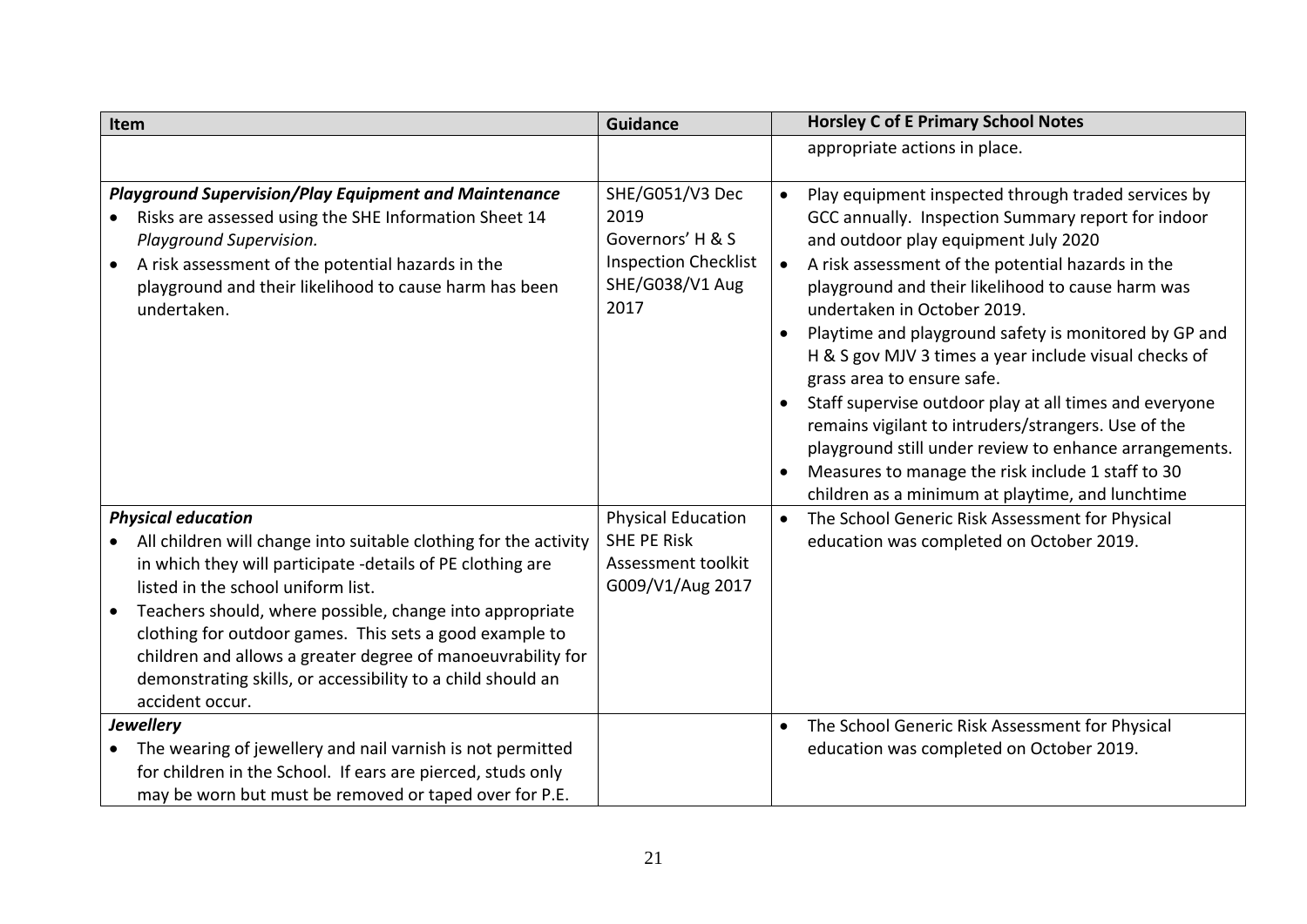| Item |                                                                                    | <b>Guidance</b> | <b>Horsley C of E Primary School Notes</b>                |
|------|------------------------------------------------------------------------------------|-----------------|-----------------------------------------------------------|
|      | A watch may be worn if it is named and not of any great<br>value.                  |                 |                                                           |
|      | It is advisable to collect all such items prior to the lesson<br>and store safely. |                 |                                                           |
|      | <b>Horsley Playgroup</b>                                                           |                 | The School Generic Risk Assessment for Shared working was |
|      | Horsley Playgroup use the School premises on a weekly                              |                 | completed on October 2019                                 |
|      | basis, typically one afternoon a week.                                             |                 | Also see below section on shared working                  |
|      | Horsley Playgroup staff shall sign in and out at main office                       |                 | The school and Horsley Playgroup work together closely    |
|      | and return key fobs at end of session and maintain                                 |                 | and have regular dialogue & meetings.                     |
|      | responsibility for all children in their care at all times whilst                  |                 | Horsley playgroup have own risk assessments for visiting  |
|      | on the School premises.                                                            |                 | school.                                                   |

<span id="page-21-2"></span><span id="page-21-1"></span><span id="page-21-0"></span>

| Item                                                                                                                                                                                                                                                                                                                                                                                                                                 | <b>Guidance</b>                                                                                                          | <b>Horsley C of E Primary School Notes</b>                                                                                                                                                                                                                                                                                                                                         |
|--------------------------------------------------------------------------------------------------------------------------------------------------------------------------------------------------------------------------------------------------------------------------------------------------------------------------------------------------------------------------------------------------------------------------------------|--------------------------------------------------------------------------------------------------------------------------|------------------------------------------------------------------------------------------------------------------------------------------------------------------------------------------------------------------------------------------------------------------------------------------------------------------------------------------------------------------------------------|
| <b>Section 2 - PREMISES</b>                                                                                                                                                                                                                                                                                                                                                                                                          |                                                                                                                          |                                                                                                                                                                                                                                                                                                                                                                                    |
| <b>Mechanical and Electrical (fixed and portable)</b><br>The school takes appropriate measures to make sure that all<br>electrical equipment is safe and suitable for the purpose<br>intended.<br>All relevant persons are made aware of the associated<br>hazards and of the requirements to adopt working<br>procedures designed to keep the risks to their health, and to<br>the health of any other person, as low as reasonably | <b>Workplace Safety</b><br>Inspections<br>SHE/G074/V2/<br><b>July 2019</b><br>Managing school<br>safety<br>documentation | All work carried out by County approved contractors.<br>Hard wiring electrical tests for School completed (5<br>yearly) including circuit board remedial work required<br>prior to completion. Periodic 5 year electrical test, last<br>done October 2020<br>PAT testing completed annually in June, last testing was<br>via JamCoDirect June 2020<br>Records kept in Main Office. |
| achievable.                                                                                                                                                                                                                                                                                                                                                                                                                          | SHE/G092/V1 Dec<br>2019                                                                                                  | Personal Portable equipment*                                                                                                                                                                                                                                                                                                                                                       |
| Persons carrying out the testing and/or repair of electrical<br>equipment, or carrying out experimental work on electrical                                                                                                                                                                                                                                                                                                           |                                                                                                                          | Dry cell batteries should be replaced regularly to avoid<br>fire and acid damage. Electrical sockets should be                                                                                                                                                                                                                                                                     |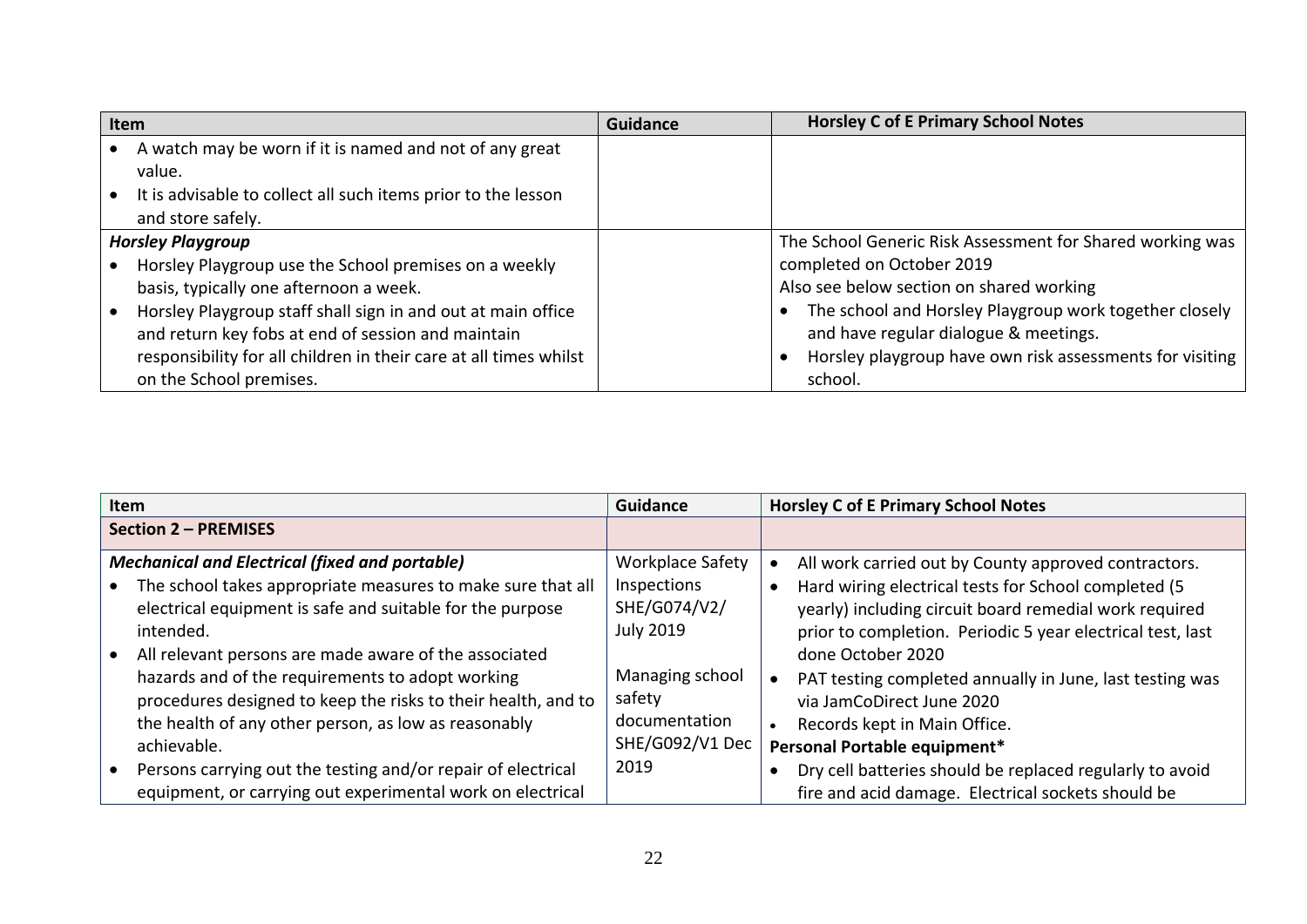<span id="page-22-2"></span><span id="page-22-1"></span><span id="page-22-0"></span>

| Item                                                                          | Guidance           | <b>Horsley C of E Primary School Notes</b>                             |
|-------------------------------------------------------------------------------|--------------------|------------------------------------------------------------------------|
| equipment or its associated connections have the                              | Governors' H & S   | switched off before a plug is removed.                                 |
| appropriate technical knowledge, training and information                     | Inspection         | The Headteacher GP shall ensure that all PEE is subjected<br>$\bullet$ |
| to enable them to work safely.                                                | Checklist          | to the following maintenance regime.                                   |
| Results of electrical safety tests (PAT testing and fixed wiring<br>$\bullet$ | SHE/G038/V1 Aug    |                                                                        |
| inspections) are recorded and held in the main office.                        | 2017               | A. User visual checks                                                  |
| Reference is made to AMPS Technical Briefing Note EM005<br>$\bullet$          |                    | All users will carry out a quick visual check of the appliance         |
| Portable Appliance Testing) and fixed electrical checks are                   | *Caretaking        | before use. Users will look for damage to the cable, such as           |
| carried out in accordance with AMPS Technical Guidance                        | <b>Duties Risk</b> | signs of being worn or splitting, the plug, such as cracks,            |
| Note EM006 Fixed Wiring Periodic Test and Inspection.                         | Assessment         | cable being loose, bent pins or loose screws and any scorch            |
| Personal Portable equipment *                                                 | Toolkit            | marks on the equipment, plug or socket which may indicate              |
| A large and varied amount of portable electrical equipment                    | SHE/G004/V1        | that a short circuit has occurred.                                     |
| (PEE) is used throughout the school.                                          | August 2017.       | <b>B. Formal visual inspection</b>                                     |
| Equipment brought in by staff is to be subjected to a Formal<br>$\bullet$     |                    | A visual inspection of all portable appliances will be carried         |
| Visual Inspection and/or Combined testing and inspection                      |                    | out regularly by Headteacher GP & H & S gov MJV. The                   |
| and be included testing regime before use.                                    |                    | inspections will be completed termly (3 times a year) and              |
|                                                                               |                    | reported on in H & S report.                                           |
|                                                                               |                    | C. Combined testing and inspections                                    |
|                                                                               |                    | Arrangements will be made for the periodic testing and                 |
|                                                                               |                    | inspection of specific PEE identified by GP, as above.                 |
| <b>Maintenance of Machinery and Equipment</b>                                 |                    | Annual PAT testing - see above.<br>$\bullet$                           |
| The school inspects and maintains its equipment on a<br>$\bullet$             |                    | Periodic maintenance of equipment carried out by                       |
| regular basis; however the frequency of these inspections is                  |                    | <b>County Approved Contractors</b>                                     |
| much dependant on the use and type of equipment.                              |                    |                                                                        |
| Guidance issued by Asset Management & Property Services<br>$\bullet$          |                    |                                                                        |
| (AMPS) on servicing, testing and inspection is followed and                   |                    |                                                                        |
| records are kept.<br><b>Asbestos</b>                                          | <b>AMPS</b>        | The School Generic Risk Assessment for Asbestos was                    |
| To minimise risk from asbestos containing materials on the                    | Management of      | $\bullet$<br>completed October 2019.                                   |
|                                                                               |                    |                                                                        |
| school site, the school maintains a safe and healthy                          | Asbestos and       | Asbestos survey has been carried and is held on file in the            |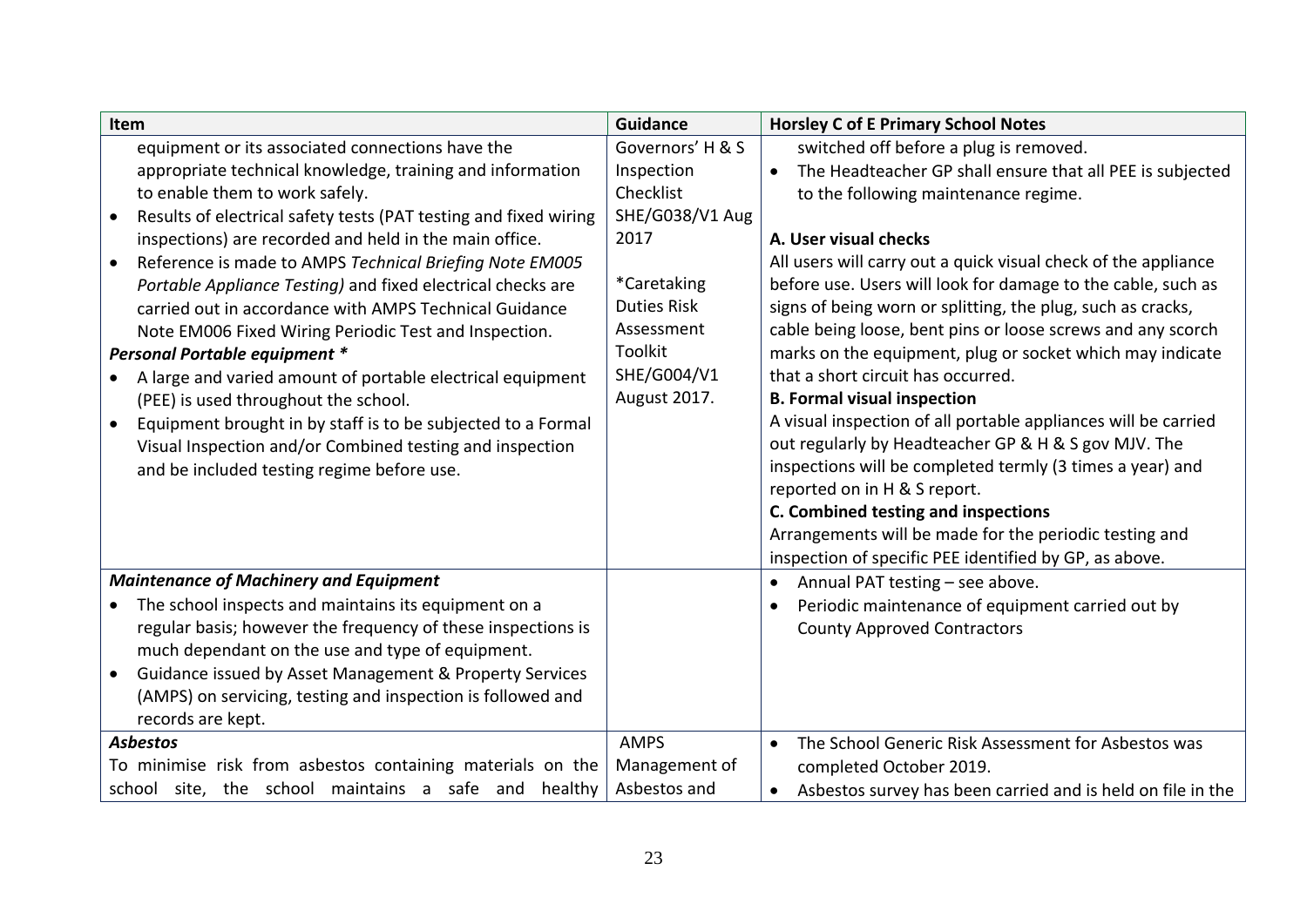<span id="page-23-1"></span><span id="page-23-0"></span>

| Item                                                                                                                                                                                                                                                                                                                                                                                                                                                                                                                                                                                                                            | <b>Guidance</b>                                                                                                                                                         | <b>Horsley C of E Primary School Notes</b>                                                                                                                                                                                                                                                                                                                                                                                                                          |
|---------------------------------------------------------------------------------------------------------------------------------------------------------------------------------------------------------------------------------------------------------------------------------------------------------------------------------------------------------------------------------------------------------------------------------------------------------------------------------------------------------------------------------------------------------------------------------------------------------------------------------|-------------------------------------------------------------------------------------------------------------------------------------------------------------------------|---------------------------------------------------------------------------------------------------------------------------------------------------------------------------------------------------------------------------------------------------------------------------------------------------------------------------------------------------------------------------------------------------------------------------------------------------------------------|
| environment by:<br>complying with all regulations and GCC practices<br>concerning the control of asbestos,<br>removing asbestos containing materials where the risk to<br>$\bullet$<br>building users is unacceptable,<br>having a named officer who has responsibility for<br>$\bullet$<br>implementing the Asbestos Management Plan in<br>compliance with The Management of Asbestos<br>Gloucestershire County Council Guidance (AMPS Jan<br>2019)<br>where necessary communicating to all staff and visitors<br>where asbestos containing materials are located within<br>the school site.                                   | Asbestos<br>Management<br>Plan January 2019                                                                                                                             | school office.<br>Asbestos Survey Report 27th August 2013 - School only.<br>$\bullet$<br>No recommendations. Update report Spring 2020<br>Some asbestos on site (minimal) and managed.<br>$\bullet$<br>Register on file and asbestos was checked Spring 2020.<br>Survey must be provided to contractors working on site.<br>Surveys kept in Health and Safety folder in office.                                                                                     |
| <b>Service Contractors</b><br>Service contractors have regular access to site as specified<br>by a contract. The service contract specifies what work is<br>expected of them and what they can expect from the school.<br>Contractors follow their own safe systems of work and their<br>$\bullet$<br>working methods take into account how they will impact<br>upon staff, students and other visitors on site.<br>The school provide details of its safe systems of work to the<br>contractors where relevant and all contractors are consulted<br>over emergency arrangements.<br>A copy of this policy is provided to them. | Contractors<br>selection and use<br>guidance<br>SHE/G031/V2<br>April 2019<br>Construction,<br>Design & Mgmt<br>(CDM)<br>Regulations 2015<br><b>SHE IS011/V4</b><br>2015 | County approved contractors used for all areas of<br>$\bullet$<br>maintenance and servicing.<br>First point of contact Bursar/Office Manager JF<br>$\bullet$<br>All contractors to report to reception to sign in and be<br>given visitors badge, outlining procedures in event of a<br>fire.<br>The School shall use the Gloucestershire County Council<br>$\bullet$<br>Contractors (selection & use) guidance and information<br>sheet and the Premises Log Book. |
| <b>Building Contractors</b><br>This involves work where part of the site is handed over to<br>the contractor.<br>Contractors shall follow their own safe systems of work and                                                                                                                                                                                                                                                                                                                                                                                                                                                    |                                                                                                                                                                         | Pre-meetings held with Headteacher GP.<br>$\bullet$<br>Timescales will be clearly identified.<br>Unless unavoidable, all building work is carried out during<br>holiday periods.                                                                                                                                                                                                                                                                                    |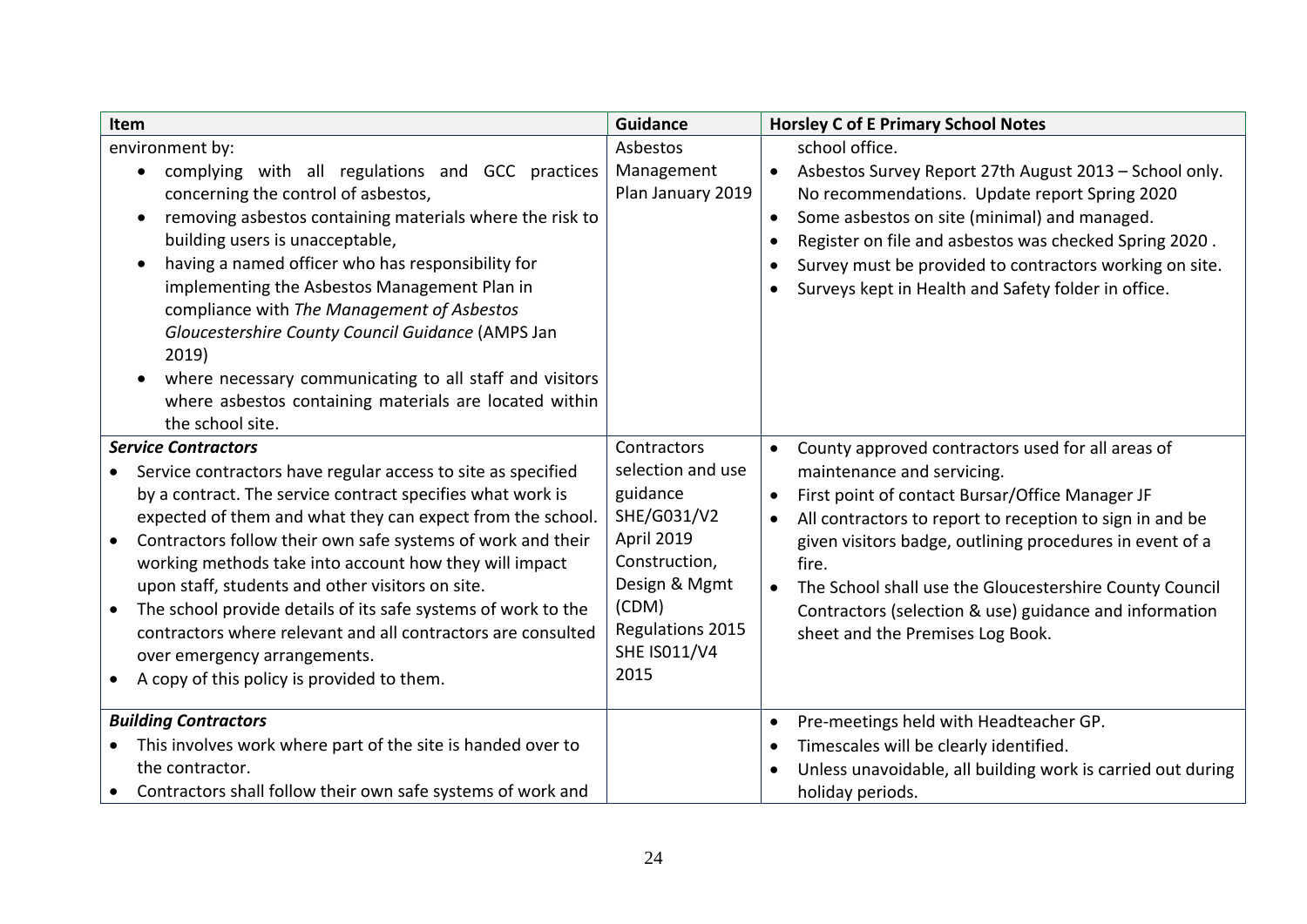<span id="page-24-1"></span><span id="page-24-0"></span>

| Item                                                                                                                                                                                                                                                                                                                                                                                                                                                                                                                                                                                                                                                                | <b>Guidance</b> | <b>Horsley C of E Primary School Notes</b>                                                                                                                                                                                                                                                                                                                                                                                                                                                                              |
|---------------------------------------------------------------------------------------------------------------------------------------------------------------------------------------------------------------------------------------------------------------------------------------------------------------------------------------------------------------------------------------------------------------------------------------------------------------------------------------------------------------------------------------------------------------------------------------------------------------------------------------------------------------------|-----------------|-------------------------------------------------------------------------------------------------------------------------------------------------------------------------------------------------------------------------------------------------------------------------------------------------------------------------------------------------------------------------------------------------------------------------------------------------------------------------------------------------------------------------|
| their working methods take into account how they will<br>impact upon staff, students and other visitors on site.<br>Hazards associated with this activity are controlled by<br>effective supervision of students and contractors whilst on<br>the school site.                                                                                                                                                                                                                                                                                                                                                                                                      |                 | All contractors to report to reception to sign in and be<br>$\bullet$<br>given visitors badges, outlining procedures in event of a<br>fire. The Contractors shall be advised by the Office<br>manager, or Headteacher, of any precautions that need<br>to be taken, specific to works.<br>The school provide details of its safe systems of work to<br>the contractors where relevant and all contractors are<br>consulted over emergency arrangements. A copy of this<br>policy is provided to them.                   |
| <b>Small Scale Building Works</b><br>This includes day-to-day maintenance work and all work<br>undertaken on site where a pre-work site meeting has not<br>taken place.<br>Risks are control by signing in, shown the work site,<br>understanding what needs to be done and how risks are to<br>be managed, checking the site afterwards to ensure it has<br>been left in a safe condition.                                                                                                                                                                                                                                                                         |                 | All contractors to report to reception to sign in and be<br>given visitors badge, outlining procedures in event of a<br>fire.<br>Contractors advised by Bursar/Office Manager JF or<br>Headteacher GP of any precautions that need to be<br>taken, specific to works.                                                                                                                                                                                                                                                   |
| Lettings (shared working - playgroups etc)<br>The school follows Asset Management & Property Services<br>(AMPS) guidance and casual hiring agreement form.<br>The school ensures that the hirer/tenant has public liability<br>$\bullet$<br>insurance in place in order to indemnify the school from all<br>such hirers'/tenants' claims arising from negligence.<br>If any part of the school is let, the Headteacher is satisfied<br>$\bullet$<br>via the agreement that the hiring organisation will use the<br>premises in a safe manner.<br>A signed, written letting agreement is completed and copies<br>are kept and a risk assessment has been undertaken. |                 | Breakfast club and after school clubs are run by the<br>school.<br>All responsibilities fully understood by staff. School<br>$\bullet$<br>procedures followed - all emergency procedures etc.<br>Risk assessment in place and shared with Headteacher<br>$\bullet$<br>GP.<br>Horsley Play group uses the school reception class once<br>$\bullet$<br>per week - the play group have their own procedures/<br>insurance etc.<br>Playgroup staff sign in and out at main office and return<br>key fobs at end of session. |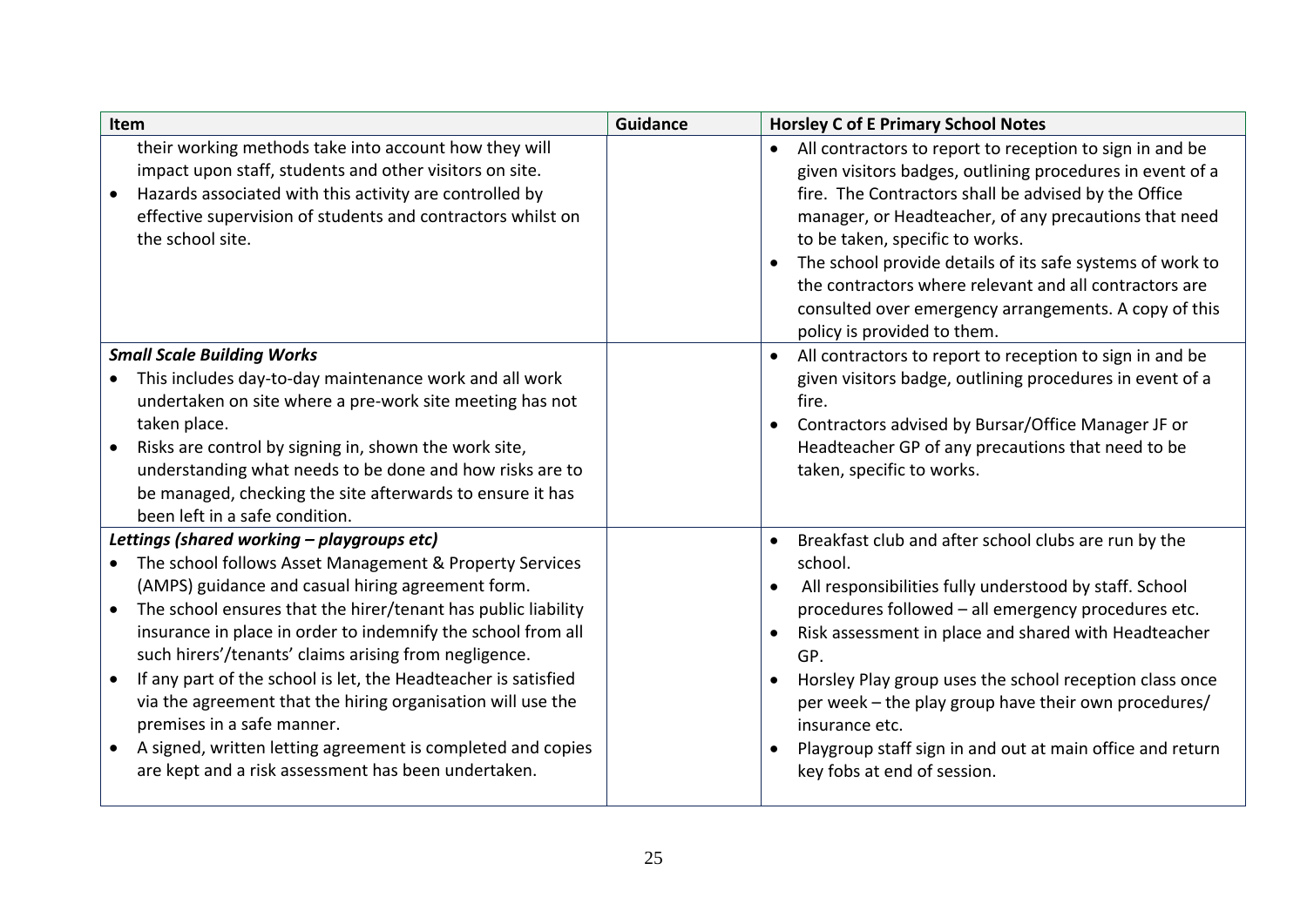<span id="page-25-1"></span><span id="page-25-0"></span>

|                                     | Item                                                                                                                                                                                                                                                                                                                                                                                                                                                                                                                                                                                                                                                                                           | <b>Guidance</b>                                                                              | <b>Horsley C of E Primary School Notes</b>                                                                                                                                                                                                                                                                                                                                                                                                                                                                                                                                                                                                                                                                                                           |
|-------------------------------------|------------------------------------------------------------------------------------------------------------------------------------------------------------------------------------------------------------------------------------------------------------------------------------------------------------------------------------------------------------------------------------------------------------------------------------------------------------------------------------------------------------------------------------------------------------------------------------------------------------------------------------------------------------------------------------------------|----------------------------------------------------------------------------------------------|------------------------------------------------------------------------------------------------------------------------------------------------------------------------------------------------------------------------------------------------------------------------------------------------------------------------------------------------------------------------------------------------------------------------------------------------------------------------------------------------------------------------------------------------------------------------------------------------------------------------------------------------------------------------------------------------------------------------------------------------------|
| $\bullet$<br>$\bullet$<br>$\bullet$ | Slips/Trips/Falls<br>The school recognises the main cause of accidents is slips,<br>trips and falls.<br>It is the responsibility of the teacher to ensure that their<br>classroom has clear traffic routes and that exit routes are<br>kept clear.<br>The responsible person ensures regular inspection of<br>communal areas. All hazards, obstructions, spillages, defects<br>or maintenance requirements are reported to the<br>Headteacher or via a recognised reporting process. All staff<br>are expected to be vigilant and aware of possible hazards.<br>Food spills are cleared immediately.<br>Cleaners are briefed not to leave hazards such as wet floors<br>without warning signs. | <b>GCC Introduction</b><br>to slip, trips and<br>falls Toolkit<br>SHE/G059/V2<br>August 2019 | Headteacher GP and Bursar/Office Manager JF are the<br>$\bullet$<br>responsible persons.<br>Communal areas checked on an on-going daily basis by<br>$\bullet$<br>Bursar/Office Manager JF. Inspection of communal areas<br>is carried out by Headteacher GP, Bursar/Office Manager<br>JF and link governor MJV during annual H & S review.<br>Regular verbal feedback is sought from MDSAs.<br>See Gloucestershire County Council Toolkit Introduction<br>to slips, trips and falls (G059/V2) and:<br>Ideas for dealing with hazards G060/V2 Aug 2019<br>$\bullet$<br>Information for Premises Managers G061/V2 Aug 2019<br>$\bullet$<br>Information for Cleans/Caretakers G062/V2 Aug 2019<br>Managing risks in school premises G063/V2 August 2019 |
| $\bullet$<br>$\bullet$              | <b>Cleaning</b><br>A cleaning schedule is in place which is monitored by the<br>Headteacher/responsible person.<br>All waste is disposed of according to appropriate health and<br>safety guidelines.<br>Deep cleaning is undertaken on a regular basis where<br>necessary.<br>The school ensures general cleanliness, appropriate waste<br>disposal, safe stacking and storage and the checking of<br>general equipment such as ladders etc.<br>All members of staff and students adopt good housekeeping<br>practices to assist in the maintenance of a safe and healthy<br>workplace.                                                                                                       | <b>Caretaking Duties</b><br><b>Risk Assessment</b><br>Toolkit<br>SHE/G004/V1<br>August 2017. | Cleaning staff are employed by GCC cleaning services.<br>$\bullet$<br>School carries out regular cleaning monitoring.<br>$\bullet$<br>Findings are discussed with A-Z and actions taken when<br>needed.<br>Suez are used for specific waste collection.<br>$\bullet$<br>Deep cleaning of carpets is undertaken as required.<br>Cleaners undertake a deep clean during the summer<br>holidays and additional tasks at Easter.<br>Windows are cleaner annually by approved contractor.<br>Records kept in Main Office.<br>$\bullet$<br>The school ensures general cleanliness, appropriate<br>$\bullet$<br>waste disposal, safe stacking and storage and the<br>checking of general equipment such as ladders etc.                                     |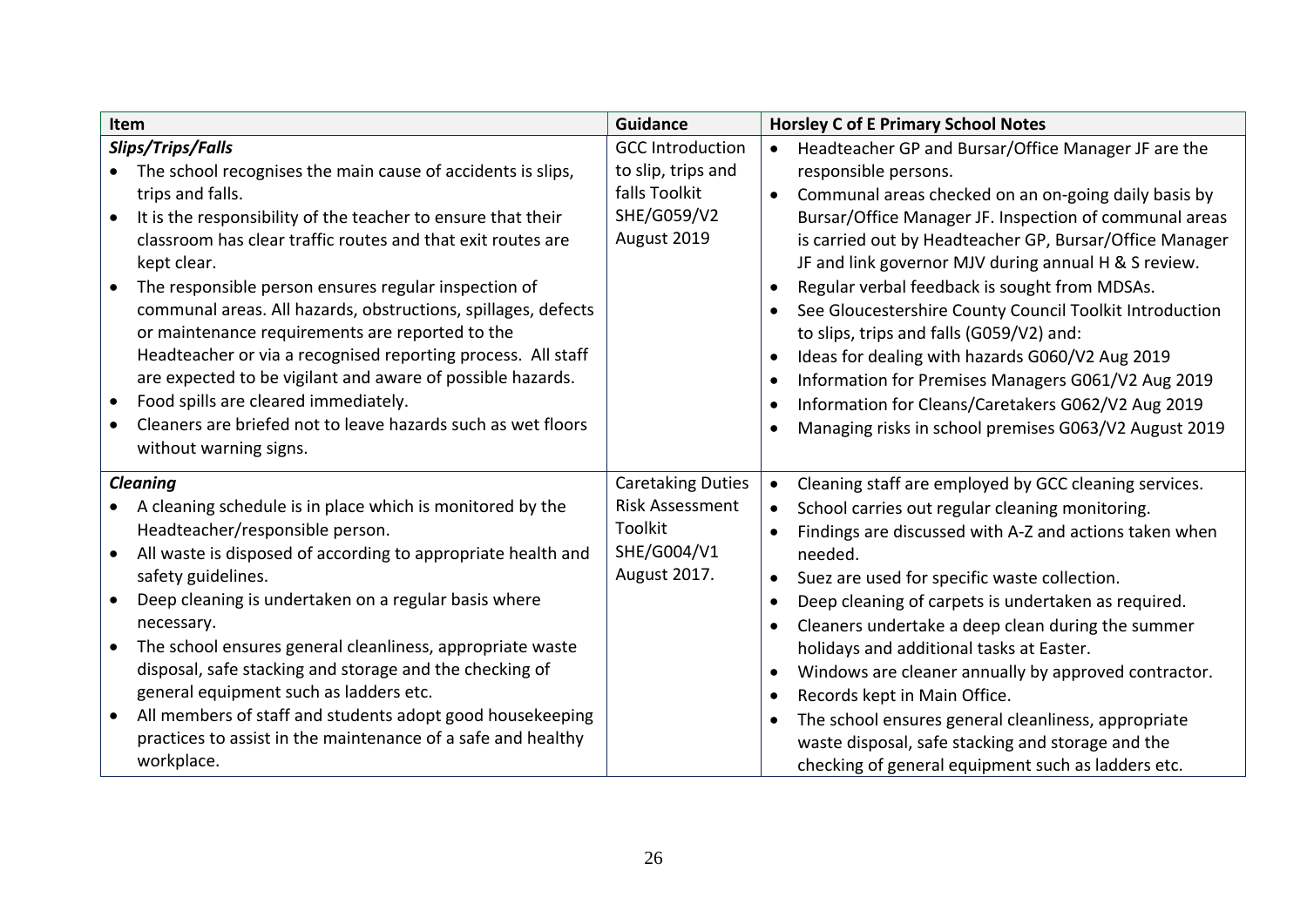<span id="page-26-2"></span><span id="page-26-1"></span><span id="page-26-0"></span>

| Item                                                                                                                                                                                                                                                                                                                                                       | <b>Guidance</b>                                                                              | <b>Horsley C of E Primary School Notes</b>                                                                                                                                                                                                                                                                                                                                                                                                                                                                                                                                                                                                                                                                                                                  |
|------------------------------------------------------------------------------------------------------------------------------------------------------------------------------------------------------------------------------------------------------------------------------------------------------------------------------------------------------------|----------------------------------------------------------------------------------------------|-------------------------------------------------------------------------------------------------------------------------------------------------------------------------------------------------------------------------------------------------------------------------------------------------------------------------------------------------------------------------------------------------------------------------------------------------------------------------------------------------------------------------------------------------------------------------------------------------------------------------------------------------------------------------------------------------------------------------------------------------------------|
| <b>Transport Arrangements (on-site)</b><br>There is no vehicular access to the school. Vehicles using<br>the St Martin's Church may use the Church driveway during<br>school hours.<br>Contractors and Parents are requested not to use this<br>parking facility for drop-off or collection, so segregating<br>access traffic, and vulnerable pedestrians. |                                                                                              | Transport arrangements for Horsley School is a very low<br>risk area and actions have been completed (signs and<br>banners) to make the public highway area as safe as<br>possible during drop-off and pick-up times.<br>Reputable local coach companies are used for trips and<br>$\bullet$<br>when parents drive children in their cars a Volunteer<br>Driver Form is completed.                                                                                                                                                                                                                                                                                                                                                                          |
| <b>Bus Duties (supervision of pupils boarding school buses)</b>                                                                                                                                                                                                                                                                                            |                                                                                              | Horsley School does not require daily bus transport and<br>$\bullet$<br>hence the supervision of pupils boarding school buses is<br>not a risk for this school.                                                                                                                                                                                                                                                                                                                                                                                                                                                                                                                                                                                             |
| <b>Caretaking and Grounds Maintenance (and grounds safety)</b><br>The school identifies risks associated with caretaking and<br>grounds maintenance and identifies the risks through the<br>risk assessment process using the SHE/GN/46 Caretaking<br>Duties Risk Assessment Toolkit.                                                                      | <b>Caretaking Duties</b><br><b>Risk Assessment</b><br>Toolkit<br>SHE/G004/V1<br>August 2017. | The School Generic Risk Assessment for Caretaking and<br>$\bullet$<br>grounds maintenance was completed on 14/07/17.<br>Bursar/Office Manager JF and Headteacher GP are the<br>$\bullet$<br>responsible persons.<br>Records kept in Office.<br>$\bullet$<br>Checks on fire alarm completed weekly and records kept<br>in Fire Log.<br>GCC carry out regular checks and paperwork kept in<br>Office.<br>Contracts for all premises are carried out by approved<br>GCC contractors.<br>Grounds maintenance is carried out by Goldenstones<br>who will have their own assessments.<br>Apple trees are managed by Horsley Orchard Project.<br>Governor H & S check, during walk around also includes<br>$\bullet$<br>visual inspection of trees on school site. |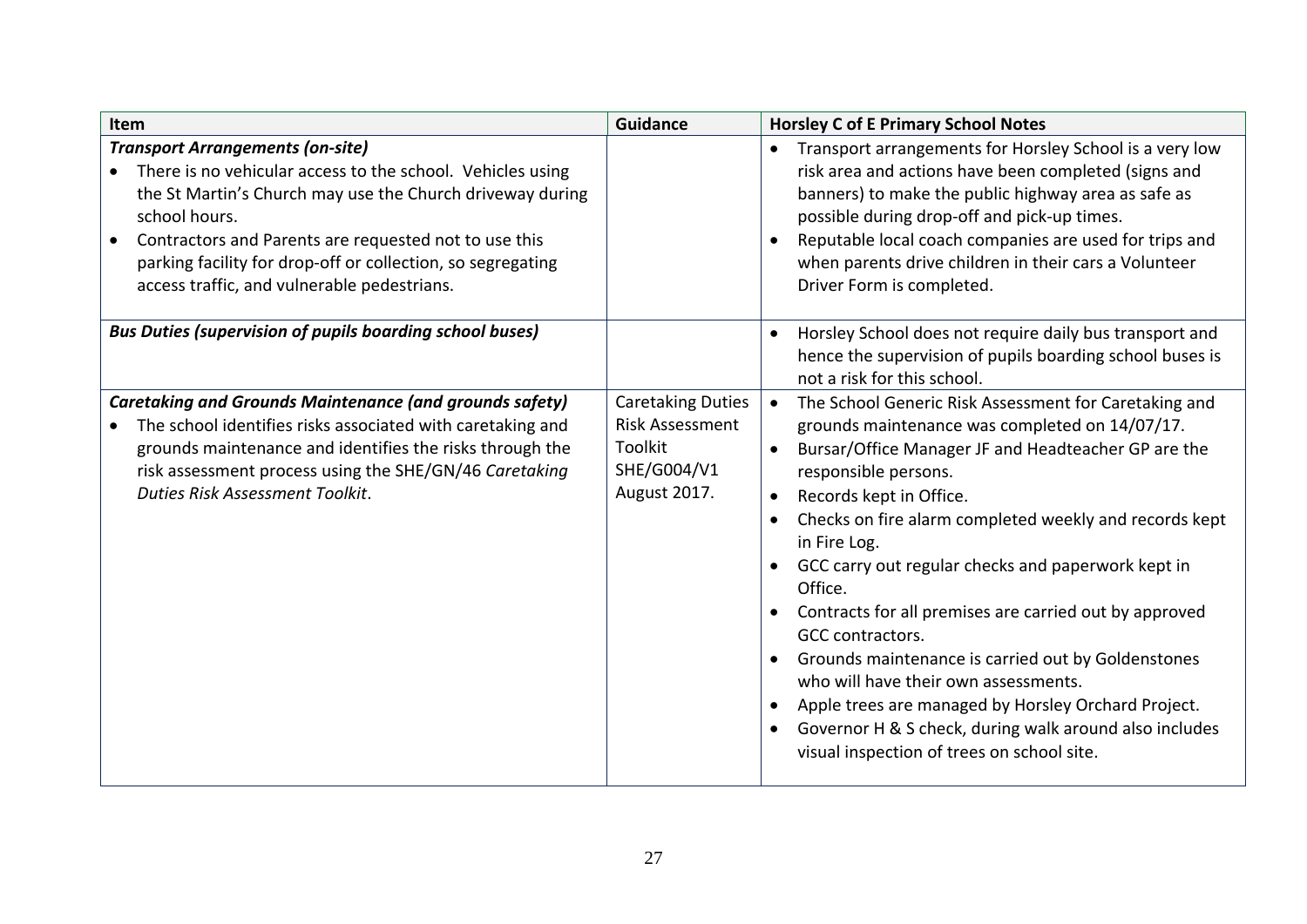<span id="page-27-2"></span><span id="page-27-1"></span><span id="page-27-0"></span>

| Item                                                                                                                                                                                                                                                                                                                                                                                                                                                                                                                                                                                                                                                                   | <b>Guidance</b>                                                                        | <b>Horsley C of E Primary School Notes</b>                                                                                                                                                                                                                                                                                                                                                                                                                                                                                                                                                                                 |
|------------------------------------------------------------------------------------------------------------------------------------------------------------------------------------------------------------------------------------------------------------------------------------------------------------------------------------------------------------------------------------------------------------------------------------------------------------------------------------------------------------------------------------------------------------------------------------------------------------------------------------------------------------------------|----------------------------------------------------------------------------------------|----------------------------------------------------------------------------------------------------------------------------------------------------------------------------------------------------------------------------------------------------------------------------------------------------------------------------------------------------------------------------------------------------------------------------------------------------------------------------------------------------------------------------------------------------------------------------------------------------------------------------|
| <b>Gas and Electrical Appliances</b><br>Any necessary work and testing of gas and electrical<br>appliances are carried out by qualified contractors.<br>Gas and electrical appliances are also checked visually on a<br>$\bullet$<br>regular basis and subject to appropriate formal inspection.                                                                                                                                                                                                                                                                                                                                                                       |                                                                                        | The School Generic Risk Assessment for Gas appliances<br>was completed on 14/07/17. On current action plan for<br>review.<br>Annual boiler and heating service carried out by P&R<br>$\bullet$<br>Heating, date of last check last test in November 2020.<br>Person who uses equipment is responsible for visual<br>checks reporting any defects to Bursar/Office Manager JF<br>who will then contact approved contractor for a more<br>formal inspection.                                                                                                                                                                 |
| <b>Glass and Glazing</b><br>A risk assessment has been carried out for all glazing on site<br>to ensure it complies with current safety standards.<br>All low-level glazing (below 800mm), such as glazing in<br>doors and high risk glazing such as glazing within PE<br>departments is toughened, laminated glass and complies<br>with ACoP/British Standard or has been fitted with safety<br>film.<br>There is a system in place to ensure all broken glazing is<br>reported through a known procedure and that the area is<br>made safe immediately and repairs carried out as soon as<br>possible.<br>Glazing is also assessed during a regular site inspection. |                                                                                        | The School Generic Risk Assessment for Glass and glazing<br>was completed on 14/07/2017. On current action plan<br>for review.<br>Glazing conforms to current safety standards.<br>Visual checks carried out daily and all persons responsible<br>for localised areas.<br>AMPS glazing survey has been carried out.<br>Bars on most windows (older property).<br>$\bullet$<br>Finger guards in key areas and monitored by the school.<br>All broken glazing is reported to Headteacher GP or<br>Bursar/Office Manager JF who then contacts appropriate<br>contractor for repairs to be carried out as soon as<br>possible. |
| <b>Water Supply/Legionella</b><br>A water hygiene risk assessment has been documented.<br>An effective water hygiene management plan is in place to<br>control the risks of legionellosis to staff and members of the<br>public.                                                                                                                                                                                                                                                                                                                                                                                                                                       | AMPs Control of<br>Water Hygiene<br><b>GCC Water</b><br>Hygiene Manual<br>January 2019 | The School Generic Risk Assessment for the Water supply<br>$\bullet$<br>was completed on 14/07/17. On current action plan for<br>review.<br>Documented temperature testing is carried out on a<br>monthly basis by the administration assistant who hasn't                                                                                                                                                                                                                                                                                                                                                                 |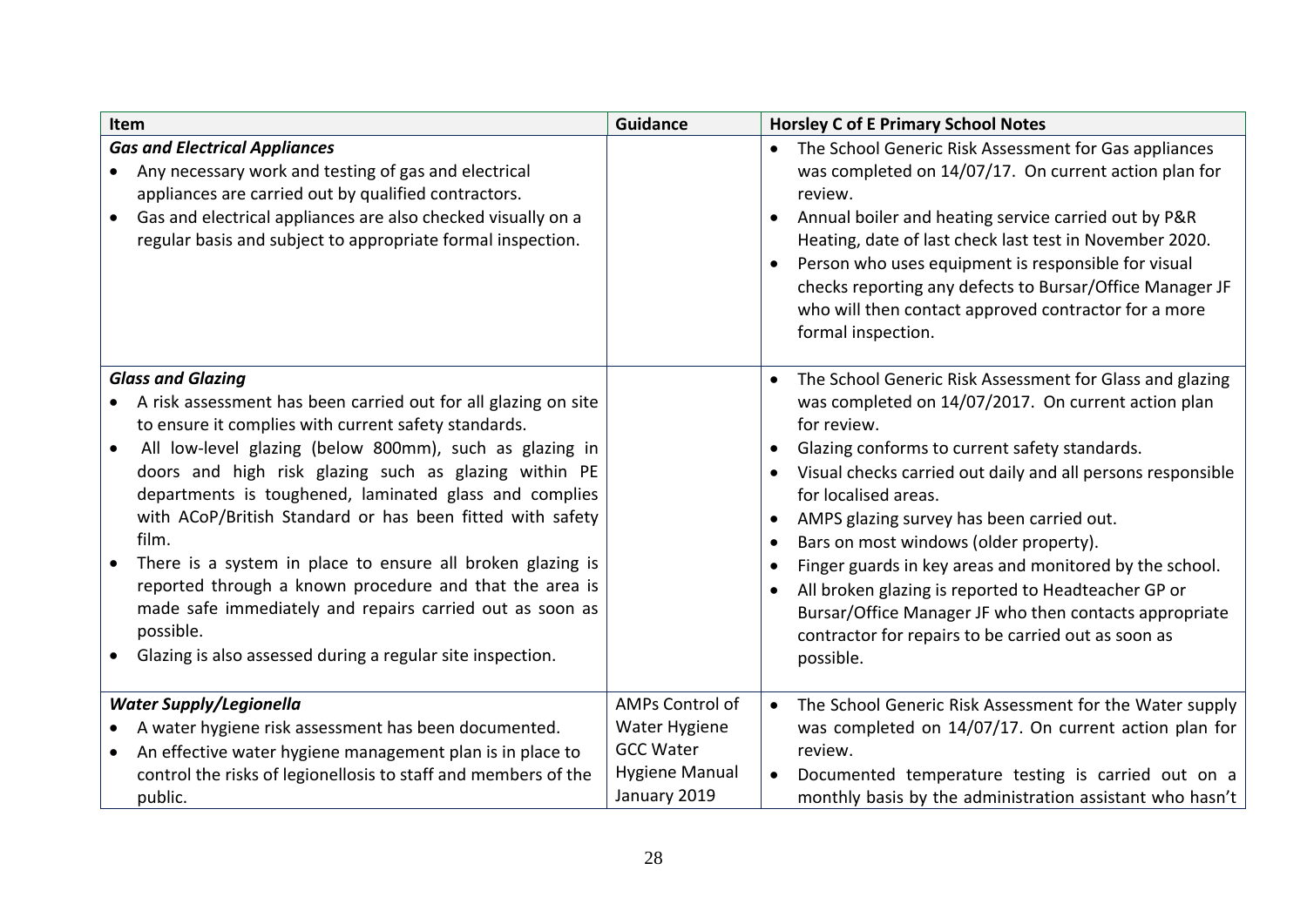| <b>Item</b>                                                                                                                                                                                                                                                                                                                                                                                                                                                                                                                                                   | <b>Guidance</b>        | <b>Horsley C of E Primary School Notes</b>                                                                                                                                                                                                                                     |
|---------------------------------------------------------------------------------------------------------------------------------------------------------------------------------------------------------------------------------------------------------------------------------------------------------------------------------------------------------------------------------------------------------------------------------------------------------------------------------------------------------------------------------------------------------------|------------------------|--------------------------------------------------------------------------------------------------------------------------------------------------------------------------------------------------------------------------------------------------------------------------------|
| The named responsible person has a clear understanding of<br>their duty, has undertaken training in water system<br>management and has the competence and knowledge to<br>ensure that all operational procedures are carried out in a<br>timely and effective manner.<br>Regular documented water checks are undertaken and a<br>system is in place to ensure an annual check is carried out.<br>A legionella risk assessment has been documented and the<br>site log book is used. A process is also in place to deal with<br>any actions should they arise. | V10.1                  | attended a legionella training course, however, testing<br>has been checked by AMPS who confirm tests are carried<br>out effectively (school to contact John Tarr if they feel<br>training is necessary in the future).<br>Water hygiene report - 2018 (commissioned by AMPS). |
| <b>Snow and Ice Gritting</b>                                                                                                                                                                                                                                                                                                                                                                                                                                                                                                                                  | SHE/G065/V2 July       | The School Generic Risk Assessment for Snow and ice was                                                                                                                                                                                                                        |
| Adequate arrangements are in place to minimise the risks                                                                                                                                                                                                                                                                                                                                                                                                                                                                                                      | 2019                   | completed on 14/07/17.                                                                                                                                                                                                                                                         |
| from snow and ice on the site e.g. access/egress routes.                                                                                                                                                                                                                                                                                                                                                                                                                                                                                                      | (Includes)             | Headteacher GP and Bursar/Office Manager JF                                                                                                                                                                                                                                    |
| A risk assessment has been carried out and an emergency                                                                                                                                                                                                                                                                                                                                                                                                                                                                                                       | frequently asked       | responsible for dealing with adverse weather conditions.                                                                                                                                                                                                                       |
| plan has been developed to determine what type of action                                                                                                                                                                                                                                                                                                                                                                                                                                                                                                      | questions)             | Aids for clearing snow and ice gritting: large plastic                                                                                                                                                                                                                         |
| needs to be undertaken during adverse weather conditions.                                                                                                                                                                                                                                                                                                                                                                                                                                                                                                     |                        | shovels.                                                                                                                                                                                                                                                                       |
| There is suitable storage for salt/grit and tools, (such as                                                                                                                                                                                                                                                                                                                                                                                                                                                                                                   | <b>Risk Assessment</b> |                                                                                                                                                                                                                                                                                |
| wheeled grit spreader) on site and a sufficient supply of                                                                                                                                                                                                                                                                                                                                                                                                                                                                                                     | Checklist              |                                                                                                                                                                                                                                                                                |
| grit/salt is available.                                                                                                                                                                                                                                                                                                                                                                                                                                                                                                                                       |                        |                                                                                                                                                                                                                                                                                |

<span id="page-28-1"></span><span id="page-28-0"></span>

| Item                                                          | <b>Guidance</b> | <b>Horsley C of E Primary School Notes</b> |
|---------------------------------------------------------------|-----------------|--------------------------------------------|
| <b>Section 3 - MEDICAL/FIRE AND EMERGENCY</b><br>ARRANGEMENTS |                 |                                            |
|                                                               |                 |                                            |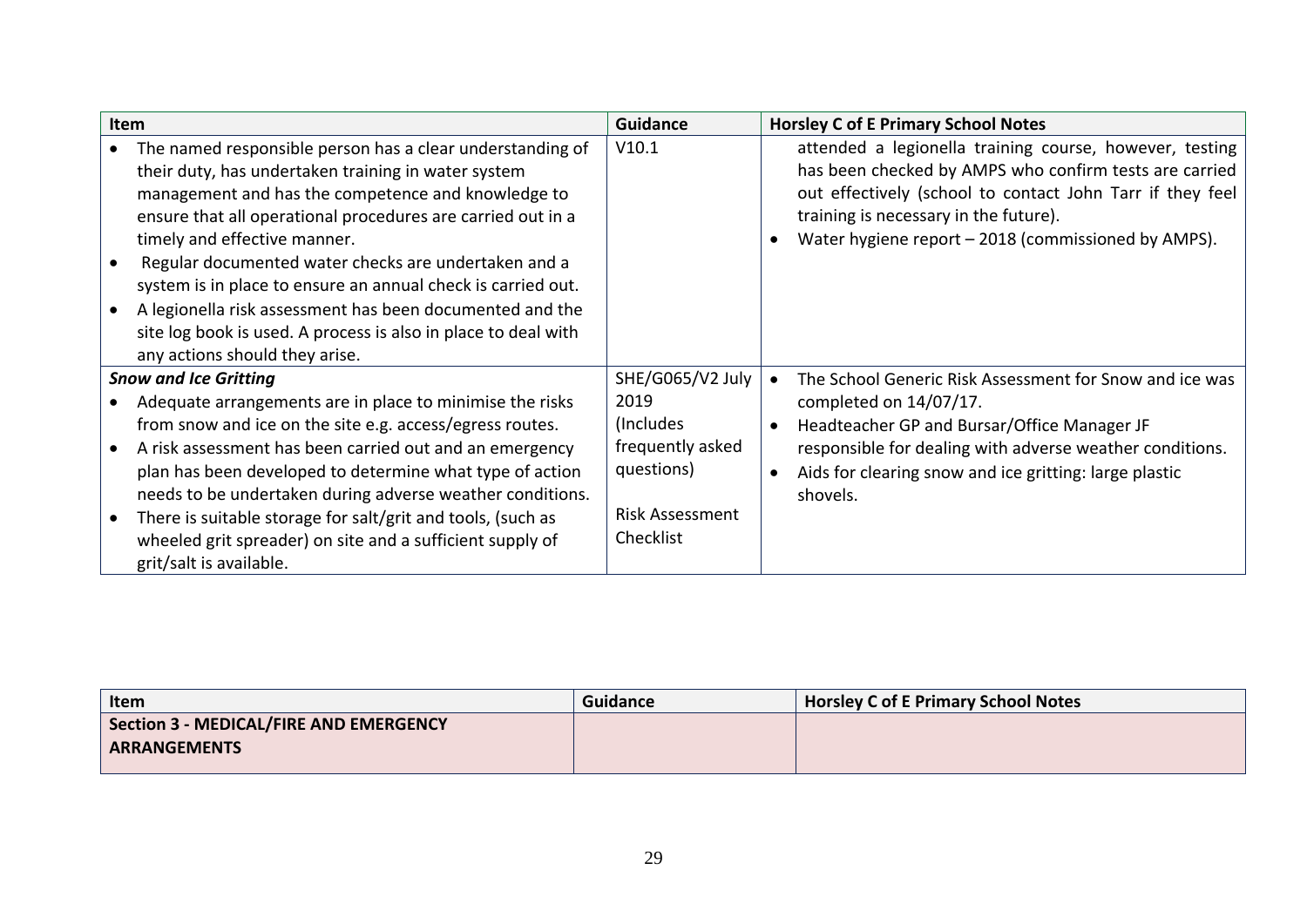<span id="page-29-1"></span><span id="page-29-0"></span>

| Item                                                                                                                                                                                                                                                                                                                                                                                                                                                                                                                                                                                                                                                                                                             | <b>Guidance</b>                                                                                                                                                                                                                                                              | <b>Horsley C of E Primary School Notes</b>                                                                                                                                                                                                                                                                                                                                                                                                                                                                                                                                                                                                                                                                                                                                                                                                                                                                                                                                                                                                                                   |
|------------------------------------------------------------------------------------------------------------------------------------------------------------------------------------------------------------------------------------------------------------------------------------------------------------------------------------------------------------------------------------------------------------------------------------------------------------------------------------------------------------------------------------------------------------------------------------------------------------------------------------------------------------------------------------------------------------------|------------------------------------------------------------------------------------------------------------------------------------------------------------------------------------------------------------------------------------------------------------------------------|------------------------------------------------------------------------------------------------------------------------------------------------------------------------------------------------------------------------------------------------------------------------------------------------------------------------------------------------------------------------------------------------------------------------------------------------------------------------------------------------------------------------------------------------------------------------------------------------------------------------------------------------------------------------------------------------------------------------------------------------------------------------------------------------------------------------------------------------------------------------------------------------------------------------------------------------------------------------------------------------------------------------------------------------------------------------------|
| <b>Infectious Diseases</b><br>The school follows the guidance produced by Public Health<br>England: Guidance on Infection Control in Schools and other<br>Child Care Settings' and the Public Health England booklet<br>(updated 27/3/19)                                                                                                                                                                                                                                                                                                                                                                                                                                                                        | Public Health England is<br>the advisory body.<br>PHE Exclusion table 2017<br><b>Infection Control</b><br>SHE/041/V3 Dec 2020                                                                                                                                                | Poster located in Main Office and referred to as<br>required.                                                                                                                                                                                                                                                                                                                                                                                                                                                                                                                                                                                                                                                                                                                                                                                                                                                                                                                                                                                                                |
| <b>Dealing with Medical Conditions</b><br>The school accommodates pupils with medical needs<br>wherever practicable and makes reference to DfE<br>document - Supporting Pupils with Medical Needs in<br>School which sets out the legal framework for the health<br>and safety of pupils and staff.<br>Responsibility for pupils' safety is clearly defined within<br>individual care plans where necessary and each person<br>involved with pupils with medical needs is aware of<br>what is expected of them.<br>Close cooperation between schools, parents, health<br>$\bullet$<br>professionals and other agencies help provide a suitably<br>supportive environment for those pupils with special<br>needs. | DFE 'supporting pupils at<br>school with medical<br>conditions' December<br>2015<br>There is NHS guidance on<br>Asthma, Epilepsy and<br>Anaphylaxis found in<br>linked documents on<br><b>Managing Medical Needs</b><br>page of GCC $A - Z$ health<br>& safety on schoolsnet | Headteacher GP overall responsible person with all<br>$\bullet$<br>staff having responsibility for pupils' safety and well-<br>being.<br>Contact details of Health professionals involved with<br>a pupil are kept in pupil's personal folder.<br>Training undertaken when necessary including<br>$\bullet$<br>Diabetes, Manual Handling, Allergy & Anaphylaxis<br>and Asthma.<br>Policies are kept in Policy folder - refer to policy<br>$\bullet$<br>Supporting Pupils with Medical Needs 17 <sup>th</sup> October<br>2019<br>Staff training record kept and checked to keep<br>$\bullet$<br>training up-to-date.<br>School nurse service involved when required.<br>Allergies - (minimal) children's names listed with<br>head shot plus information provided to catering<br>staff.<br>No children with specific medical needs at the<br>present time (31.3.21).<br>Team Teach training would be provided and<br>refresher training where necessary - the<br>Headteacher is trained (2016) and 5 members of the<br>staff team undertook training in October 2020. If this |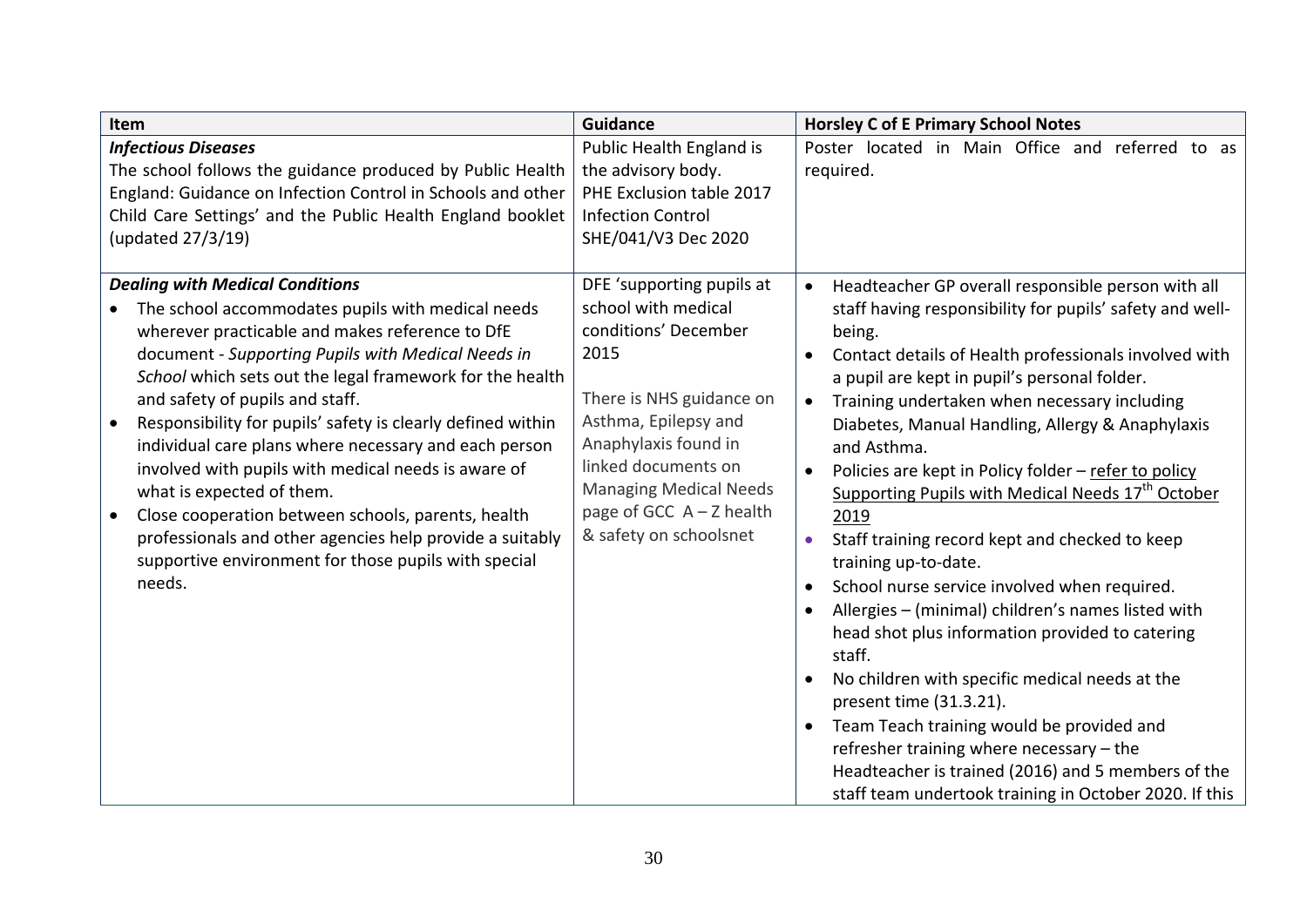<span id="page-30-1"></span><span id="page-30-0"></span>

| Item                                                                                                                                                                                                                                                                                                                                                                                                                                                                                    | <b>Guidance</b>                                   | <b>Horsley C of E Primary School Notes</b>                                                                                                                                                                                                                                                                                                                                                                                                                                                                                                                                                                                                                                                                                                                                                                              |
|-----------------------------------------------------------------------------------------------------------------------------------------------------------------------------------------------------------------------------------------------------------------------------------------------------------------------------------------------------------------------------------------------------------------------------------------------------------------------------------------|---------------------------------------------------|-------------------------------------------------------------------------------------------------------------------------------------------------------------------------------------------------------------------------------------------------------------------------------------------------------------------------------------------------------------------------------------------------------------------------------------------------------------------------------------------------------------------------------------------------------------------------------------------------------------------------------------------------------------------------------------------------------------------------------------------------------------------------------------------------------------------------|
|                                                                                                                                                                                                                                                                                                                                                                                                                                                                                         |                                                   | approach is necessary, a log entry would be made                                                                                                                                                                                                                                                                                                                                                                                                                                                                                                                                                                                                                                                                                                                                                                        |
|                                                                                                                                                                                                                                                                                                                                                                                                                                                                                         |                                                   | and parents informed.                                                                                                                                                                                                                                                                                                                                                                                                                                                                                                                                                                                                                                                                                                                                                                                                   |
| <b>Drug Administration</b><br>The school accommodates pupils with medical needs<br>wherever practicable and makes reference to DfE<br><b>Guidance Managing Medicines in Schools and Early</b><br>Years Settings.<br>Parents have prime responsibility for their child's health<br>$\bullet$<br>and provide the school with information about their<br>child's medical condition.<br>Parents obtain details from their child's General<br>Practitioner (GP) or paediatrician, if needed. |                                                   | Procedure for administering medicines - parents/<br>$\bullet$<br>carers must give written instructions for any<br>medication to be administered during the school<br>day.<br>Medicines kept securely in Office area (refrigerated if<br>needed).<br>Health Plans/ Care Plans where necessary.<br>$\bullet$<br>See separate Supporting Pupils with Medical Needs<br>$\bullet$<br>17 <sup>th</sup> October 2019 policy, section 'Procedures for<br>managing medicines' for details.                                                                                                                                                                                                                                                                                                                                       |
| The school nurse and specialist voluntary bodies provide<br>$\bullet$<br>additional background information for staff.                                                                                                                                                                                                                                                                                                                                                                   |                                                   |                                                                                                                                                                                                                                                                                                                                                                                                                                                                                                                                                                                                                                                                                                                                                                                                                         |
| <b>First Aid</b><br>The school follows the statutory requirements for first<br>aid and provides suitably trained first aid staff.<br>Procedure SHE/G036 First Aid at Work is followed.                                                                                                                                                                                                                                                                                                  | First Aid at work<br>SHE/G036/V3/ October<br>2019 | First aid kits located in strategic areas and<br>$\bullet$<br>replenished.<br>All incidents occurring in school will receive prompt<br>$\bullet$<br>attention from a designated/trained first aider (JE).<br>School staff are expected to take reasonable action<br>$\bullet$<br>as responsible adults, to deal with injuries that<br>children sustain until the child can, if necessary,<br>receive professional medical treatment.<br>The Headteacher GP shall ensure that the relevant<br>$\bullet$<br>staff have up to date first aid training, that there are<br>trained/designated first aiders, and will ensure<br>training is provided.<br>All training is kept up to date (renewed every 3<br>$\bullet$<br>years), and training certificates are kept in a<br>safeguarding file, personal files and CPD files. |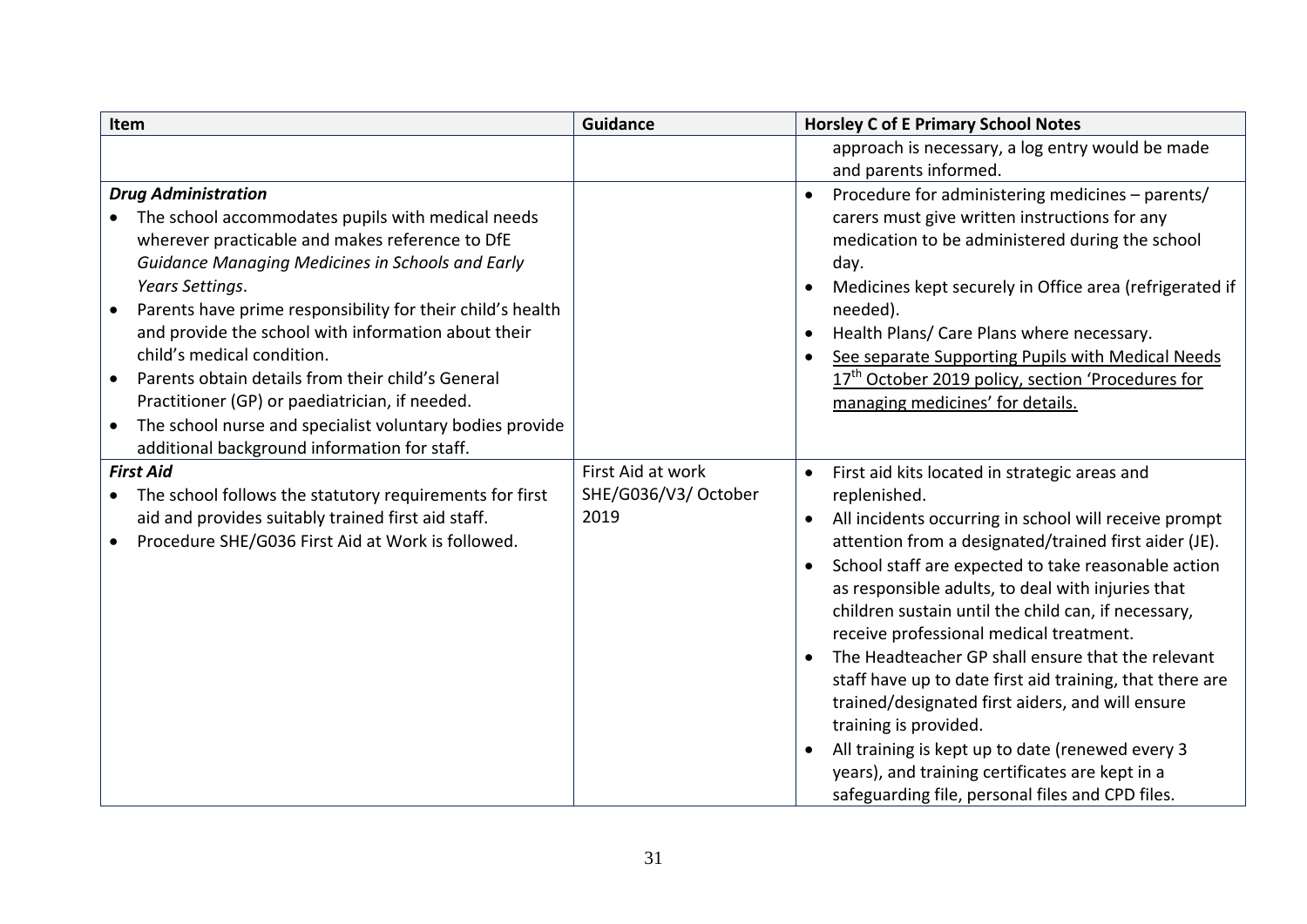<span id="page-31-0"></span>

| <b>Item</b>               | <b>Guidance</b> | <b>Horsley C of E Primary School Notes</b>                                                                                                                                                                                                                                                                                                                                                                                                                                                                                                                                                                                                                                                                                                                                                                                                                                                                                                         |
|---------------------------|-----------------|----------------------------------------------------------------------------------------------------------------------------------------------------------------------------------------------------------------------------------------------------------------------------------------------------------------------------------------------------------------------------------------------------------------------------------------------------------------------------------------------------------------------------------------------------------------------------------------------------------------------------------------------------------------------------------------------------------------------------------------------------------------------------------------------------------------------------------------------------------------------------------------------------------------------------------------------------|
|                           |                 | All staff had Emergency First Aid at work training in<br>2019.<br>Two staff have Paediatric First Aid qualification<br>October 2019<br>Supervisory Assistants have the responsibility of<br>dealing with minor accidents at lunchtime.                                                                                                                                                                                                                                                                                                                                                                                                                                                                                                                                                                                                                                                                                                             |
| <b>First Aid supplies</b> |                 | First aid and medical treatment is available in the<br>School office.<br>Staff will be expected to be familiar with the location<br>$\bullet$<br>of first aid equipment.<br>The designated first aider (JE) shall check all first aid<br>$\bullet$<br>boxes each week.<br>First aid boxes for school journeys are stored in the<br>School Office as well as other items required to be<br>on hand during a journey.<br>Disposable gloves should always be used when<br>dealing with blood and then be placed in the medical<br>bin.<br>If a child receives a bump to the head which causes<br>concern, parents will be contacted and given the<br>option of coming to school to check the child<br>themselves or leaving the child to recover and return<br>to class.<br>Children who bump heads are always issued with a<br>sticker on their jumper and a "bumped head" letter<br>to take home to be signed and returned to the<br>School office. |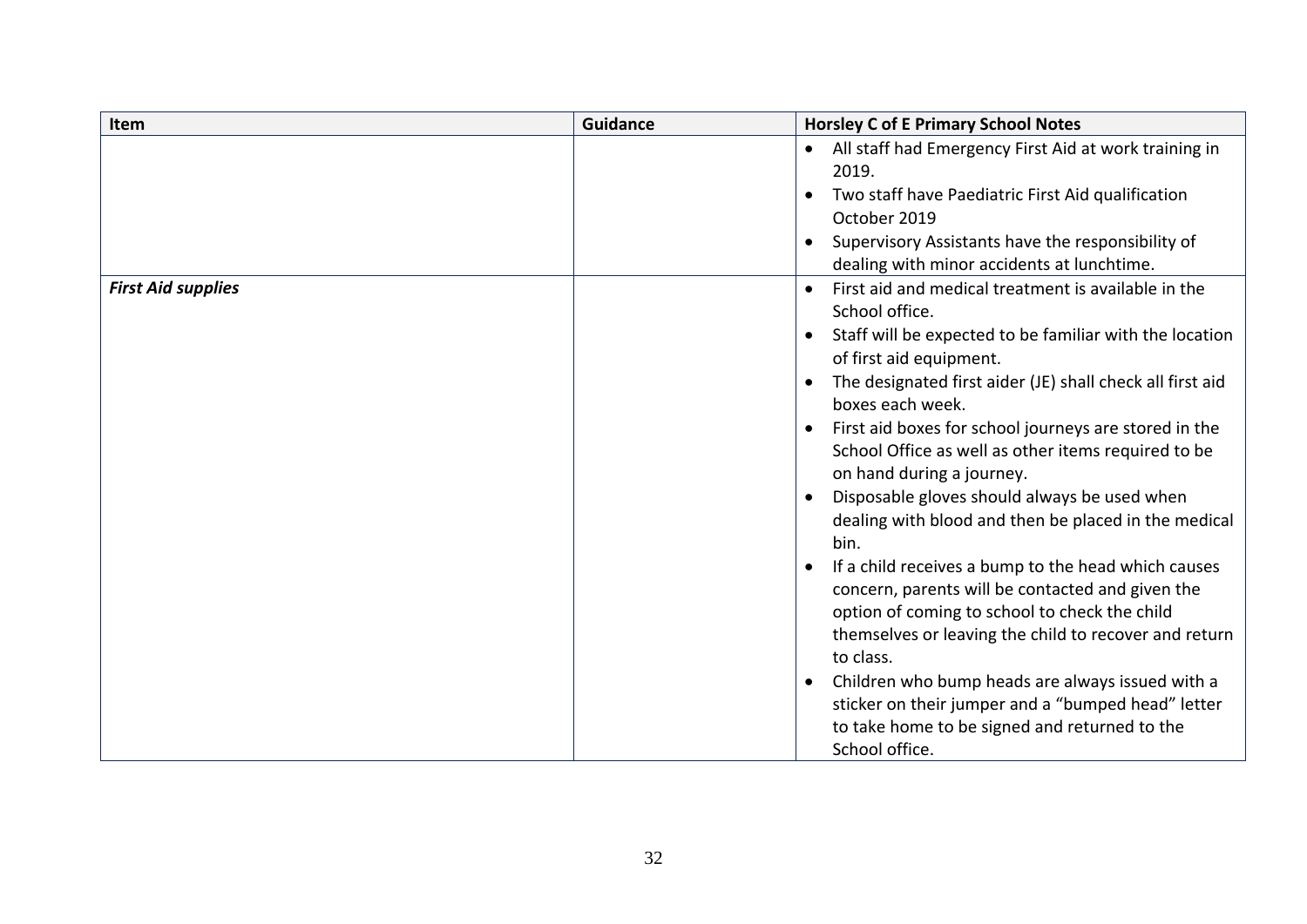<span id="page-32-2"></span><span id="page-32-1"></span><span id="page-32-0"></span>

| Item                                                           | <b>Guidance</b>      | <b>Horsley C of E Primary School Notes</b>                                                                                                                                                                                                                                                                                                                                                                                                                                                                                                                                                                                                                                                                                                                                                                                                                                                                                                                                                                                                                                                                                                                                                        |
|----------------------------------------------------------------|----------------------|---------------------------------------------------------------------------------------------------------------------------------------------------------------------------------------------------------------------------------------------------------------------------------------------------------------------------------------------------------------------------------------------------------------------------------------------------------------------------------------------------------------------------------------------------------------------------------------------------------------------------------------------------------------------------------------------------------------------------------------------------------------------------------------------------------------------------------------------------------------------------------------------------------------------------------------------------------------------------------------------------------------------------------------------------------------------------------------------------------------------------------------------------------------------------------------------------|
| <b>Non minor injuries</b><br><b>Recording</b>                  |                      | Whenever there is a concern about the condition of<br>$\bullet$<br>a child's injuries, medical advice shall be sought<br>either by the School or on the School's<br>recommendation, by the Parent.<br>Serious accidents will require an accident form to be<br>$\bullet$<br>completed and may require statements from all staff<br>involved.<br>Any child that goes home should be recorded as<br>$\bullet$<br>having done so and the class teacher informed.<br>The circumstances of any accident or incident, other<br>$\bullet$<br>than minor incidents, will be recorded using the<br>online SHE facility -<br>https://educnet.gloucestershire.gov.uk/ SHE Assure<br>The parents of any pupils involved in, or causing, an<br>$\bullet$<br>incident resulting from inappropriate behaviour, or<br>breaking of the Golden Rules, shall be informed of<br>the circumstances.<br>The Accident Book shall be kept outside the School<br>office.<br>A record shall be made of any occasion that a pupil,<br>member of staff, or other person, receives first aid<br>treatment, or other such occasion as deemed<br>appropriate. A note of all actions taken shall be<br>made in the Accident Book. |
| <b>Reporting of Accidents, Hazards, Near Misses</b>            | Accident reporting & | The RIDDOR (HSE Guidance Incident Reporting in<br>$\bullet$                                                                                                                                                                                                                                                                                                                                                                                                                                                                                                                                                                                                                                                                                                                                                                                                                                                                                                                                                                                                                                                                                                                                       |
| The Reporting of Injuries, Diseases and Dangerous<br>$\bullet$ | Investigation        | Schools) is kept in the Health and Safety folder.                                                                                                                                                                                                                                                                                                                                                                                                                                                                                                                                                                                                                                                                                                                                                                                                                                                                                                                                                                                                                                                                                                                                                 |
| Occurrences Regulations 1995 (RIDDOR) require                  | SHE/G025/V2 Jan 2019 | To ensure the School fully complies with these<br>$\bullet$                                                                                                                                                                                                                                                                                                                                                                                                                                                                                                                                                                                                                                                                                                                                                                                                                                                                                                                                                                                                                                                                                                                                       |
| Gloucestershire County Council as an employer to               |                      | duties, all accidents (including simple bumps and                                                                                                                                                                                                                                                                                                                                                                                                                                                                                                                                                                                                                                                                                                                                                                                                                                                                                                                                                                                                                                                                                                                                                 |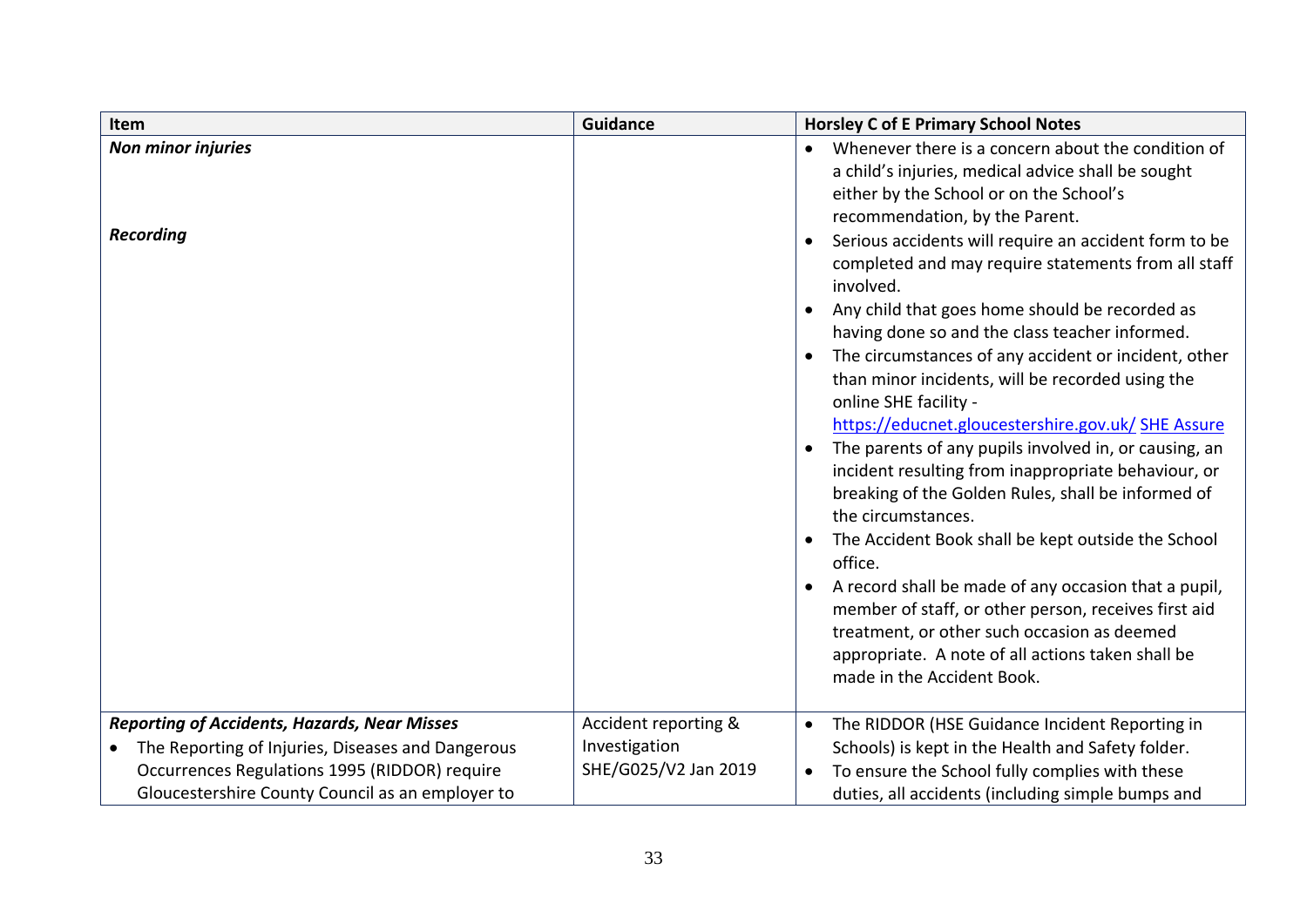| Item                                                                                                                                                                                                                                                                                                                                                                                              | <b>Guidance</b>                                                                                                                      | <b>Horsley C of E Primary School Notes</b>                                                                                                                                                                                                                                                                                                                                                                                            |
|---------------------------------------------------------------------------------------------------------------------------------------------------------------------------------------------------------------------------------------------------------------------------------------------------------------------------------------------------------------------------------------------------|--------------------------------------------------------------------------------------------------------------------------------------|---------------------------------------------------------------------------------------------------------------------------------------------------------------------------------------------------------------------------------------------------------------------------------------------------------------------------------------------------------------------------------------------------------------------------------------|
| report certain accidents, near misses, specified<br>dangerous occurrences and diseases to the Health &<br>Safety Executive (HSE). The school report and<br>investigate all accidents, incidents and near misses and<br>adhere to SHE Accident Reporting and Investigation.<br>In line with the SHE procedure, all staff are encouraged<br>to report accidents, incidents and near misses and line | Accident Books and the<br><b>GDPR Regulations 2018</b><br>SHE/G024/V3 Dec 2020<br>Flowchart for reporting<br>procedures for incident | bruise type accidents) or "near misses" are to be<br>reported immediately to the Headteacher GP (or in<br>their absence the Bursar/Office Manager JF). They<br>are responsible for informing all appropriate persons<br>and organisations and where necessary conducting<br>an accident investigation.<br>Bursar/Office Manager JF responsible person for<br>$\bullet$                                                                |
| managers investigate such incidents and identify and<br>implement means to prevent a recurrence.<br>All completed accident/incident/near miss forms are<br>reported electronically using the SHE Assure accident<br>database.                                                                                                                                                                     | off-site.                                                                                                                            | inputting completed accident/incident/near miss<br>forms electronically to SHE Assure accident<br>database.<br>Procedures for recording injuries are outlined in<br>$\bullet$<br>School First Aid Procedures within Safeguarding<br>Policy.<br><b>Accidents</b> - the Accident Book shall be kept in the<br>$\bullet$                                                                                                                 |
|                                                                                                                                                                                                                                                                                                                                                                                                   |                                                                                                                                      | School office.<br>A record shall be made, in the Accident book, of any<br>$\bullet$<br>occasion that a pupil, employee, or other person,<br>receives first aid treatment, or other such occasion<br>as deemed appropriate. A note of all actions taken<br>shall be made in the Accident Book.<br>Parents are advised by telephone of a bump to the<br>$\bullet$<br>head. All incidences that happen in the playground<br>get a noted. |
|                                                                                                                                                                                                                                                                                                                                                                                                   |                                                                                                                                      | More significant accidents are investigated to<br>$\bullet$<br>identify the root causes.<br>Near misses - Employees and pupils are also<br>$\bullet$<br>encouraged to report 'near misses' which are also<br>reviewed by the Finances and Resources Committee<br>and appropriate action/risk assessments carried out.                                                                                                                 |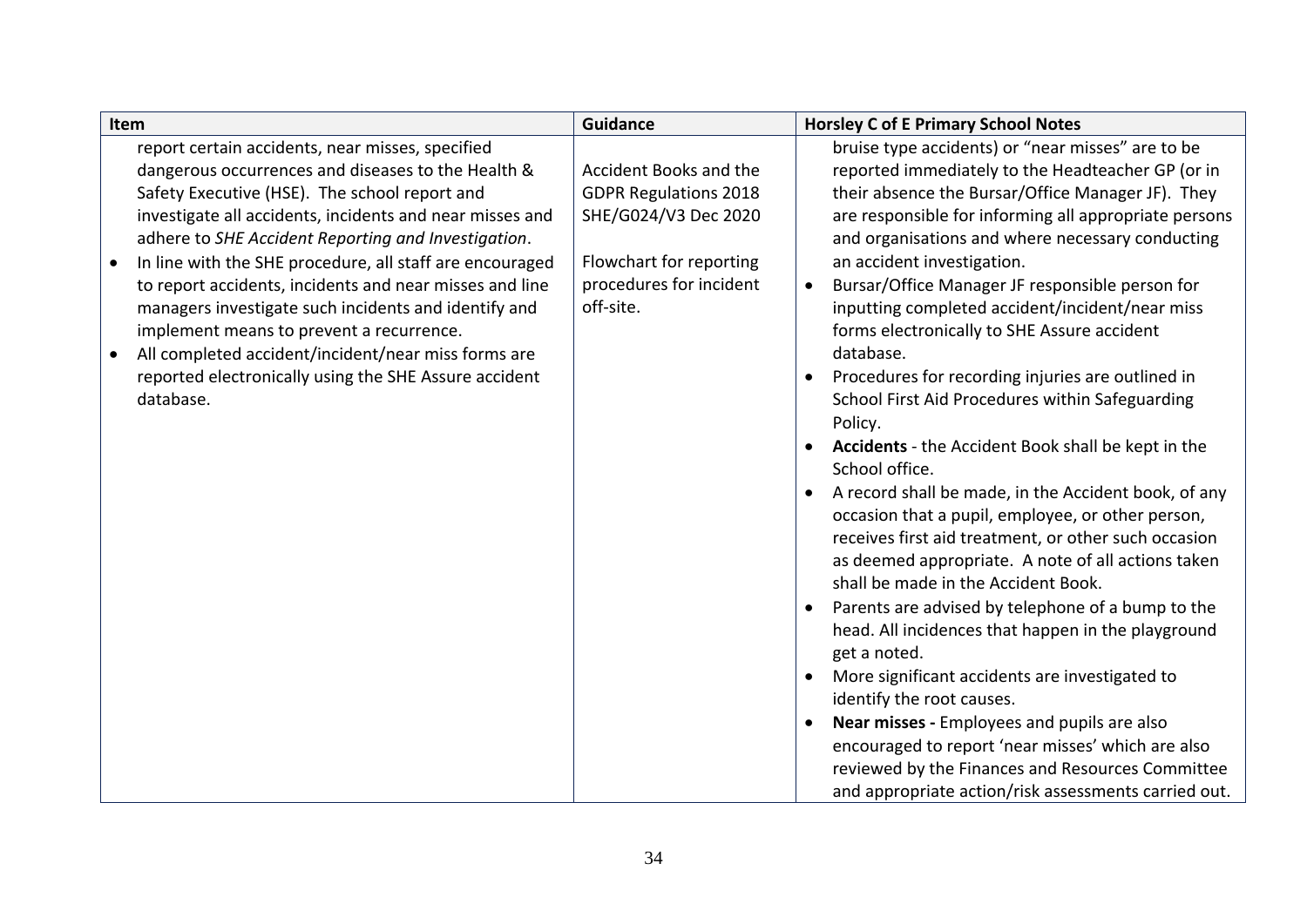<span id="page-34-0"></span>

| Item                                                                                                                                                                                                                                                                                                                                                                                                                                                                                                                                                                                                                                                                                                                                                                                                                                                                                                                                                      | <b>Guidance</b>                                                                                                                                                                                                                                              | <b>Horsley C of E Primary School Notes</b>                                                                                                                                                                                                                                                                                                                                                                                                                                                                                                                                                                                                                                                                                                                                                                                                                                                                                                                                                                                       |
|-----------------------------------------------------------------------------------------------------------------------------------------------------------------------------------------------------------------------------------------------------------------------------------------------------------------------------------------------------------------------------------------------------------------------------------------------------------------------------------------------------------------------------------------------------------------------------------------------------------------------------------------------------------------------------------------------------------------------------------------------------------------------------------------------------------------------------------------------------------------------------------------------------------------------------------------------------------|--------------------------------------------------------------------------------------------------------------------------------------------------------------------------------------------------------------------------------------------------------------|----------------------------------------------------------------------------------------------------------------------------------------------------------------------------------------------------------------------------------------------------------------------------------------------------------------------------------------------------------------------------------------------------------------------------------------------------------------------------------------------------------------------------------------------------------------------------------------------------------------------------------------------------------------------------------------------------------------------------------------------------------------------------------------------------------------------------------------------------------------------------------------------------------------------------------------------------------------------------------------------------------------------------------|
|                                                                                                                                                                                                                                                                                                                                                                                                                                                                                                                                                                                                                                                                                                                                                                                                                                                                                                                                                           |                                                                                                                                                                                                                                                              | Staff shall be reminded of their duty to be aware of,<br>and remind children of, the need to be vigilant and<br>report potential health and safety situations to<br>prevent incidents.<br>Any dangerous situation shall be brought to the<br>$\bullet$<br>attention of the Headteacher GP and Bursar/Office<br>Manager JF, who will take steps to prevent future<br>occurrences. This will include completion of the LEA<br>online SHE reporting facility (as above).                                                                                                                                                                                                                                                                                                                                                                                                                                                                                                                                                            |
| <b>Fire Safety and Emergency Evacuation</b><br>The school follows AMPS guidance.<br>$\bullet$<br>A risk assessment has been carried out and a safety<br>$\bullet$<br>management plan is in place.<br>The school has a fire risk assessment undertaken by a<br>competent body every 3 years or so.<br>The school reviews the fire risk assessment and any<br>$\bullet$<br>actions within it at least annually.<br>Staff are briefed on the findings of the fire risk<br>assessment and cooperate in managing fire risk (e.g. by<br>closing fire doors, keeping ignition sources separate<br>from fuels such as paper or aerosols)<br>Arrangements are in place such as control of<br>combustible materials, good housekeeping, evacuation<br>drills, alarm testing and staff refresher training.<br>Specific details such as when the alarm is tested, the<br>$\bullet$<br>location of the assembly point, where records are held<br>can be recorded here. | <b>GCC Guidance on Fire</b><br>Safety G034/V2 July 2019<br>Log Book v4<br><b>GCC Fire Action Notice in</b><br>place<br>Fire Safety Audit Checklist<br>V1 July 2012 - to be<br>adapted<br><b>Managing Major Safety</b><br>Incidents SHE/G045/V2<br>March 2019 | Fire Risk Assessment carried out by County. Last fire<br>$\bullet$<br>risk assessment was undertaken by Paul Cobb GCC<br>SHE in 2016. On current action plan for review.<br>Termly fire drills carried out and evaluated by<br>$\bullet$<br>Headteacher.<br>Checks carried out in line with guidance.<br>$\bullet$<br>Alarm - weekly documented testing by Admin and<br>$\bullet$<br>annually by contractor - last independent testing by<br>EKE in March 2021<br>Fire alarm and extinguishers serviced regularly by<br>$\bullet$<br>contractor (Eke Security)- last independent testing<br>was by EKE in March 2021.<br>Staff fire refresher training is undertaken every three<br>$\bullet$<br>years. On current action plan for review.<br>PEEP/GEEP for individual pupils as required and<br>$\bullet$<br>needed.<br>Emergency lighting - monthly documented testing by<br>the administration assistant. If any error is detected<br>a contractor would be engaged. Last independent<br>testing was in January 2018 via EKE. |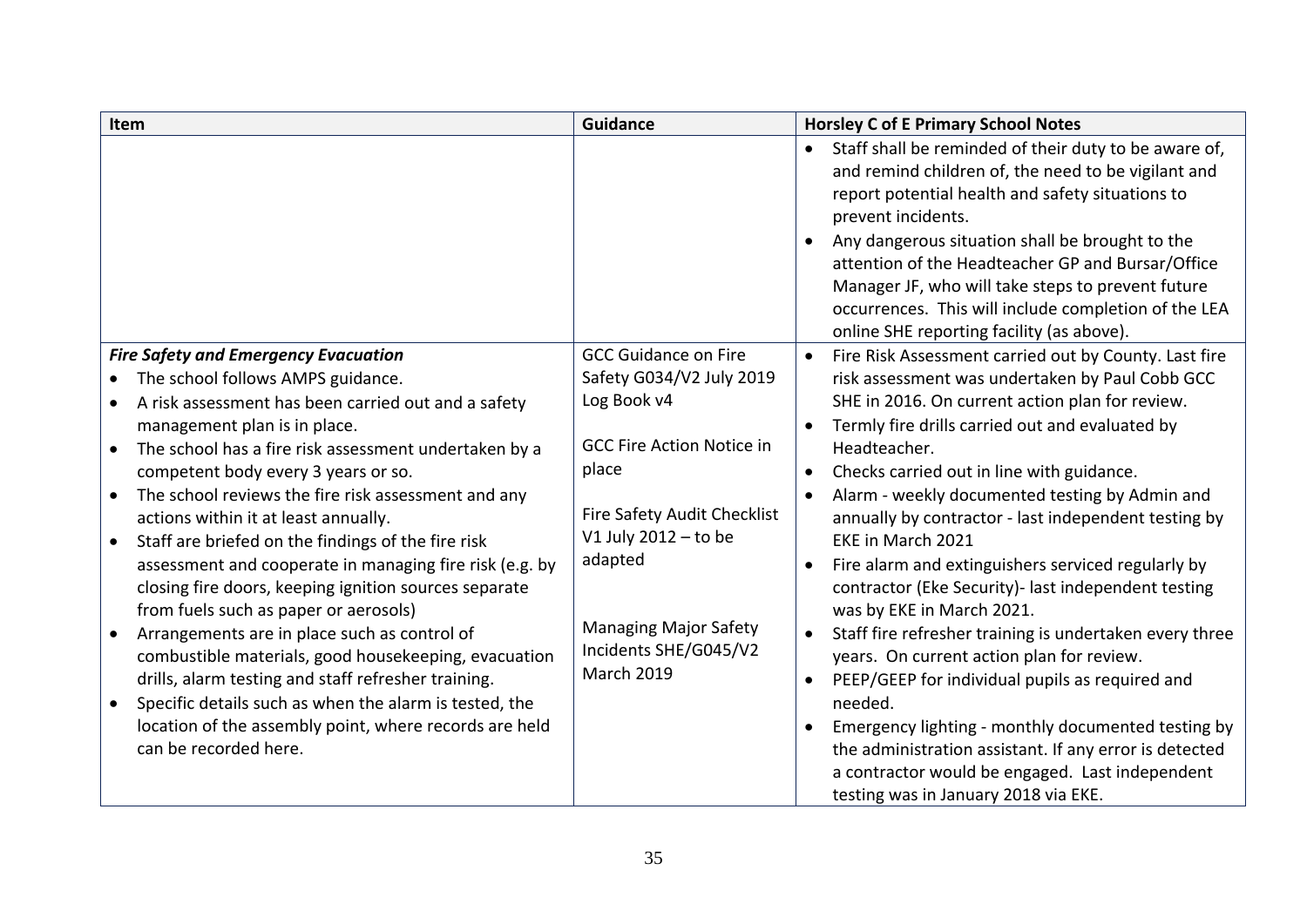<span id="page-35-0"></span>

| Item                                                          | <b>Guidance</b>                | <b>Horsley C of E Primary School Notes</b>                    |
|---------------------------------------------------------------|--------------------------------|---------------------------------------------------------------|
|                                                               |                                | See full Fire Safety and Emergency Evacuation<br>$\bullet$    |
|                                                               |                                | procedure Appendix A                                          |
| <b>Crisis and Emergency Management</b>                        | <b>Crisis and Business</b>     | Headteacher GP and Bursar/Office Manager JF<br>$\bullet$      |
| A Crisis Management Team is in place to assist in the         | Continuity Planning in         | responsible persons, along with assistant head PF.            |
| reduction of the consequences of major hazards and            | Schools - GCC Guidance         | Procedure to be reviewed annually by Headteacher<br>$\bullet$ |
| risks and to action a recovery plan in the event of a         | <b>Emergency Plan template</b> | GP and Governors.                                             |
| serious accident.                                             | Coping with a School           | See full Crisis and Emergency Management<br>$\bullet$         |
| The team acts as the decision-making influence for the        | Emergency                      | procedure appendix B                                          |
| management of an incident.                                    | (Nottinghamshire CC 2011       |                                                               |
| Procedures and practices are in place for handling            | - signposted to by GCC)        |                                                               |
| emergency situations and communicating these to all           |                                |                                                               |
| staff.                                                        |                                |                                                               |
| All necessary equipment is available for rapid activation     |                                |                                                               |
| during an emergency which includes communications             |                                |                                                               |
| equipment, emergency plans and procedures, a log to           |                                |                                                               |
| record all actions taken during the crisis, necessary         |                                |                                                               |
| office equipment and supplies and appropriate building        |                                |                                                               |
| plans.                                                        |                                |                                                               |
| A test is carried out on a regular basis to ensure that it is |                                |                                                               |
| feasible and realistic. The emergency plan is reviewed        |                                |                                                               |
| on an annual basis and after any practice emergency           |                                |                                                               |
| exercise or real emergency. If deficiencies are found         |                                |                                                               |
| remedial action is taken.                                     |                                |                                                               |
|                                                               |                                |                                                               |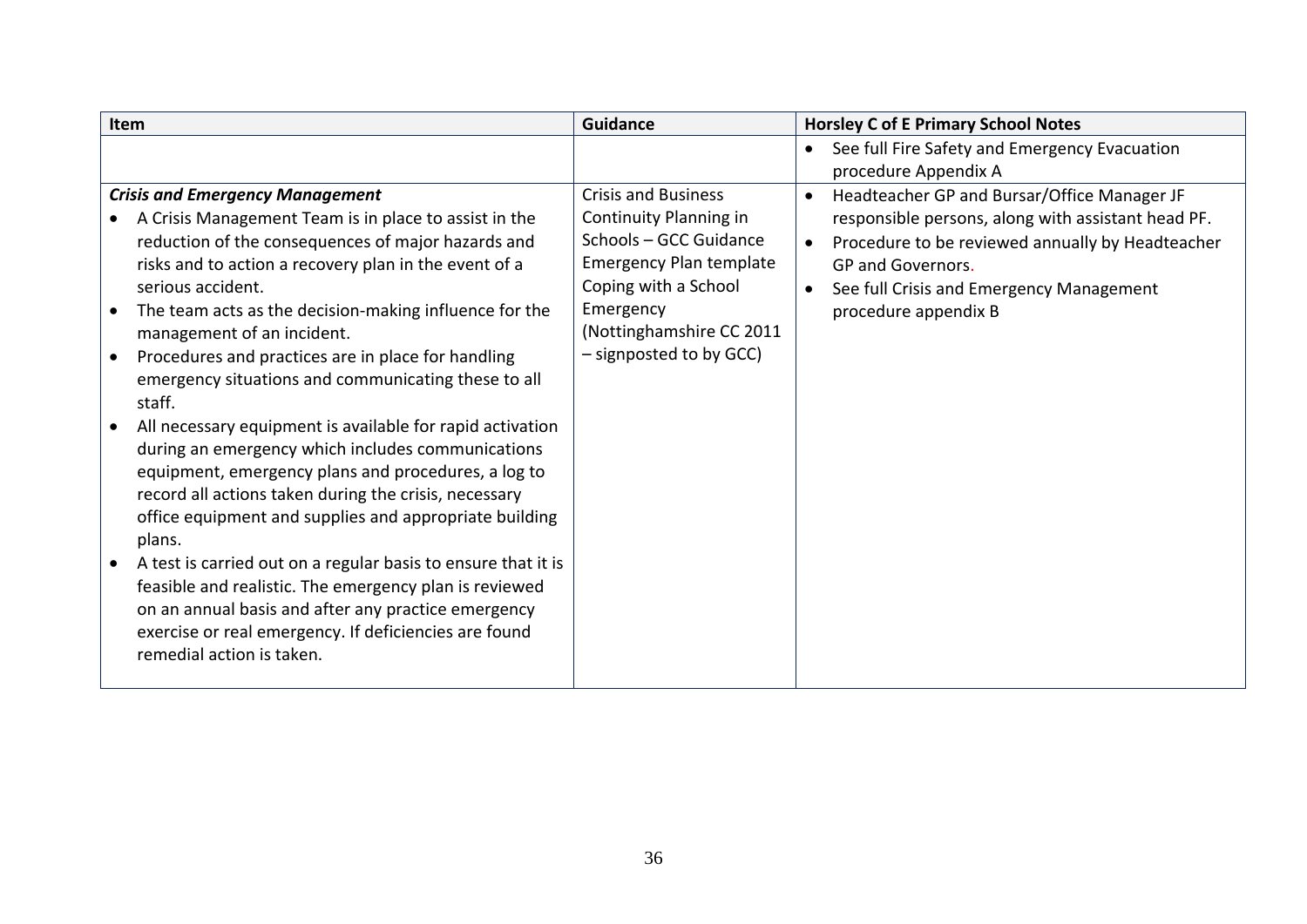<span id="page-36-2"></span><span id="page-36-1"></span><span id="page-36-0"></span>

| Item                                                                                                                                                                                                                                                                                                                         | <b>Guidance</b>                                                                                                                                           | <b>Horsley C of E Primary School Notes</b>                                                                                                                                                                                                                                                                                                                                                               |
|------------------------------------------------------------------------------------------------------------------------------------------------------------------------------------------------------------------------------------------------------------------------------------------------------------------------------|-----------------------------------------------------------------------------------------------------------------------------------------------------------|----------------------------------------------------------------------------------------------------------------------------------------------------------------------------------------------------------------------------------------------------------------------------------------------------------------------------------------------------------------------------------------------------------|
| <b>Section 4 - MONITORING AND REVIEW</b>                                                                                                                                                                                                                                                                                     |                                                                                                                                                           |                                                                                                                                                                                                                                                                                                                                                                                                          |
| <b>Monitoring</b><br>Arrangements are monitored and reviewed annually<br>and revised as new topics arise that may affect the<br>process of managing health and safety for staff, pupils,<br>contractors and other visitors.                                                                                                  |                                                                                                                                                           | Headteacher GP and Bursar/Office Manager JF to<br>review annually.<br>Referencing GCC monitoring and reviews carried out.<br>The records of these shall be kept in the School<br>office.<br>Monitoring and safety checks by the Governors will<br>$\bullet$<br>be reported via the Finances and Resources<br>Committee and the Headteacher's Report.<br>The Site Maintenance Record Book will be used to |
|                                                                                                                                                                                                                                                                                                                              |                                                                                                                                                           | ensure immediate action is carried out when<br>necessary.<br>All staff will carry out monitoring on a day-to-day<br>basis and shall include the school grounds and<br>premises.<br>All hazards and risks associated with the<br>$\bullet$<br>premises/departments/grounds shall be monitored<br>and controlled.                                                                                          |
| <b>Inspections</b><br>Regular safety inspections are carried out by the<br>nominated person(s) (using the format found in the<br>Good Stewardship Guide and the SHE Governors Guide -<br>Workplace Inspections of premises /departments<br>/furnishings and fittings and grounds are also carried<br>out on a regular basis. | See Premises Checklist<br>section Folder 2.<br>Link governor inspection<br>to use the GCC SHE<br>Inspection Check Sheet for<br>Governors which is on file | SHE H & S Audit 2014 (Headteacher GP and School<br>$\bullet$<br>Business Manager SE, link governor MJV).<br>SHE H & S Audit 2018 (Headteacher GP and School<br>Business Manager SE, governor chairperson MR).<br>Link Governor visits scheduled from 2015.<br>$\bullet$<br>Yearly safety inspections will be carried out by the<br>$\bullet$<br>H&S link Governor (MJV), the Headteacher GP to           |
| All hazards and risks associated with the<br>premises/departments/grounds are monitored and<br>controlled.                                                                                                                                                                                                                   | at school or can be found<br>within the SHE WebPages<br>$A-Z$                                                                                             | monitor the upkeep of buildings and grounds.<br>The yearly check will be used to prioritise need and<br>$\bullet$<br>to inform planning. This visit shall be scheduled for                                                                                                                                                                                                                               |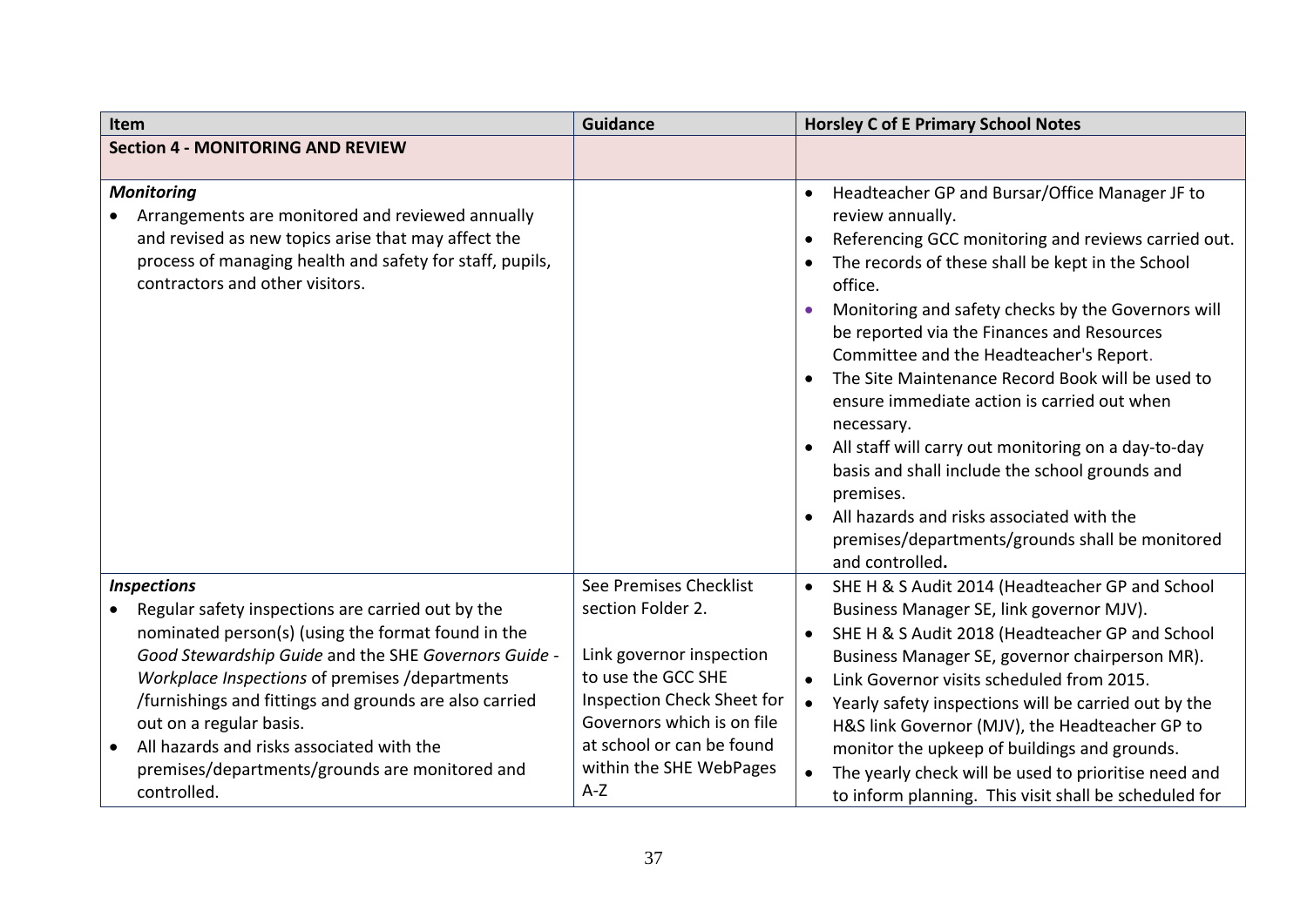<span id="page-37-1"></span><span id="page-37-0"></span>

| Item                                                                                                                                                                                                                                                                                                                      | <b>Guidance</b>                                                                                                                                                  | <b>Horsley C of E Primary School Notes</b>                                                                                                                                                                                                                                                                                                                                                                                                                                                                                                                                                       |
|---------------------------------------------------------------------------------------------------------------------------------------------------------------------------------------------------------------------------------------------------------------------------------------------------------------------------|------------------------------------------------------------------------------------------------------------------------------------------------------------------|--------------------------------------------------------------------------------------------------------------------------------------------------------------------------------------------------------------------------------------------------------------------------------------------------------------------------------------------------------------------------------------------------------------------------------------------------------------------------------------------------------------------------------------------------------------------------------------------------|
|                                                                                                                                                                                                                                                                                                                           |                                                                                                                                                                  | each academic year at the start of that year.<br>The format will be based on the SHE Governors<br>$\bullet$<br>Guide - Workplace. Inspections of premises<br>/departments/furnishings and fittings and grounds,<br>using the inspection check sheet and the Good<br>Stewardship Guide shall also be carried out on a<br>regular basis.                                                                                                                                                                                                                                                           |
| <b>Review</b><br>The school has mechanisms for undertaking active<br>monitoring and review of health and safety which<br>includes an arrangement of periodic planned health and<br>safety checks of each section of the school,<br>supplemented by various ad hoc and unplanned checks<br>and inspections.                | GCC SHE/G010/V2 March<br>2019 Primary School Risk<br><b>Assessment Toolkit</b><br><b>Managing School Safety</b><br>Documentation<br>SHE/G092/V1 December<br>2019 | Health and Safety Policy to be reviewed annually in<br>$\bullet$<br>the Autumn Term by the Headteacher and Governing<br>Body, signed off and dated.<br>A report shall be made to the Governors at each Full<br>$\bullet$<br>Governors meetings of any accidents and a review of<br>Risk Assessments.<br>The school take a uniformed approach by adopting a<br>$\bullet$<br>number of GCC SHE Risk Assessment Help Sheets/<br>Toolkits electronically. The school to modify these to<br>reflect school practices and procedures.                                                                  |
| <b>Auditing</b><br>As a means of confirming that the necessary systems to<br>comply with legislation are in place and are being<br>followed the school ensures a complete health and<br>safety audit by competent persons.<br>The action points identified through the audit form part<br>of the school development plan. | <b>Annual Premises Review</b><br><b>Premises Liaison Review</b><br>Meeting<br><b>Property Care</b><br>(Engineering) Safety<br>Inspection                         | As a means of confirming that the necessary systems<br>to comply with legislation are in place, and are being<br>followed, the school ensures a complete health and<br>safety audit by competent persons.<br>The action points identified through that audit shall<br>$\bullet$<br>form part of the school development plan.<br>The annual premises review and premises liaison<br>$\bullet$<br>review meeting shall include for a Property Care<br>(Engineering) Safety Inspection on a regular basis.<br>These external audits are carried out by<br>Gloucestershire County Council personnel. |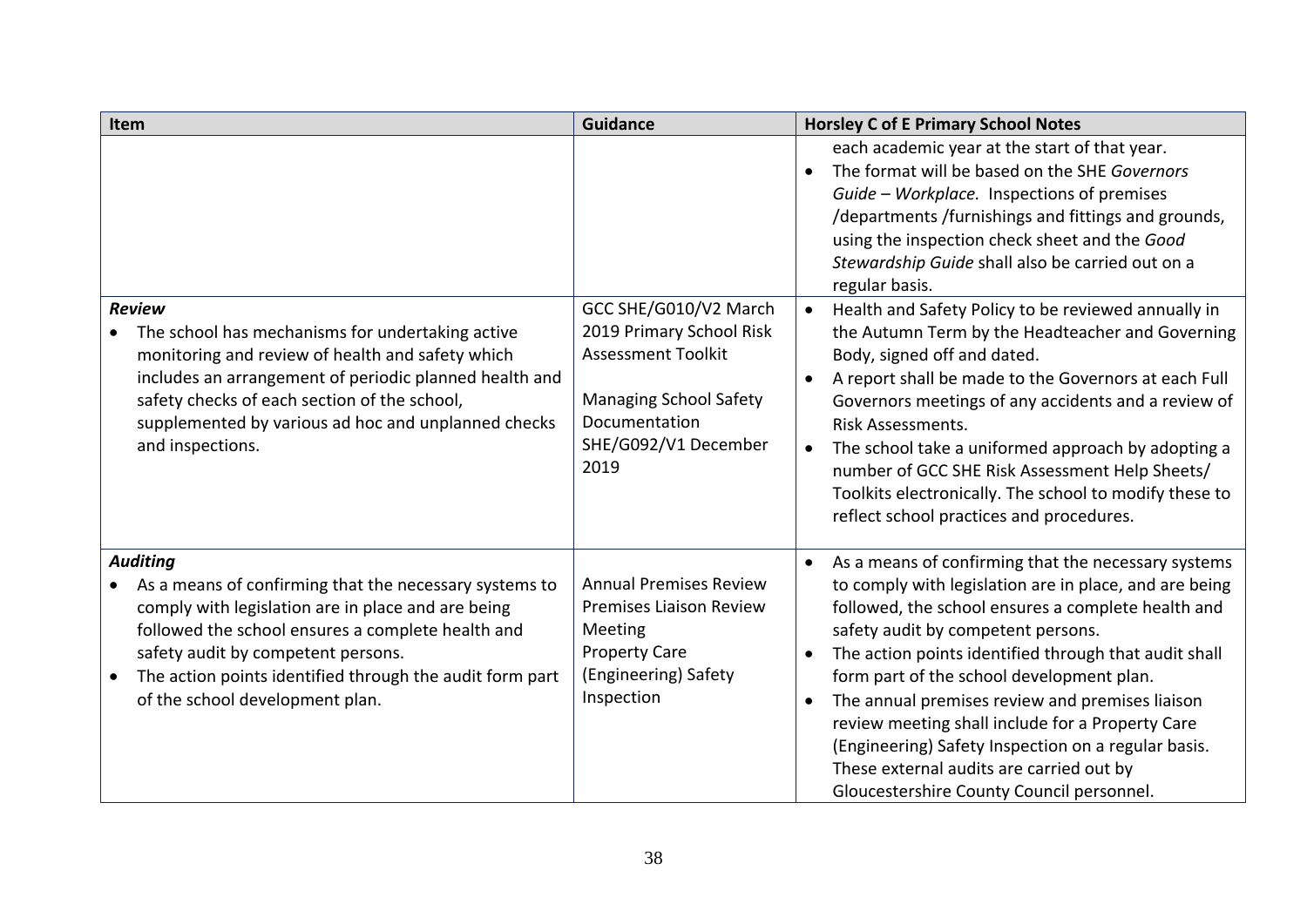<span id="page-38-2"></span><span id="page-38-1"></span><span id="page-38-0"></span>

| Item                                                                                                                                                                                                                                                                                                                                                                                                                                                                                                                                                                                                                                                                                                                                          | <b>Guidance</b> | <b>Horsley C of E Primary School Notes</b>                                                                                                                                                                                                                                                                                                                                                                                                                                                                                                                                                                                                                                                                                                                              |
|-----------------------------------------------------------------------------------------------------------------------------------------------------------------------------------------------------------------------------------------------------------------------------------------------------------------------------------------------------------------------------------------------------------------------------------------------------------------------------------------------------------------------------------------------------------------------------------------------------------------------------------------------------------------------------------------------------------------------------------------------|-----------------|-------------------------------------------------------------------------------------------------------------------------------------------------------------------------------------------------------------------------------------------------------------------------------------------------------------------------------------------------------------------------------------------------------------------------------------------------------------------------------------------------------------------------------------------------------------------------------------------------------------------------------------------------------------------------------------------------------------------------------------------------------------------------|
| <b>Section 5 -TRAINING</b>                                                                                                                                                                                                                                                                                                                                                                                                                                                                                                                                                                                                                                                                                                                    |                 |                                                                                                                                                                                                                                                                                                                                                                                                                                                                                                                                                                                                                                                                                                                                                                         |
| <b>Staff Health &amp; Safety Training/Competence</b><br>The school is committed to ensure staff are<br>competent to undertake the roles expected of them.<br>The Headteacher/Senior Management undertake a<br>training needs analysis to identify the competency<br>requirements of specific job roles in terms of health<br>and safety, and ensure that appropriate training is<br>delivered and training records held centrally.<br>The training need analysis is reviewed on an annual<br>basis or on the introduction of new legislation.<br>Those conducting the performance management<br>process shall consider health and safety performance<br>and address areas of concern with employees during<br>Performance Management reviews. |                 | Staff training records are kept in main office.<br>$\bullet$<br>Headteacher GP to review of training to ensure that all<br>needs are met.<br>Staff needs assessed during Performance<br>$\bullet$<br>Management reviews.<br>The Governors shall agree to appropriate training for<br>$\bullet$<br>staff in relation to health and safety.<br>All new staff and visiting staff, as part of their<br>induction programme, will be advised on safety<br>procedures and associated contingency plan.<br>H & S Policy circulated each year and discussed at<br>$\bullet$<br>inset day in September term. H & S Policy is held on<br>the electronic drive and accessible to staff.<br>Staff meetings are held weekly - health and safety is<br>$\bullet$<br>raised as needed. |
| <b>Supply and Student Teachers</b><br>The school's expectations are made clear to any<br>supply and student teacher through the provision of<br>Supply/Student Teacher/Staff Handbook.<br>Teachers on supply and student teachers are given a<br>copy of the Staff Handbook, Health & Safety Policy<br>Document and other relevant policies.<br>The Headteacher is responsible for liaising with the<br>supply/student teacher on general school<br>organisation and routines.<br>When supply and student teachers attend the school                                                                                                                                                                                                          |                 | Students are always supervised during placements<br>with robust procedures in place for example<br>information sharing and expectations etc. plus<br>mentor.                                                                                                                                                                                                                                                                                                                                                                                                                                                                                                                                                                                                            |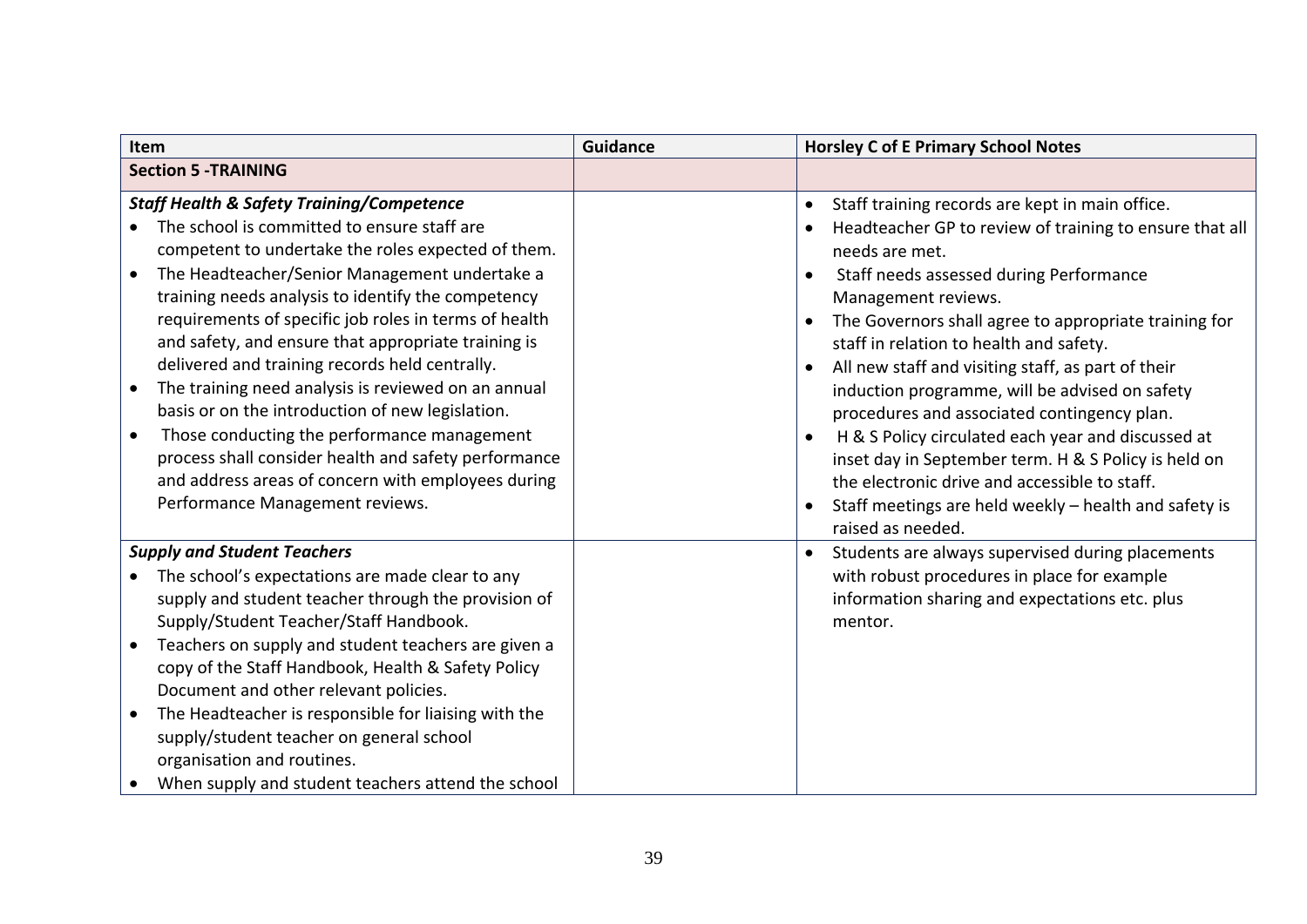<span id="page-39-0"></span>

| Item                                                    | <b>Guidance</b> | <b>Horsley C of E Primary School Notes</b> |
|---------------------------------------------------------|-----------------|--------------------------------------------|
| to cover for staff absence at short notice the          |                 |                                            |
| Headteacher/responsible person gives guidance on        |                 |                                            |
| the work to be covered.                                 |                 |                                            |
| <b>Volunteer and Parent Helpers</b>                     |                 |                                            |
| Volunteer and parent helpers are subject to the         |                 |                                            |
| schools safeguarding arrangements.                      |                 |                                            |
| Volunteers receive an induction from the designated     |                 |                                            |
| teacher for child protection and general health and     |                 |                                            |
| safety and are expected to wear a visitors badge at all |                 |                                            |
| times and follow the school procedures.                 |                 |                                            |
| The teacher is the principal point of contact and       |                 |                                            |
| volunteers are under his/her direction.                 |                 |                                            |
| Conversations and any documentation to which            |                 |                                            |
| volunteer/parent helpers may have access are strictly   |                 |                                            |
| confidential and are treated as such.                   |                 |                                            |
|                                                         |                 |                                            |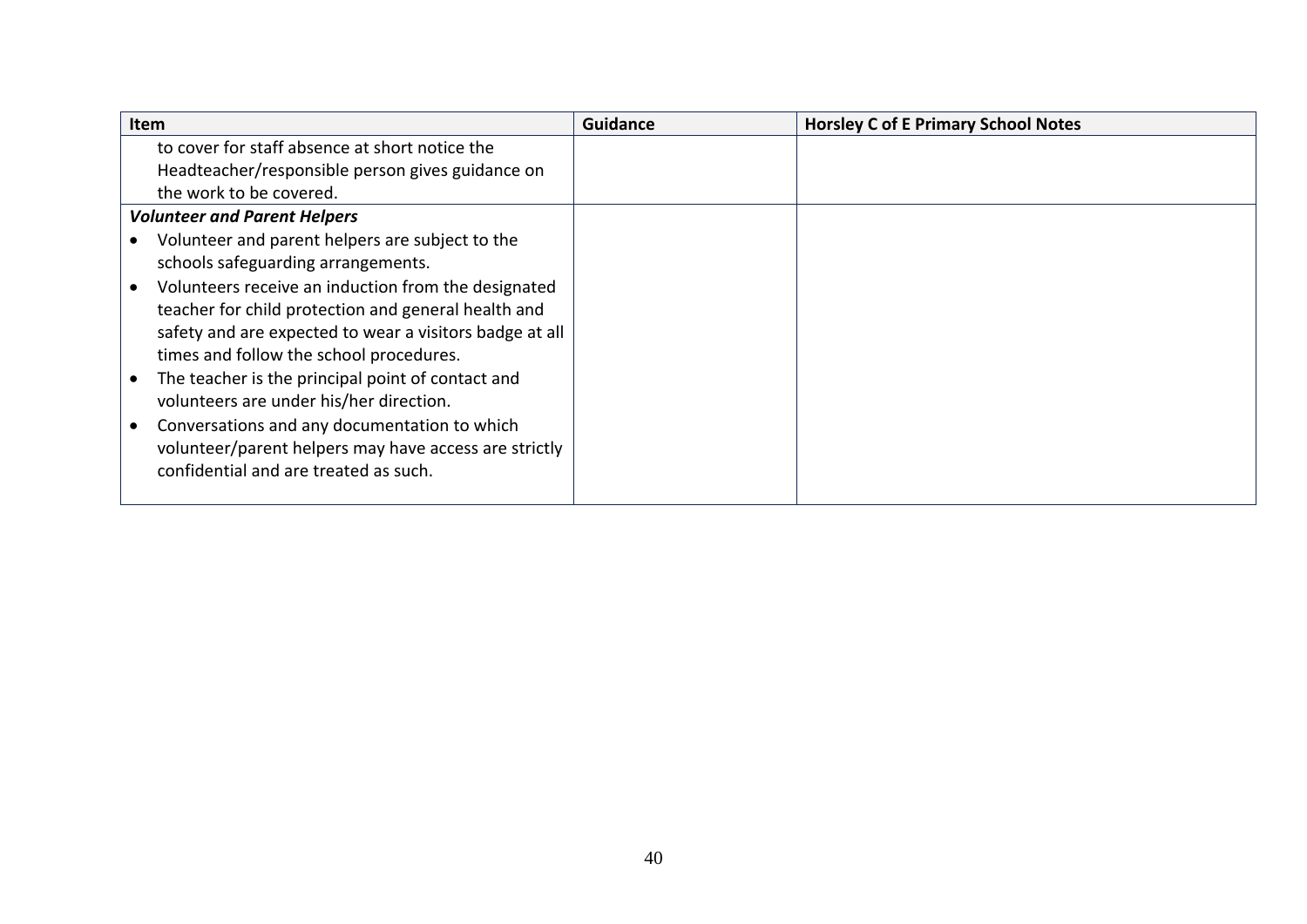<span id="page-40-2"></span><span id="page-40-1"></span><span id="page-40-0"></span>

| Item                                                                                                                                                                                                                                                                                                                                                                                                                                                                                                                                                                                                                                                                                                                                                                | <b>Guidance</b>                                                                                                           | <b>Horsley C of E Primary School Notes</b>                                                                                                                                                                                                                                                                                                                                                                                                                                                                                                                                                                                                                                                                                                                                                                                                                                      |
|---------------------------------------------------------------------------------------------------------------------------------------------------------------------------------------------------------------------------------------------------------------------------------------------------------------------------------------------------------------------------------------------------------------------------------------------------------------------------------------------------------------------------------------------------------------------------------------------------------------------------------------------------------------------------------------------------------------------------------------------------------------------|---------------------------------------------------------------------------------------------------------------------------|---------------------------------------------------------------------------------------------------------------------------------------------------------------------------------------------------------------------------------------------------------------------------------------------------------------------------------------------------------------------------------------------------------------------------------------------------------------------------------------------------------------------------------------------------------------------------------------------------------------------------------------------------------------------------------------------------------------------------------------------------------------------------------------------------------------------------------------------------------------------------------|
| <b>Section 6 - HEALTH AND WELLBEING</b>                                                                                                                                                                                                                                                                                                                                                                                                                                                                                                                                                                                                                                                                                                                             |                                                                                                                           |                                                                                                                                                                                                                                                                                                                                                                                                                                                                                                                                                                                                                                                                                                                                                                                                                                                                                 |
| <b>Pregnant Members of Staff</b><br>The staff room/rest room has rest facilities for<br>expectant and nursing mothers.<br>Members of staff who are pregnant are required to<br>inform the school in writing so that an appropriate<br>risk assessment of their work routines can be carried<br>out with reference to SHE guidance.<br>The checklist contained in SHE guidance is used and<br>reasonable adjustments made.                                                                                                                                                                                                                                                                                                                                           | <b>Gloucestershire County</b><br>Council SHE/G052/V3<br>October 2020 (Pregnant<br>Employees & new mothers<br>at work).    | The Headteacher shall assess the specific risks for<br>$\bullet$<br>expectant mothers in accordance with these<br>guidelines as necessary.                                                                                                                                                                                                                                                                                                                                                                                                                                                                                                                                                                                                                                                                                                                                      |
| <b>Health and Well Being Including Absence Management</b><br>The school refers to SHE/GN/21 Stress Risk<br>Assessment Toolkit (Schools) and the other advice<br>available in this area on the A- Z health & safety<br>pages.<br>The school has carried out a risk assessment based on<br>the Health & Safety Executive's Management<br><b>Standards for Work-Related Stress.</b><br>The school endeavour to promote a culture of co-<br>operation, trust and mutual respect and ensure good<br>management practices are in place and staff have<br>access to competent advice.<br>Other practices used include limiting time spent at<br>school at the end of the day, encouraging employees<br>to maintain a work-life balance, social events for<br>employees etc | <b>Gloucestershire County</b><br>Council SHE/GN/21/V3<br>November 2020 (Stress<br>Risk Assessment toolkit for<br>schools) | The School has carried out a risk assessment based<br>$\bullet$<br>on the Health & Safety Executive's Management<br>Standards for Work-Related Stress.<br>Any member of staff who feels they may be suffering<br>$\bullet$<br>from stress should discuss their concerns with the<br>Headteacher GP as soon as possible.<br>The Headteacher GP will discuss the matter with the<br>person concerned within 24 hours of the issue being<br>raised, where physically possible.<br>A free and confidential counselling service is<br>$\bullet$<br>available to all employees on Employee Assistance<br>Programme.<br>A list of emergency contact names and phone<br>$\bullet$<br>numbers for all staff is held in the School Office.<br>Absence management<br>The School endeavours to promote a culture of co-<br>$\bullet$<br>operation, trust and mutual respect and ensure good |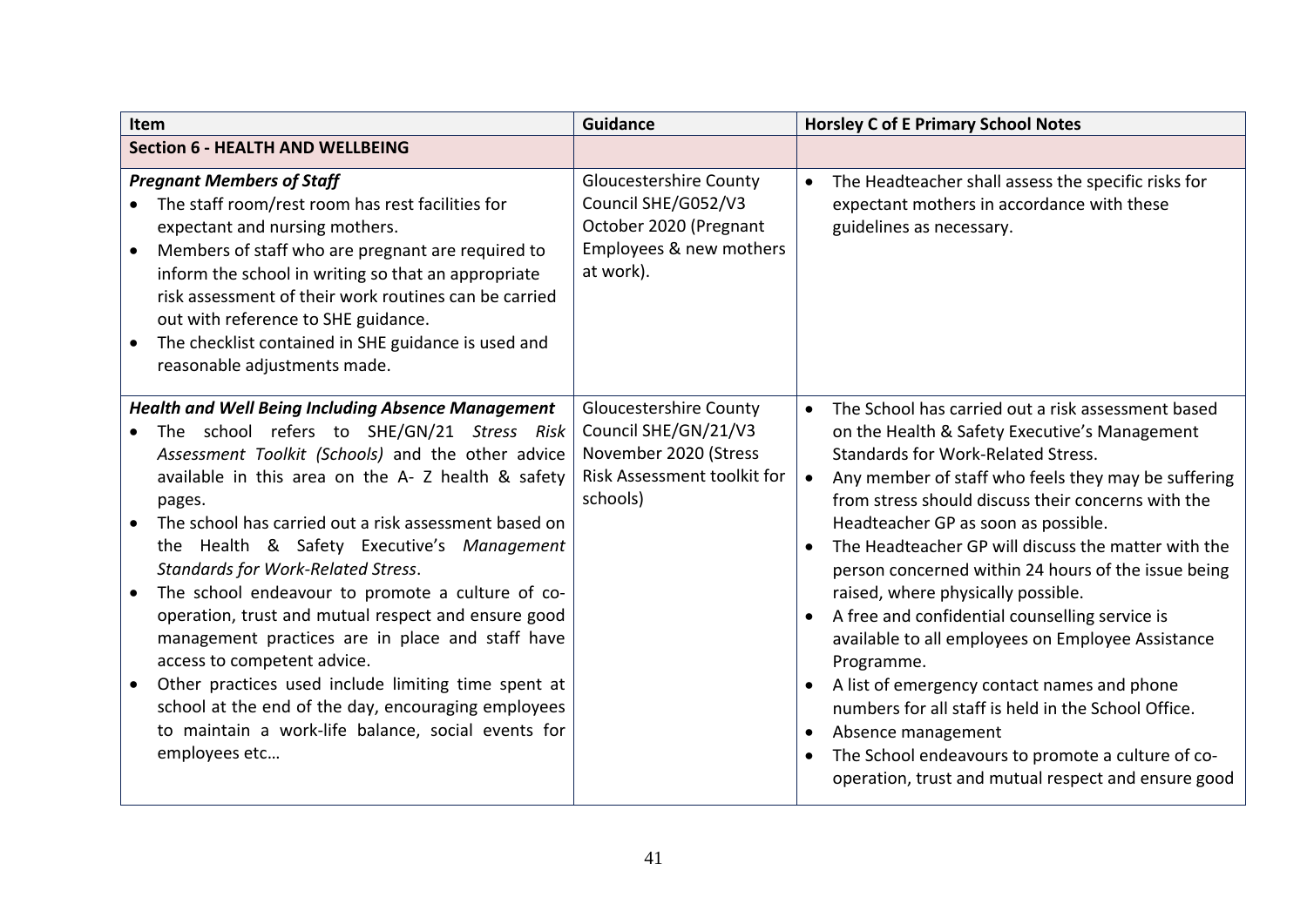| Item                   | <b>Guidance</b> | <b>Horsley C of E Primary School Notes</b>                                                                                                                                                                                                                                                                 |
|------------------------|-----------------|------------------------------------------------------------------------------------------------------------------------------------------------------------------------------------------------------------------------------------------------------------------------------------------------------------|
|                        |                 | management practices are in place and staff have<br>access to competent advice on health, wellbeing and<br>sickness.<br>Horsley School subscribes to Employee Assistance<br>Programme for all staff and the service is advertised<br>throughout school.<br>The School undertake return to work interviews. |
| <b>Smoking on Site</b> |                 | No smoking on the school site at any time.                                                                                                                                                                                                                                                                 |

<span id="page-41-3"></span><span id="page-41-2"></span><span id="page-41-1"></span><span id="page-41-0"></span>

| Item                                                                                                                                                                                                                                                                                                                                                                                                     | <b>Guidance</b> | <b>Horsley C of E Primary School Notes</b>                                                                                                                                                                                                    |
|----------------------------------------------------------------------------------------------------------------------------------------------------------------------------------------------------------------------------------------------------------------------------------------------------------------------------------------------------------------------------------------------------------|-----------------|-----------------------------------------------------------------------------------------------------------------------------------------------------------------------------------------------------------------------------------------------|
| <b>Section 7 - ENVIRONMENTAL MANAGEMENT</b>                                                                                                                                                                                                                                                                                                                                                              |                 |                                                                                                                                                                                                                                               |
| <b>Environmental Compliance</b><br>The school seeks to fulfil its waste management<br>objectives through using only what is needed; seeking<br>alternatives where possible; recycling as much as<br>practicable; disposing of as little as necessary.                                                                                                                                                    |                 | The school recycle much of its waste:-<br>Food stuffs,<br>Card and paper,<br><b>Plastics</b><br>Food waste is taken away by the catering contractor.<br>Waste is stored close to school building - bins have<br>lids but they are not locked. |
| <b>Disposal of Waste</b><br>All waste classified as 'hazardous' is collected by<br>specialist firms and disposed of in the approved<br>manner.<br>Waste is stored carefully onsite to avoid escape<br>within the grounds or elsewhere.<br>Fire safety is considered e.g. security of bins.<br>An appropriate (licensed) waste contractor is used.<br>All waste classified as 'hazardous' is collected by |                 | Fluorescent light tubes are stored in secure area<br>awaiting disposal by contractor (A1) under a supplier<br>take back scheme or other method.<br>Foul sewerage is discharged to main sewer.                                                 |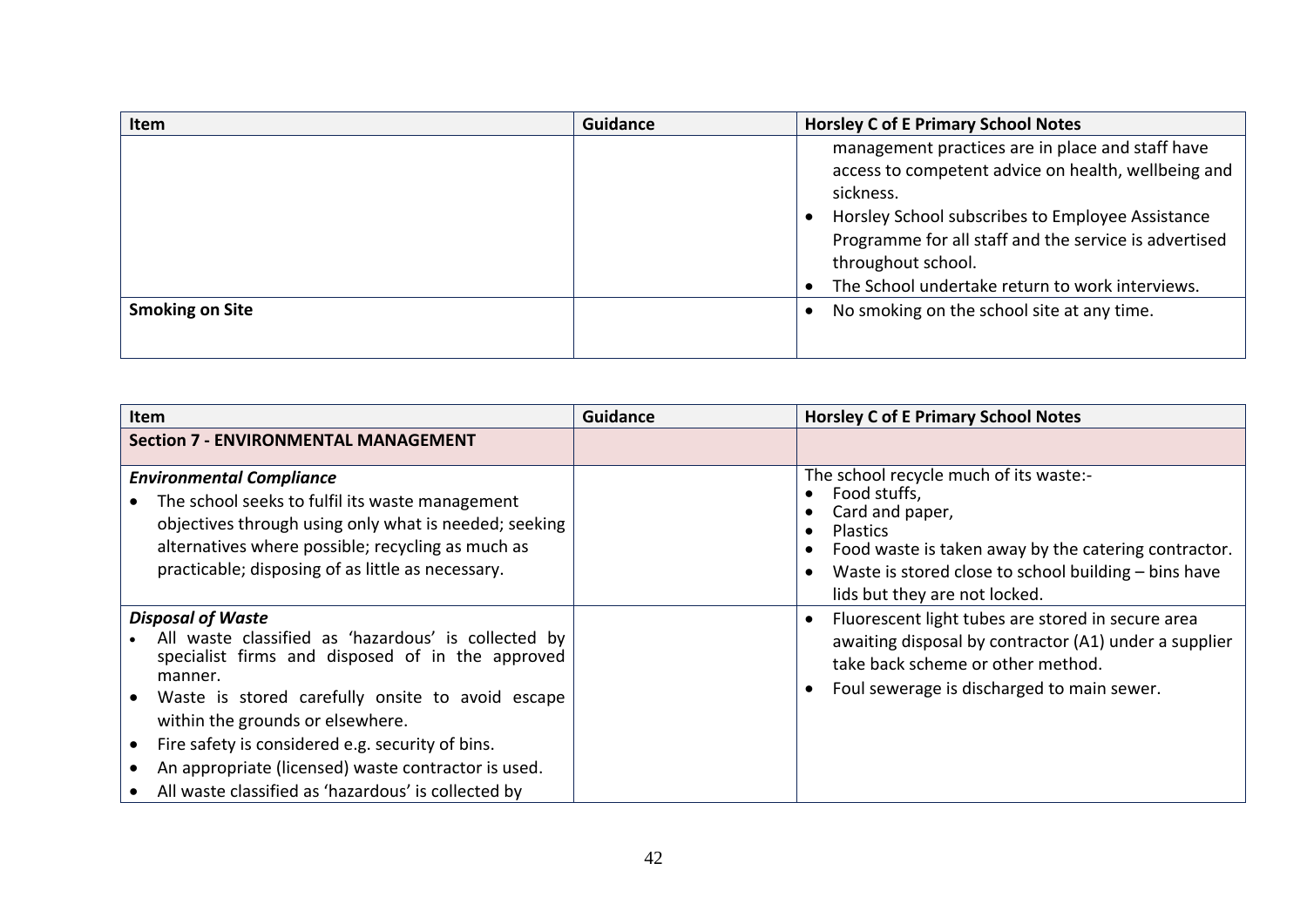| specialist firms and disposed of in the approved |  |
|--------------------------------------------------|--|
| manner and would be organised as required.       |  |
|                                                  |  |

| <b>Section 8 - CATERING AND FOOD HYGIENE</b><br><b>Catering and Food Hygiene</b><br>All catering contractors have in place a food hygiene<br>management system and competent health and<br>health and safety advice.<br>safety advice.<br>All contractors are registered with the Local Authority<br>(Gloucestershire County Council).<br>contract.<br>The caterer has a food hygiene management system<br>(HACCP) in place.<br>The catering staff are appropriately trained in food | <b>Guidance</b><br>Item | <b>Horsley C of E Primary School Notes</b>                                                                                                                      |
|--------------------------------------------------------------------------------------------------------------------------------------------------------------------------------------------------------------------------------------------------------------------------------------------------------------------------------------------------------------------------------------------------------------------------------------------------------------------------------------|-------------------------|-----------------------------------------------------------------------------------------------------------------------------------------------------------------|
|                                                                                                                                                                                                                                                                                                                                                                                                                                                                                      |                         |                                                                                                                                                                 |
|                                                                                                                                                                                                                                                                                                                                                                                                                                                                                      |                         | All catering contractors shall have in place their own<br>food hygiene management system and competent<br>Our current catering contractor is Caterlink, who are |
|                                                                                                                                                                                                                                                                                                                                                                                                                                                                                      |                         | contracted through Gloucestershire County Council<br>Food is cooked offsite at St Marys and brought into                                                        |
| hygiene.                                                                                                                                                                                                                                                                                                                                                                                                                                                                             |                         | the school. Hot trolley - food probed before serving.<br>There is regular dialogue with the contractors.                                                        |
| The provider of the food business (contractor) is<br>registered with the Local Authority.<br>Food hygiene inspection reports are shared with the<br>school.                                                                                                                                                                                                                                                                                                                          |                         |                                                                                                                                                                 |

<span id="page-42-3"></span><span id="page-42-2"></span><span id="page-42-1"></span><span id="page-42-0"></span>

| Item                                                                                                                                                                              | <b>Guidance</b> | <b>Horsley C of E Primary School Notes</b>     |
|-----------------------------------------------------------------------------------------------------------------------------------------------------------------------------------|-----------------|------------------------------------------------|
| Section 9 – HEALTH AND SAFETY ADVICE                                                                                                                                              |                 |                                                |
| <b>Information</b><br>Health and safety advice is obtained from Safety, Health<br>& Environment (SHE) 01452 425350<br>she@gloucestershire.go.uk<br>www.gloucestershire.gov.uk/she |                 | Horsley School buys in to the full SHE service |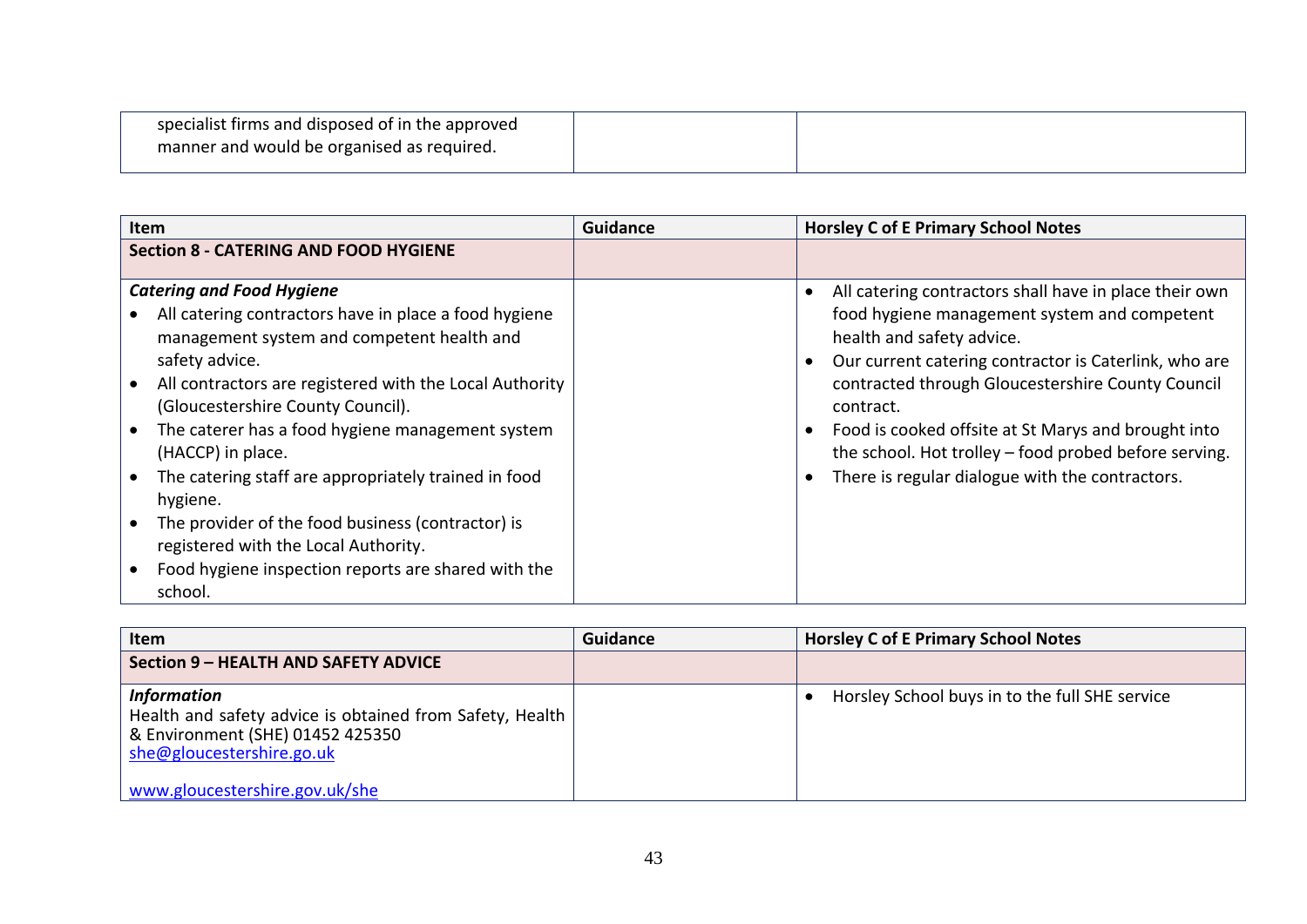## *Appendix A* **Fire safety and emergency evacuation**

The school follows AMPS guidance on fire safety and emergency evacuation. A risk assessment has been carried out and a safety management plan is in place. Guidance is available in:

- Gloucestershire County Council guidance on Fire Safety Log Book version 4
- Gloucestershire County Council Fire Action Notice
- Fire Safety Audit Checklist

#### **Fire**

Horsley Primary School will provide a safe and healthy working environment with respect to fire safety in its establishments. Gloucestershire County Council undertook a Fire Risk Assessment on 09 November 2016. A fire safety risk assessment is carried out by the Bursar/Office Manager JF and the Health and Safety governor each term. A report is then presented to the Governing Body.

#### **Fire Manual**

The Bursar/Office Manager JF will be responsible for the upkeep of the Fire Manual, which is to be kept in the School Office.

#### **Fire Safety Coordinator**

The named Fire Safety Co-ordinator is the Headteacher GP, or in their absence the Bursar/Office Manager JF .

The Fire Safety Coordinator shall be responsible for:

- Checking all fire doors are free from obstructions and slip/trip hazards.
- Checking all escape routes are clear.
- Checking all fire doors can be opened quickly and easily.
- Checking all fire resisting doors close properly.
- Checking no fire resisting doors are wedged or propped open.
- General housekeeping standards are adequate.
- Building generally tidy.
- Rubbish and waste materials are not being allowed to accumulate.
- There is no storage, especially combustible materials, in unsuitable locations (corridors or electric intake rooms).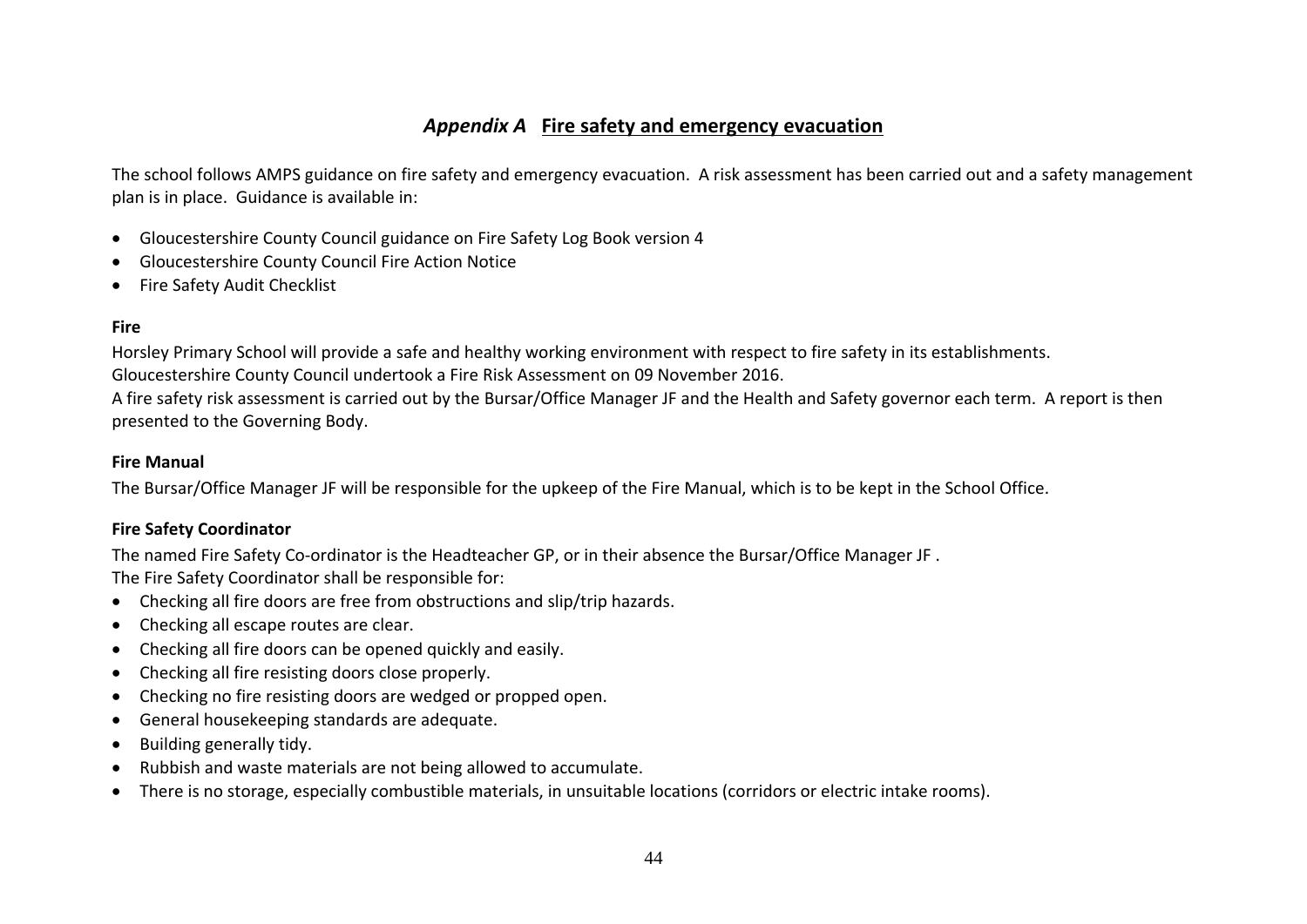Waste containers stored externally in a secure compound.

#### **Fire alarms and extinguishers**

The fire alarm is tested weekly by the Bursar/Office Manager JF and recorded in the Fire Manual.

Our Fire alarm system is maintained via a 6month inspection contract and serviced regularly by a specialist contractor (Eke Security). The fire extinguishers are maintained annually annual contract by the same specialist contractor (Eke Security). This is recorded in the Fire Manual.

#### **Fire & evacuation drills**

Termly fire drills shall be carried out and evaluated. A record is kept in the Fire Manual.

#### **Emergency evacuation**

The overall aim is to save life, therefore evacuation is of paramount importance. Staff are not expected to fight fire nor should they go back into the building.

All staff have copies of evacuation plans. These are also kept in the policies and procedures file. Copies of fire evacuation plans are posted on the internal doors of classroom cupboards and the School Office.

A personal emergency evacuation plan (PEEP) shall be prepared for any pupil requiring special/individual consideration.

Anyone discovering fire or smoke should raise the alarm by breaking the glass at the nearest alarm point.

#### **Evacuation procedures**

During any drill or emergency evacuation, the following responsibilities are set:

- Checking all areas including children's toilets: Headteacher overall supervision.
- Classrooms class Teaching Staff
- Staff toilets **Headteacher GP**
- School Office area **Bursar/Office Manager JF**
- Phoning fire service **automatic however Bursar/Office Manager JF** to check
- Unlocking gates to allow Emergency Services access Bursar/Office Manager JF

**The School Fire Plan** details the actions for Employees. In summary, on hearing the alarm:

- Direct children to walk quietly to the nearest exit and then walk quietly in single file to the assembly point in front of the church.
- Children will line up in register order.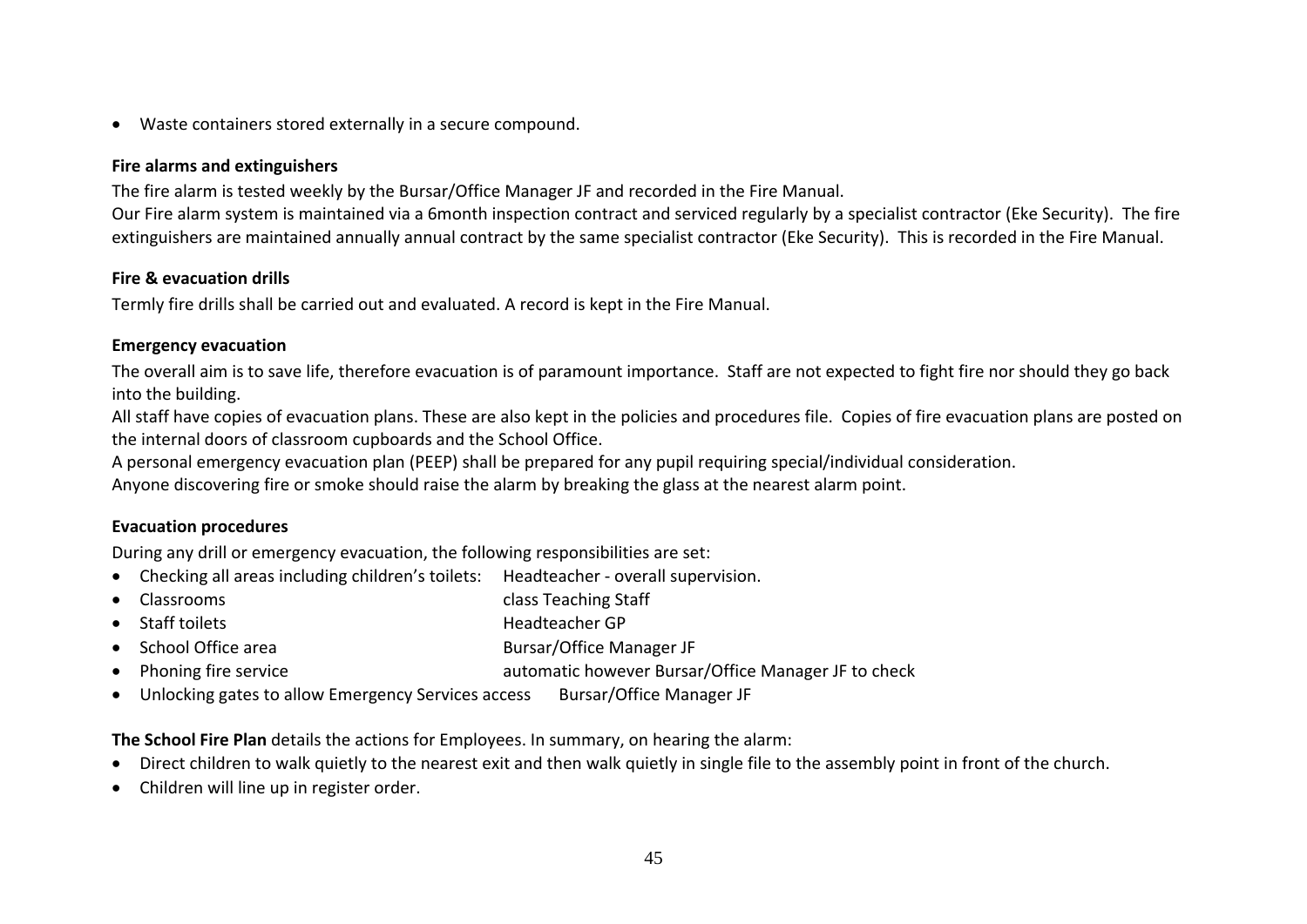- Class teachers will ensure that the classroom is empty before leaving.
- Everyone on site, children and adults, must leave by the nearest exit.
- The Bursar/Office Manager JF will call the fire brigade and check that the main office is empty.
- The Bursar/Office Manager JF will issue the class registers and check the signing in book for roll call by class teachers at the assembly point. The Bursar/Office Manager JF will also allow access for the fire brigade.
- The Headteacher GP or designated member of staff will check that all adults and children are accounted for.
- Classes should stand still and quiet until asked to re-enter the building, or dismissed home.

As the attendance register reflects the true number of children in school at the start of the morning or afternoon, it is important that it is completed quickly and accurately and then returned to the School Office.

Children arriving after registration has taken place report to the School Office. Teaching Staff should be mindful of any child that is later taken off site for illness or an appointment.

If any visitors are present the Teaching Staff they are working with should ensure that they know what to do.

Where an evacuation is in response to a critical incident and the children cannot re-enter the building the school will follow the Emergency Plan.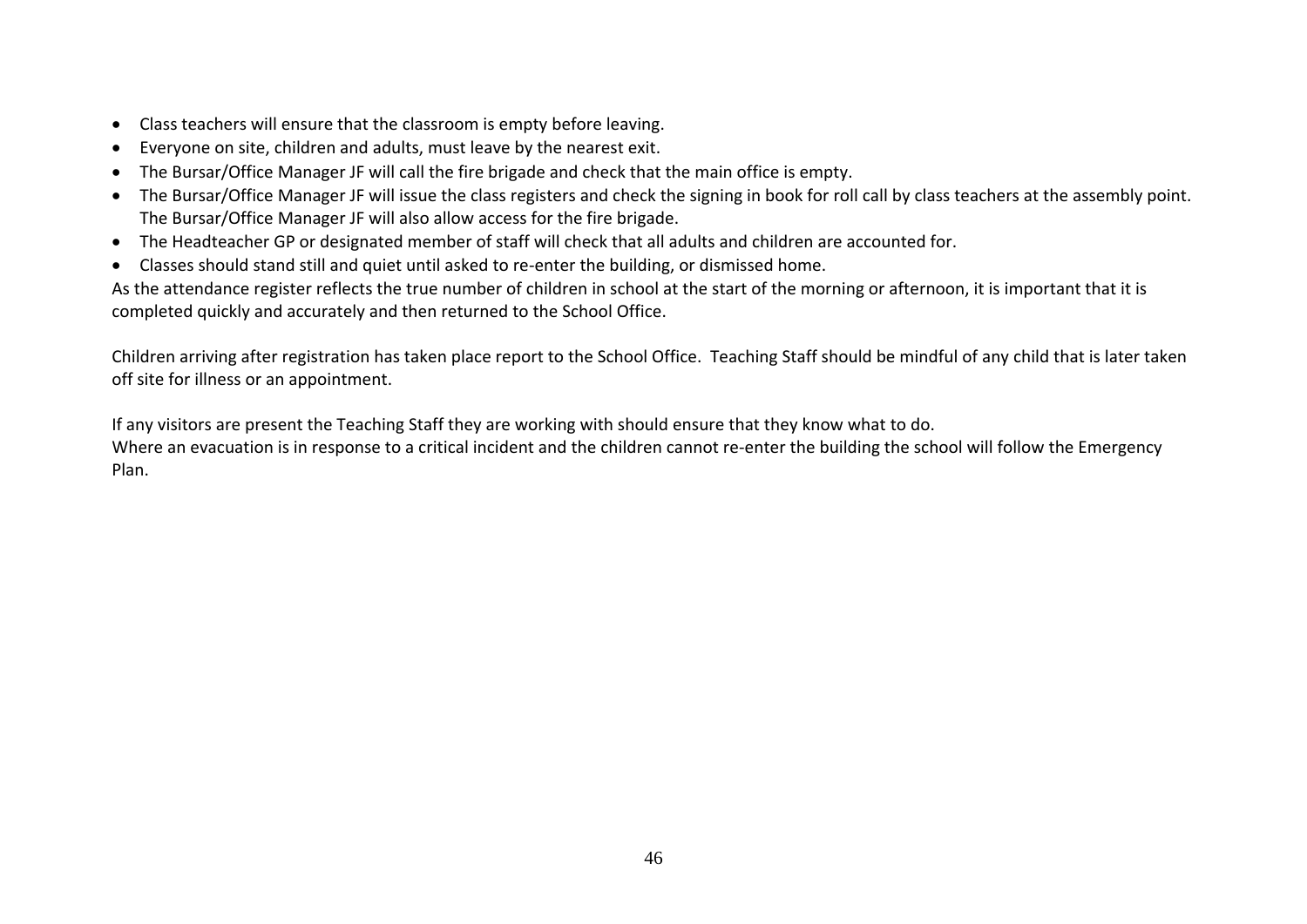#### *APPENDIX B* **Crisis and emergency management/***Business Continuity*

An Emergency/Business Continuity Plan is in place that provides a framework for foreseeable events (bad weather, flooding, loss of part of the building). The plan encompasses practical steps including communication with parents, the local authority, insurers, emergency services, utilities, aid organisations (e.g. counselling) and the press.

A Crisis Management Team is in place at Gloucestershire County Council to assist in the reduction of the consequences of major hazards and risks, and to action a recovery plan in the event of a serious accident.

The team acts as the decision-making influence for the management of an incident.

Procedures and practices are in place for handling emergency situations and communicating these to all staff. All necessary equipment is available for rapid activation during an emergency which includes communications equipment, emergency plans and procedures, a log to record all actions taken during the crisis, necessary office equipment and supplies and appropriate building plans.

A test is carried out on a regular basis to ensure that it is feasible and realistic. The emergency plan is reviewed on an annual basis and after any practice emergency exercise or real emergency. If deficiencies are found remedial action is taken.

See the Crisis and Business Continuity Planning in Schools – Gloucestershire County Council Guidance. Their Emergency Plan template shall be used to inform and draw up a full Emergency Plan for the School for each academic year. The sections below summarise this.

See also Coping with a School Emergency (Nottinghamshire CC 2011 – signposted to by Gloucestershire County Council).

The Headteacher GP and Bursar/Office Manager JF are the responsible persons, along with the Assistant Head when in school.

#### **Planned response road traffic accident involving pupils or accident during school trips**

#### *Immediate action:*

- Remove children from danger if possible/appropriate;
- contact emergency services;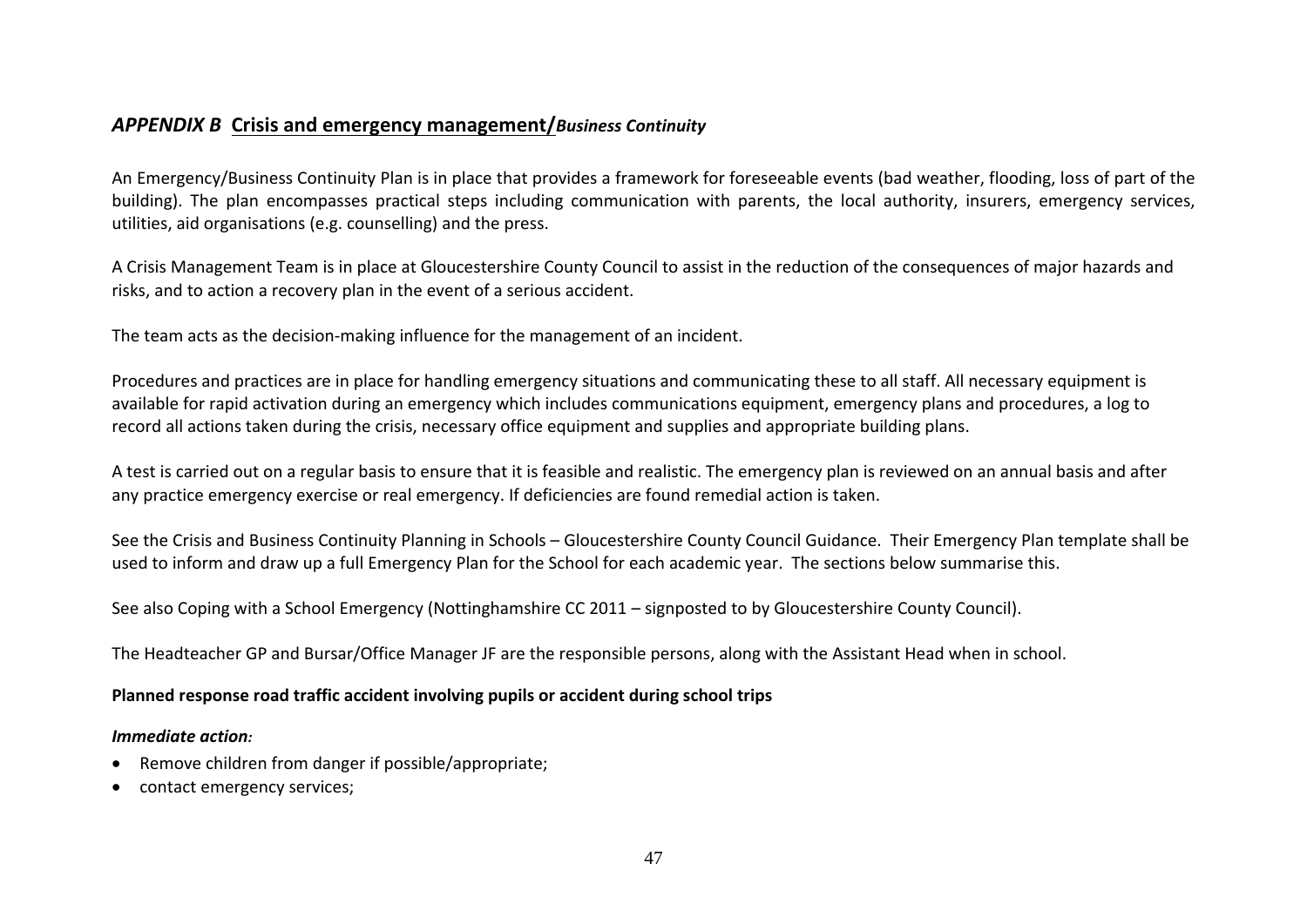- bring children home as soon as possible;
- obtain accurate information; and
- inform school (uncertainty breeds rumour which adds to distress).

#### **Action as soon as possible:**

- The school (most likely the Bursar/Office Manager JF ) will contact families of those involved. Contact lists are found in the School Office. If you cannot get through just ask them to ring the school, do not leave a message.
- If there is death or serious injury the police will inform parents (possibly with a member of Teaching Staff).
- Plan communications to and from school (e.g. use mobile/fax line as an outgoing line to leave main line free if it is expected that many parents will be trying to contact the school). If necessary there is a third line in the kitchen.
- Give the same level of information to everyone, provision of a script is sensible. The Headteacher GP will be responsible for drafting of a script.
- The Bursar/Office Manager JF will make a careful note of those parents who still need to be informed. If support is required a designated support assistant will help.
- The Headteacher GP will inform staff and pupils. (If sending a letter home give details of the facts, do not apportion blame). Pupils will probably best be told in classes. Only facts should be given, do not speculate on the causes and consequences.
- School will contact Gloucestershire LEA and Chair of Governors. The Bursar/Office Manager JF will inform the press office. Press or media will not be allowed onto school premises.
- If there is need for an assembly point St Martin's Church should be used.
- Refreshments would be made in the church by members of staff.

#### **Planned response to aggressive or violent incident in School (attack by aggressive parent or pupil)**

All external doors can only be opened from the inside. The front entrance door lock can be activated by a switch in the office. If it is anticipated that an aggressive parent or intruder are on their way to school the office door will be kept locked. If appropriate the police will be called. However, on some occasions parents have entered the building and proceeded to demonstrate aggressive behaviour to teachers, often in front of pupils. If this is the case the following should be observed:

- Remove children if possible.
- Seek immediate help (ask a child to go to next door teacher).
- Try to remain calm and ask aggressor if they would like to sit down to discuss the problem.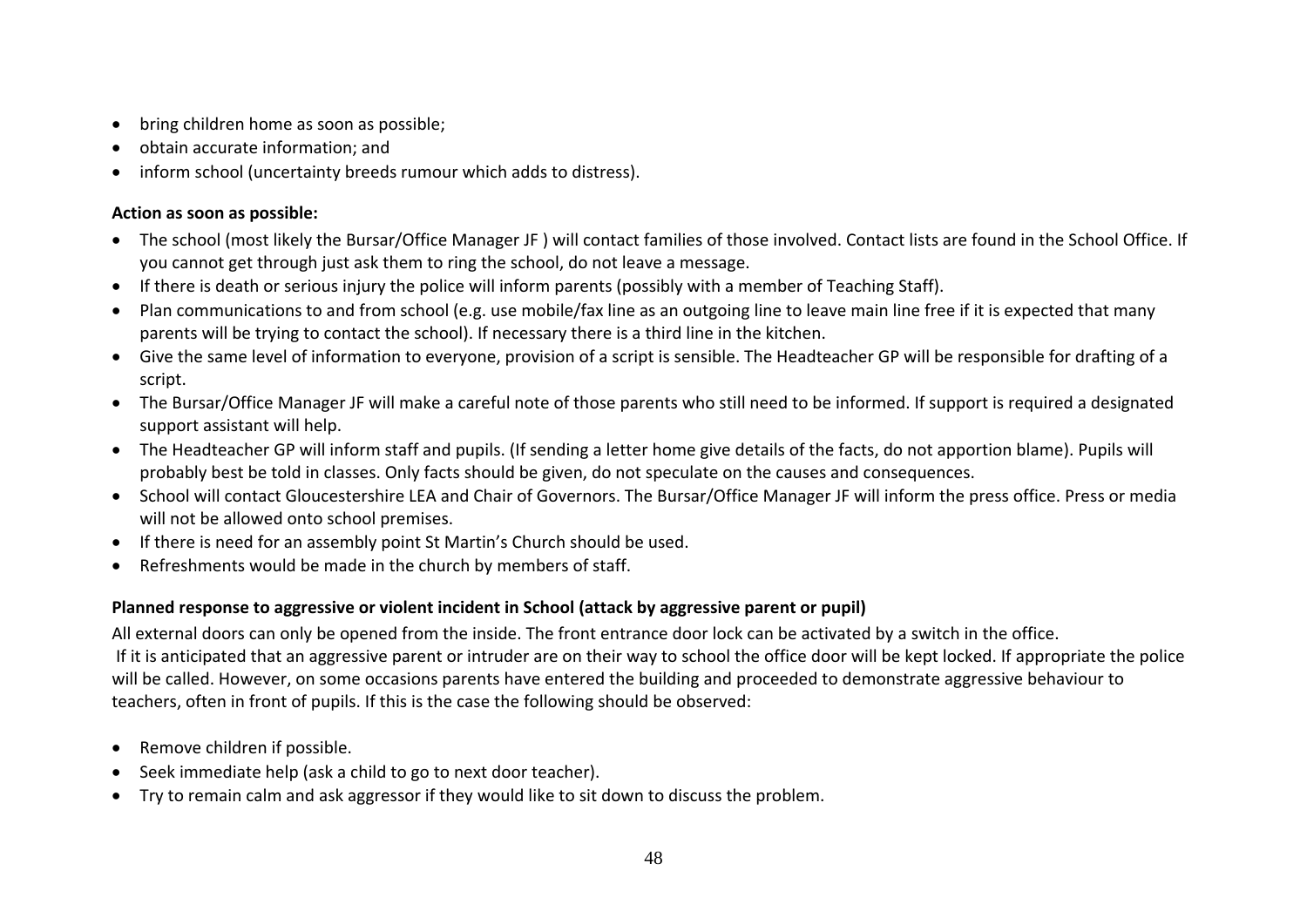- Staff going to aid the teacher should be accompanied by another adult.
- They should remove the children if they are still present.
- The Headteacher GP should be informed.
- If the situation is out of control the police should be called.
- **In extreme cases it may be necessary to use restraint procedures, but this must not be done alone.**

If the situation can be calmed and the aggressor leaves the premises, all doors must be locked.

The Headteacher GP will inform the aggressor in writing of the expected code of behaviour in school and in extreme cases may forbid the parent from further contact with the teacher/ school.

The Gloucestershire County Council LEA will be informed as deemed necessary.

In the extreme case of a teacher or child being held hostage, all other children and staff must evacuate. The police must be immediately informed and will provide guidance.

No comments will be given to the media.

Planned response - disaster in the community (e.g. fire, explosion, major road accident, civil disturbance, terrorism)

#### **Immediate action***.*

- If this happens within the close proximity of the school it will be necessary to remove children from any danger (use evacuation procedures). The emergency services shall then be contacted.
- If the incident happens outside of the immediate vicinity of the school accurate information should be obtained.
- If the incident occurred outside of school hours accurate information should still be sought so that discussions in school can be based on fact.

#### **Action as soon as possible.**

- inform pupils of the incident. This should be told simply and without fabrication;
- keep incoming phone line clear so that emergency services are able to provide updates;
- if it is necessary to keep pupils behind after school, children will stay with their class teacher and parents informed accordingly. Emergency services will advise; and